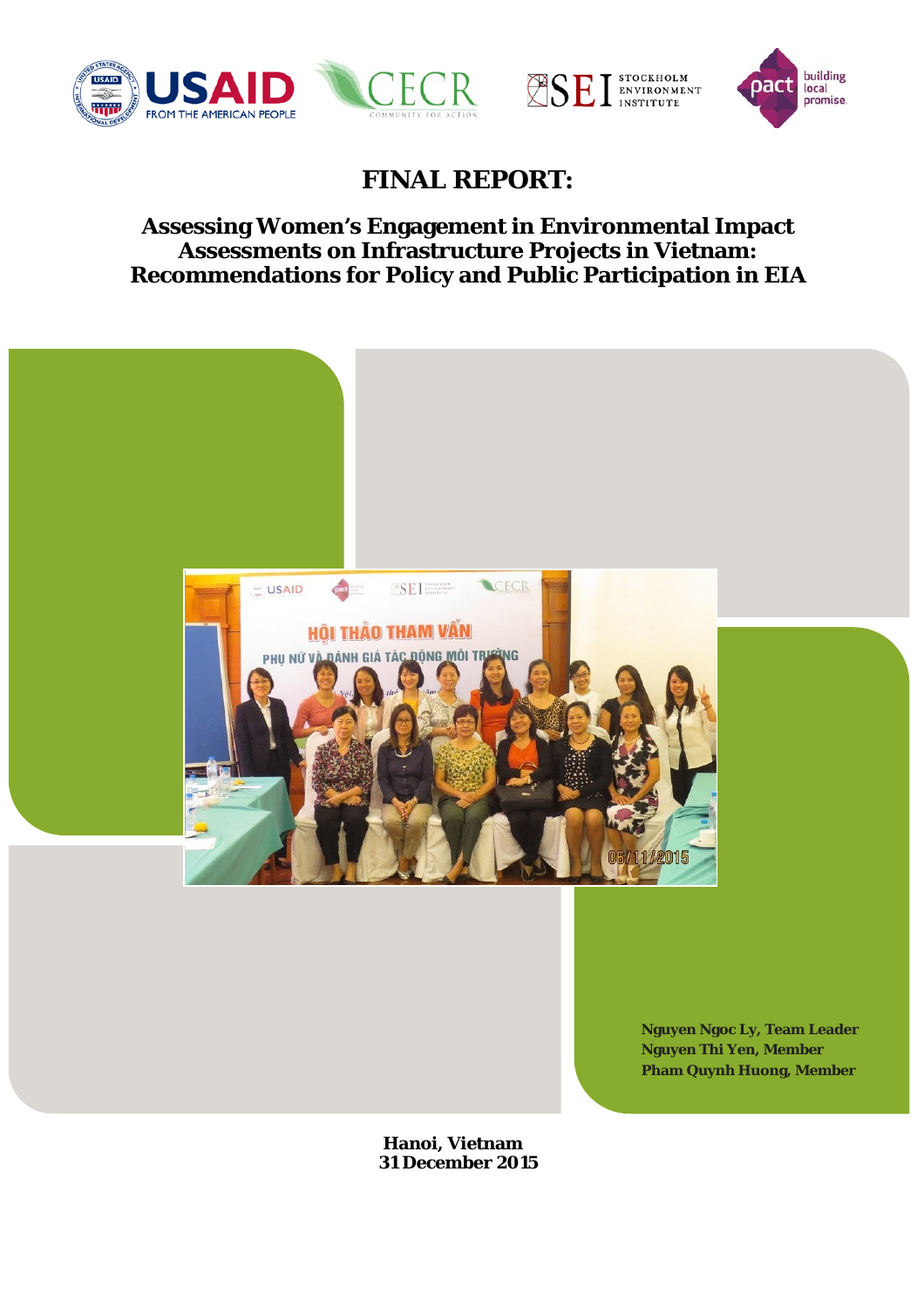*This work is made possible by the generous support of the American people through the United States Agency for International Development (USAID) Mekong Partnership for the Environment program, implemented by Pact. The contents are the responsibility of the authors and do not necessarily reflect the view of USAID, the United States Government, or Pact.*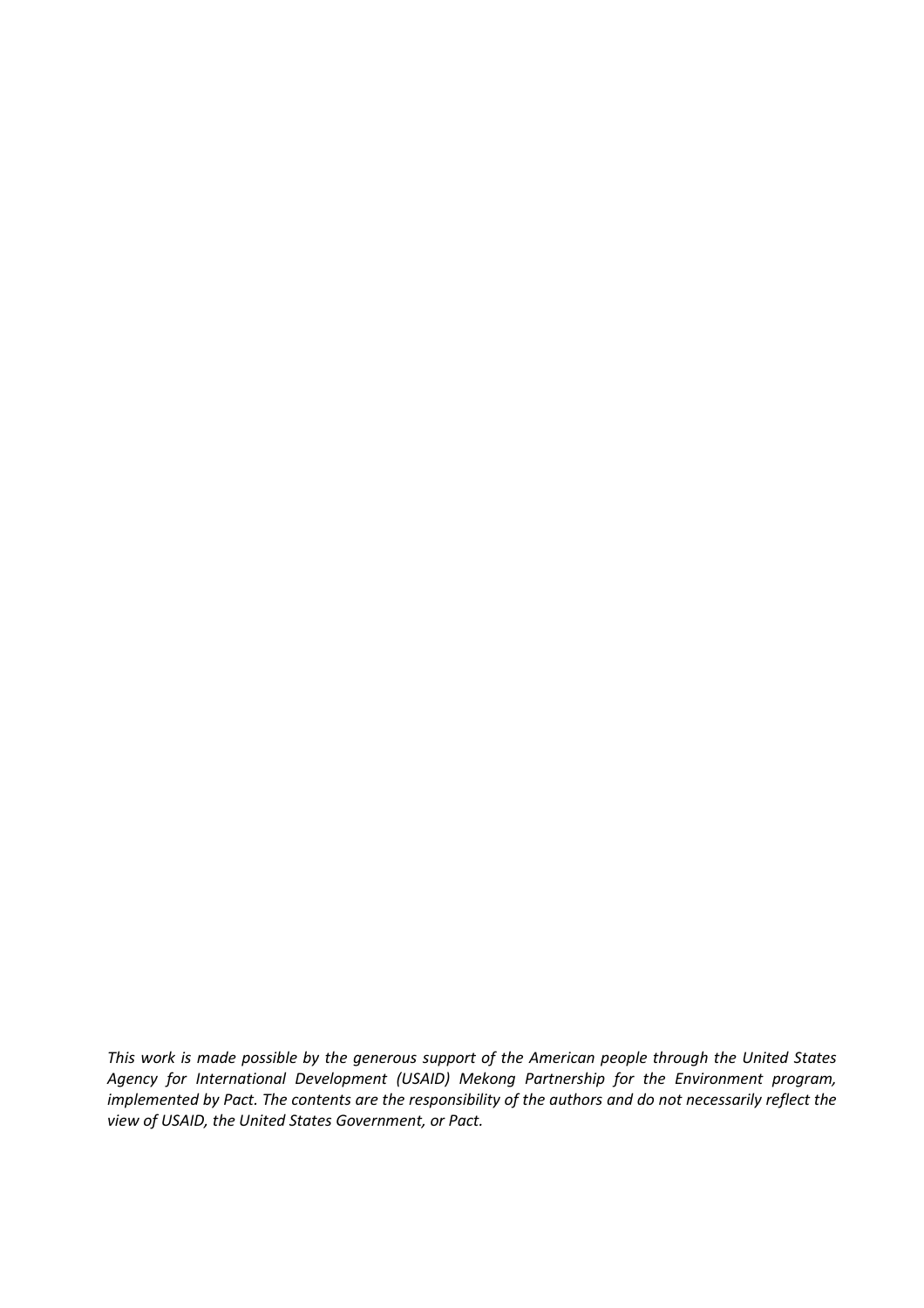| VI. WOMEN'S PARTICIPATION IN EIA IN TRUNG SON HYDROPOWER AND BUON MA THUOT SOLID WASTE |  |
|----------------------------------------------------------------------------------------|--|
|                                                                                        |  |
|                                                                                        |  |
|                                                                                        |  |
|                                                                                        |  |
|                                                                                        |  |
|                                                                                        |  |
|                                                                                        |  |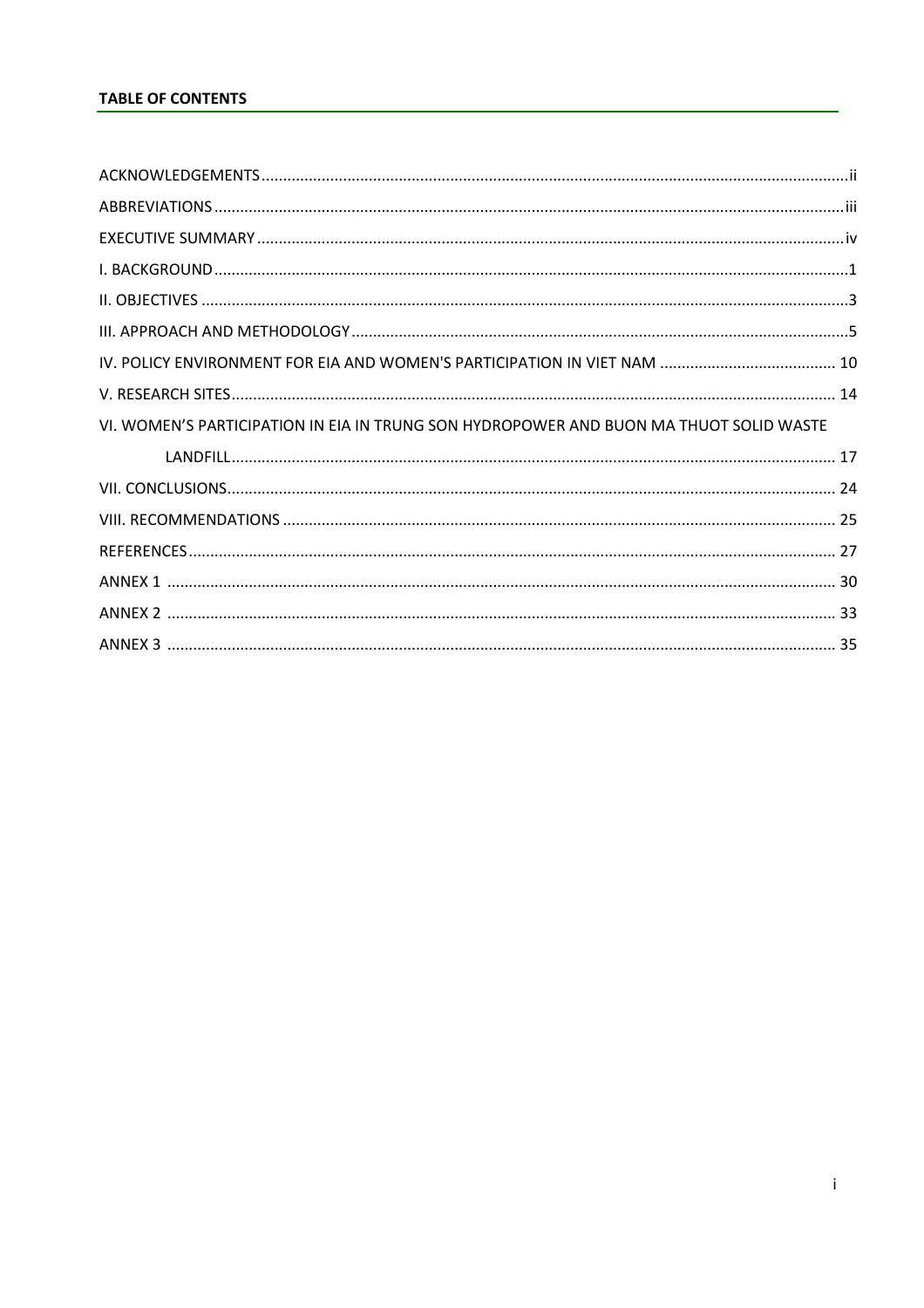#### <span id="page-3-0"></span>**ACKNOWLEDGEMENTS**

The Mekong Partnership for the Environment (MPE) awarded the Center for Environment and Community Research (CECR) an action research grant to investigate the gender dimensions of public participation in two EIA processes in Viet Nam. The research focused on the Trung Son Hydropower Project funded by the World Bank and solid waste landfill project in Buon Ma Thuot funded by the Asia Development Bank (ABD).

This technical report resulted from the collaborative efforts of many people. The research team acknowledges with thanks the following people for their support, involvement, and suggestions: Mr. Pham Anh Dung, Deputy Director, EIA Department, MONRE; Mr. Nguyen Van Son, Environmental Specialist, World Bank; Ms. Mong Hoa, Social Specialist, World Bank; Ms. Khuc Thi Thanh Van, Social Specialist; Mr. Pham Van Phuc, Environmental Officer, ADB; Ms. Nguyen Thu Giang, Gender Specialist, ADB; Ms. Dam Ngoc Anh, Project Coordinator, PMU Trung Son Hydropower Plant; Ms. Nguyen Hong Phuong, Pan Nature; Mr. Nguyen Duc Tung, Deputy Director, VESDI; Ms. Nguyen Thi Hien, EIA Specialist; Mr. Tran Quoc Hung, PMU Trung Son Hydropower Plant; Mr. Dinh Xuan Dien, Chairman of Trung Son Commune People Committee; Ms. Ngan Thi Tien, Ta Ban Village; Ms. Nguyen Thi Thai Thanh, Gender and Environmental Specialist, Hoa Phu Landfill Project; Ms. Phan Thi Thanh Ha, DONRE, Buon Ma Thuot; Ms. Vo Le Quynh Nhu, Hoa Phu Commune; Ms. Le Thanh Binh, Environmental Specialist; Ms. Le Hoang Lan, EIA Specialist; Ms. Le Thi Van Hue, Gender Specialist; Ms. Van Anh, Gender Specialist; Ms. Cao Thi Thu Huong, Environmental Specialist; Ms. Nguyen Thi Anh Tuyet, Lecturer on EIA; Ms. Nguyen Thi Linh, Environmental Specialist; Ms. Nguyen Anh Thu, Gender Specialist; Ms. Duong Thi To, Environmental Specialist; and Ms. Do Hai Linh, Pan Nature. The research team also wishes to thank the people of Trung Son, Thanh Hoa and Hoa Phu, Buon Ma Thuot.

The research team acknowledges with appreciation Ms. Bernadette P. Resurreccion, Ms. Ha Nguyen, and Mr. Rajesh Daniel of the Stockholm Environment Institute for guiding the research design and the development of the methodology. They also contributed to the data analysis and provided feedback, critical reviews and substantive editing. This support greatly enabled the research team and enhanced the results of their efforts.

Finally, the research team extends sincerest thanks and appreciation to the Mekong Partnership for the Environment (MPE) for providing financial support to this research. In particular, the team extends special thanks to Ms. Christy Owen and Mr. Barry Flaming who provided continuous guidance and support for this research.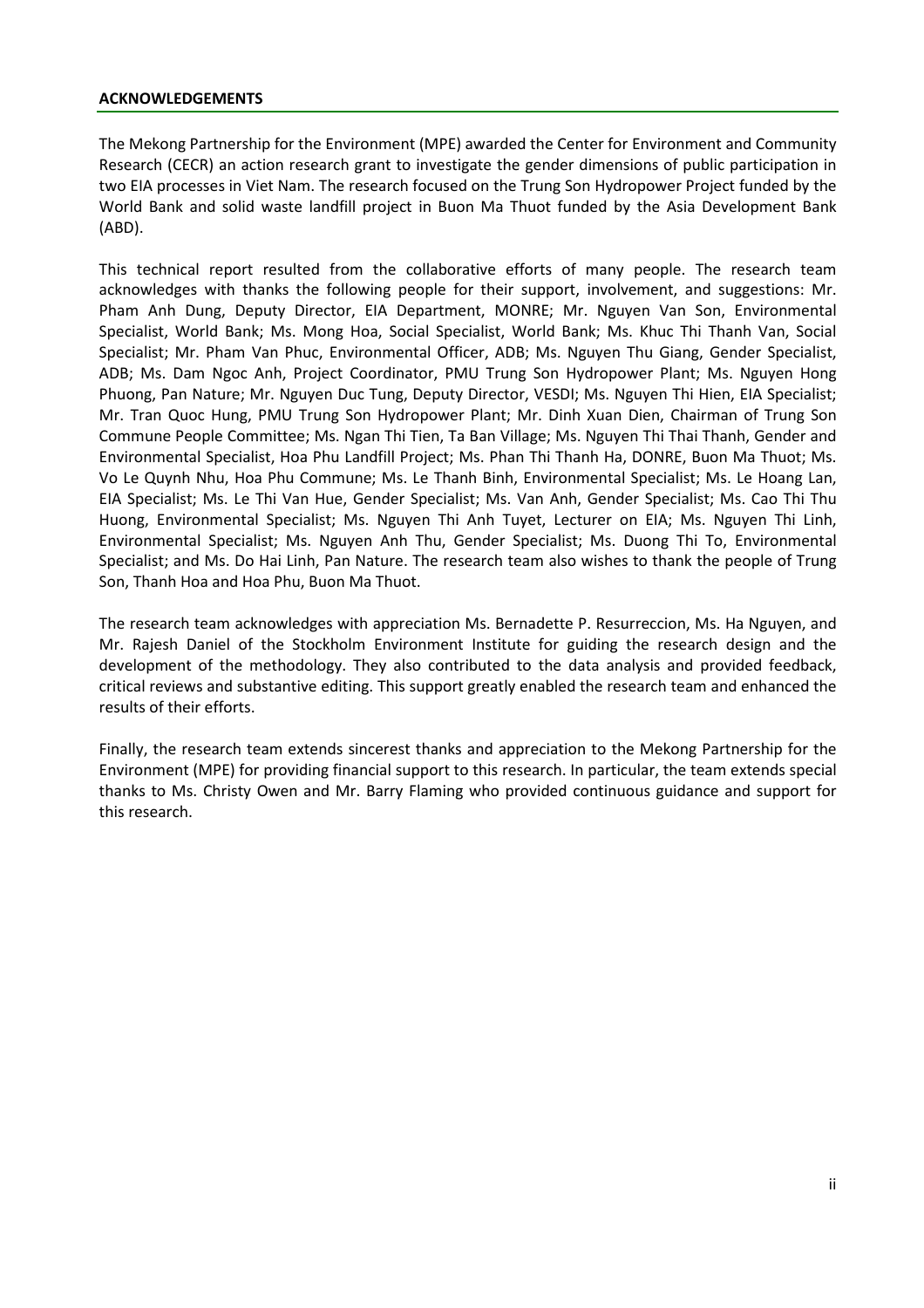#### <span id="page-4-0"></span>**ABBREVIATIONS**

| ABD           | Asian Development Bank                                            |
|---------------|-------------------------------------------------------------------|
| <b>CECR</b>   | Center for Environment and Community Research                     |
| <b>DONRE</b>  | Department of Natural Resources and Environment (province level)  |
| <b>EMP</b>    | <b>Environmental Management Plan</b>                              |
| EIA           | <b>Environment Impact Assessment</b>                              |
| <b>ESS</b>    | <b>Environmental and Social Safeguards</b>                        |
| <b>FGD</b>    | Focus group discussion                                            |
| <b>IEE</b>    | Initial Environment Examination                                   |
| <b>LEP</b>    | Law on Environmental Protection                                   |
| LGE           | Law on Gender Equality                                            |
| <b>MONRE</b>  | Ministry of Natural Resources and Environment                     |
| <b>MPE</b>    | Mekong Partnership for the Environment                            |
| PMU           | Project Management Unit                                           |
| <b>RLDP</b>   | Resettlement Livelihood and Ethnic Minorities Development Program |
| <b>RTWG</b>   | Regional Technical Working Group on EIA                           |
| <b>SEI</b>    | Stockholm Environment Institute                                   |
| <b>SESIA</b>  | Supplemental Environmental and Social Impact Assessment Report    |
| <b>SPS</b>    | Safeguard Policy Statement                                        |
| <b>TSHPMB</b> | Trung Son Hydropower Project Management Board                     |
| <b>TSHPP</b>  | Trung Son Hydropower Project                                      |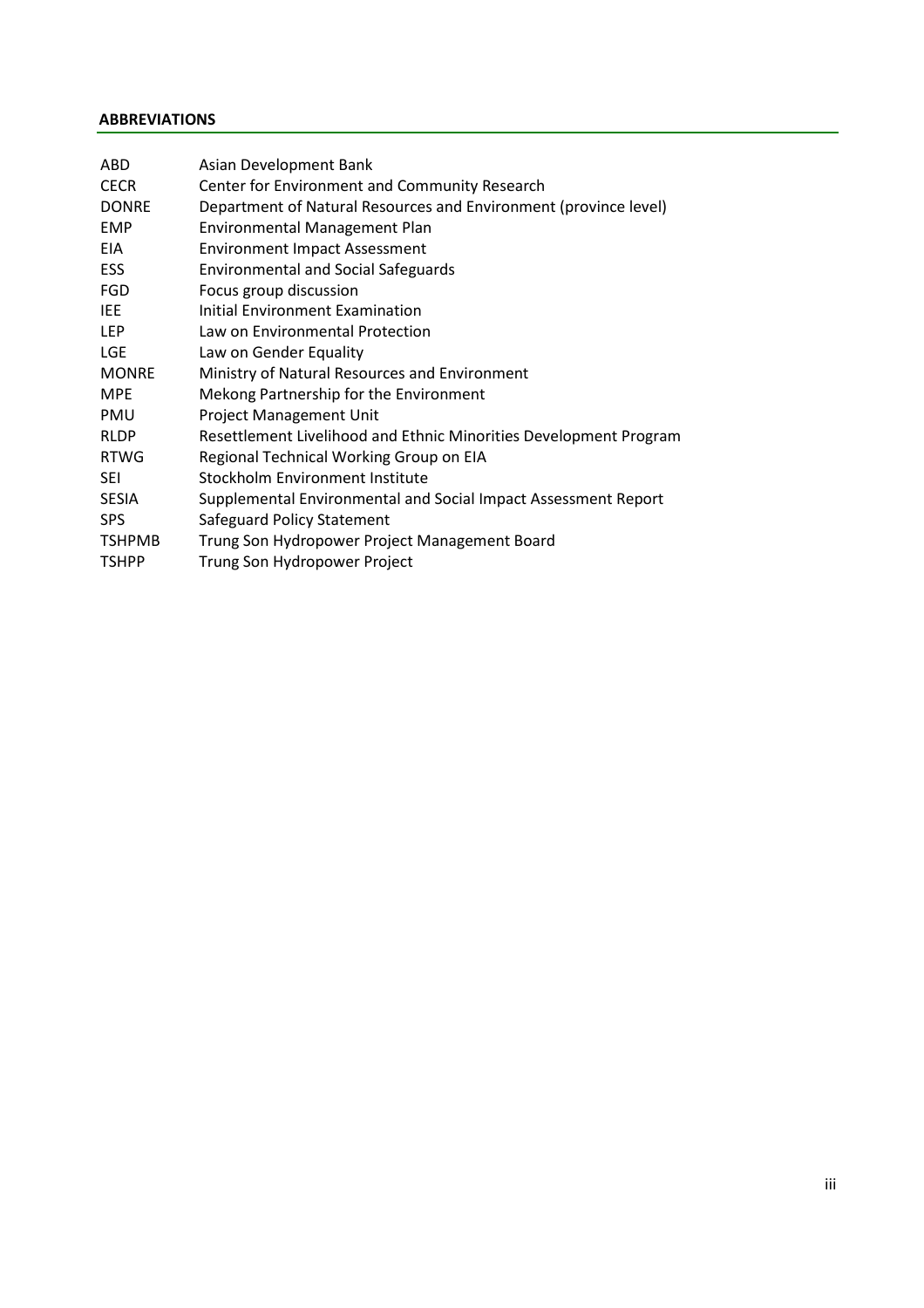#### <span id="page-5-0"></span>**EXECUTIVE SUMMARY**

In the Mekong region, investment projects are mushrooming and causing adverse environmental and social impacts such as increased pollution, loss of natural resources and livelihoods, and forced resettlement of project-affected people. Yet many of these adverse impacts may have been avoided if the needs and knowledge of all project-affected groups, especially ethnic minorities and women, had been reflected in the project design. Indeed, Governments in the Mekong region and development finance institutions recognize the importance of enabling all project-affected groups to participate in project decision-making. In Viet Nam, national legislations on environmental protection and the social safeguard policies of donors use the Environmental Impact Assessment (EIA) as a mechanism to ensure projectaffected groups are consulted and investment decisions are influenced by their views.

Although the Government of Viet Nam, development finance institutions, and project developers support public participation in the EIA process, there are constraints that prevent some project-affected groups, particularly women, from participating. The aim of this research is to trace and analyze the constraints to women's public participation in EIAs in Viet Nam, and to ascertain the benefits of their meaningful participation in the process. The following questions guided this research:

- a) Are women involved in EIA deliberations at every step of the assessment?
- b) What are the constraints that women experience in participating in EIA deliberations?
- c) What are the benefits of women participating in EIA deliberations?

To answer these questions, the team studied the participation of women and men in EIA processes in two infrastructure projects i.e. (1) Trung Son Hydropower Plant, supported by the World Bank; and (2) Hoa Phu Landfill Project in Buon Ma Thuot supported by the Asian Development Bank (ADB). The research team pursued a qualitative approach in data collection and conducted key informant interviews, in-depth interviews and focus group discussions (FGDs) in Hanoi, Buon Ma Thuot, and Trung Son. In all, the research team interviewed 41 people, including 23 women. The research team held six FGDs with 28 participants in total, of which 13 were women. The research, interviews and discussions revealed that institutional and social constraints limit women's participation in EIA processes.

The research team found that both projects lacked gender analysis in most stages of EIA. Formal institutions are in need of guidelines on consulting the public and women, and accountability mechanism on public consultation and disclosure. While the Law on Gender Equality (2006) requires the integration of gender equality into the preparation and implementation of laws, it has not been fully implemented. Policy enforcement is an issue, mainly due to the lack of gender expertise. The input of gender experts is not a requirement in project preparation, implementation, monitoring, and evaluation. Thus World Bank Operational Policies on Social and Environmental Safeguards are not sensitive to the differentiated impacts of proposed projects on women and men. Principles on disclosure do not stipulate or guarantee women's access to information. ADB's Safeguard Policy Statement (SPS) promotes women's participation in consultation but considers them as a part of the affected community or indigenous people rather than as a separate group of stakeholders.

It is important to consider women as a separate group of stakeholders because women and men in the same community typically do not have equal access to information. Unequal access to information reflects other inequalities between men and women such as disparities in education, proficiency in the national language, and gender roles and norms. Patriarchal social norms on family headship, gendered space, stereotypes against women's status and knowledge, and women's Vietnamese language skills are social factors that significantly influence women's level of awareness. These factors may also feed into stereotypical attitudes of project proponents, EIA consultation teams, and local Government officials towards women, and result in constraints on women's ability to express their views. In both projects, the only window of opportunity for women to raise their voices was through public consultation where the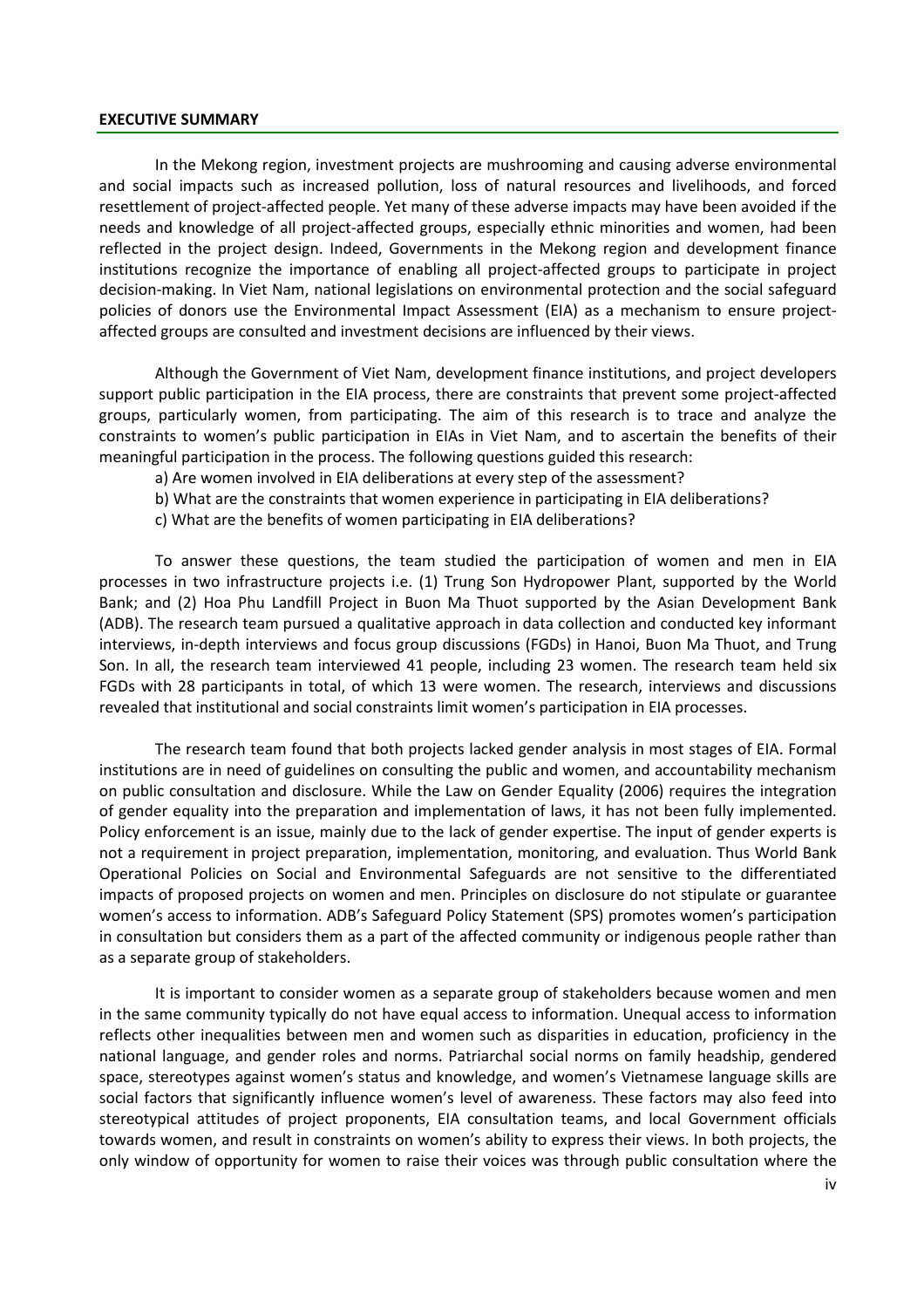quality of consultation and social norms on women's public behavior limited their ability to speak up and contribute their ideas. The effort to increase the number of women in consultation meetings was a success, but simply increasing the number did not enable women to speak out in a context they understood to be for men, hence their presence in the consultations had little influence in the final agreements.

Women had very specific concerns on livelihood and environmental issues such as drinking water, pollution of rivers, fields, gardens and air, and their health impacts but their concerns arose at the later stage of the project implementation due to lack of understanding of the impacts of the project during designing stage. Nevertheless, the active participation of women had significant results. For instance, suitable resettlement areas were identified thanks to women's knowledge on the local environment and ecology, plants, soil and water resources.

The research concluded that despite existing policies for public participation and social equality, the two development projects did not sufficiently incorporate gender issues and women's voices in the EIAs. Women were able to express their views in the EIA process only in a very limited way through public consultations where their participation was largely nominal (in that they were invited to attend the meetings) and passive (in that they did not speak up and assert their views). The research also concluded that a strong commitment for public participation is a key prerequisite for the inclusion of women's voices and interests in EIA processes. The research shows that the potential benefits of women's participation in EIA deliberations lie in their knowledge of environment and livelihood resources, and how these are being affected by infrastructure development in these two study sites. If women's voices were adequately heard and sufficiently allowed to influence decision making, resettlement plans might have been reconfigured to prevent and reduce livelihood losses and threats to natural resources, such as air and water quality.

The recommendations of the research include the following:

- Amend the national legal framework on EIA and public participation to align with the Gender Equality Law;
- Reinforce accountability mechanisms in national legislation and donor's safeguard policies;
- Enhance the role of the Vietnam Women's Union;
- Use the competencies of NGOs and CSOs in facilitation, capacity building and joint monitoring throughout the EIA process; and
- Demonstrate best practices on gender-inclusive EIA to further enhance guidelines for gender mainstreaming in EIA.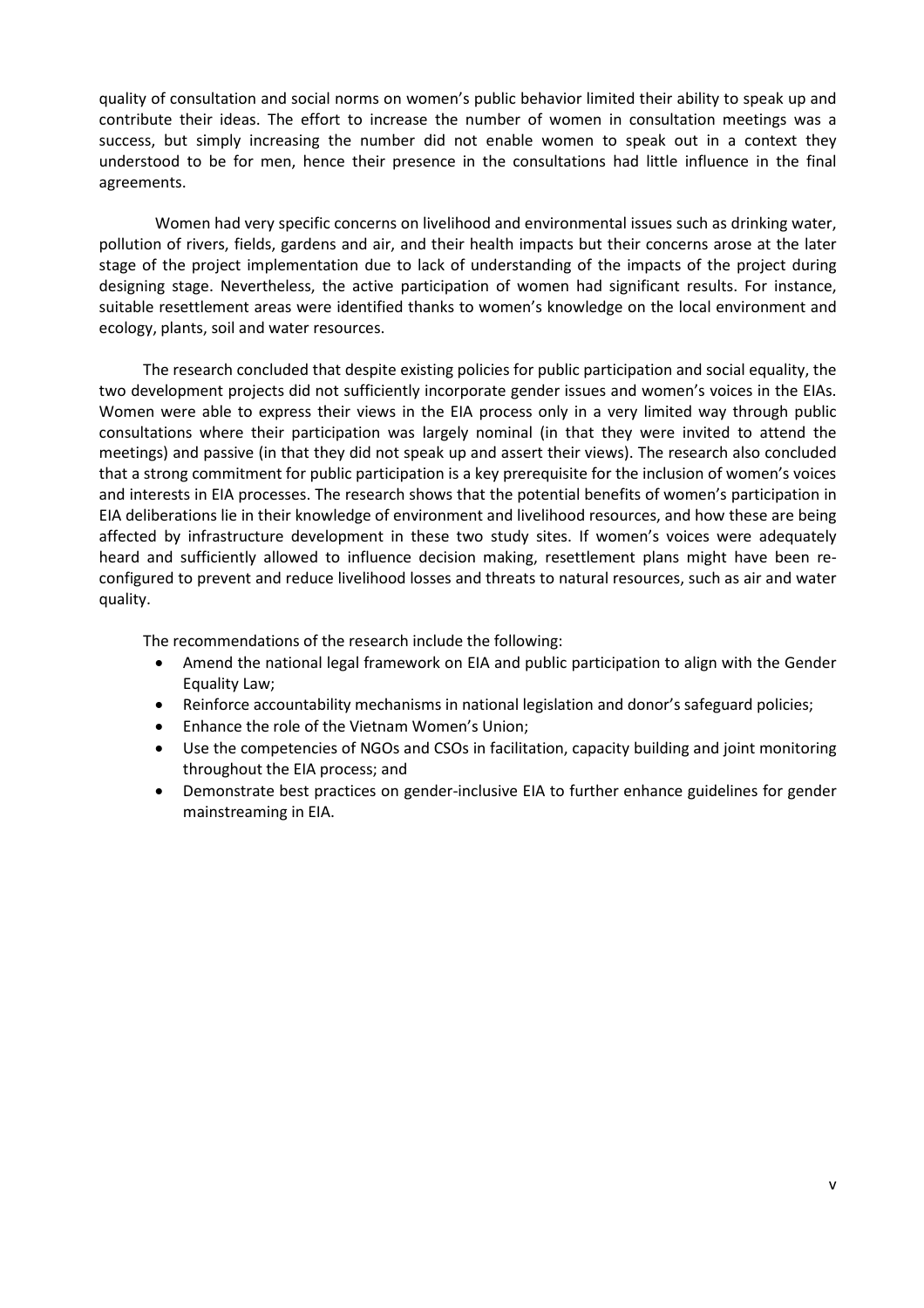#### <span id="page-7-0"></span>**I. BACKGROUND**

 $\overline{\phantom{a}}$ 

Environmental Impact Assessments (EIAs) are used as regulatory, planning and decision-making tools for major medium- and large-scale development projects around the world. These assessments have three major components: scoping to inform planning and decision-making; documenting potential impacts (positive and negative); and engaging stakeholders throughout the project life cycle.

In Viet Nam, the first version of the Environmental Protection Act was issued in 1993, and has since been amended and adjusted twice. The second amendment became effective on January 1, 2015, and is now referred to as the Law on Environmental Protection (LEP). It establishes that the aims of the EIA are to assess impacts of the project on the natural environment, biodiversity, and community health. Public consultation is mandatory in the EIA process. Similarly, processes in EIA and public consultations have also changed and improved in order to meet environmental challenges in a more comprehensive way.

The institutional foundation for women's engagement in public participation in decision-making processes at all levels in Viet Nam was established when the National Assembly approved the Law on Gender Equality (LGE) in 2006. Article 21 Section 2 of the LGE states that the authorities responsible for drafting legal documents are obliged to mainstream gender equality in the process of developing legal documents. The article creates an important basis for promoting women's participation in steps of public consultations in EIAs. Notwithstanding the LGE, women's participation has not been fully implemented in public participation in EIA and more must be done to align practices with this Law.

At the international level, the United Nations recognizes and advocates for the participation of women in environmental protection. For example, the United Nations confirmed that men and women have different priorities, demands, knowledge and skills in the use of existing natural resources (UN DESA, 2004). In fact, women have often played leadership roles or taken the lead in promoting an environmental ethic, reducing environmental degradation, and reusing and recycling resources (United Nations Fourth World Conference on Women, 1995). Women's views, ideas, insights and practices should be included in EIA reports and these inputs should be reflected in the implementation of measures and solutions to enhance the quality of EIA.

Furthermore, financial institutions such as the World Bank and the Asian Development Bank (ADB) require public consultation and women's participation in consultations relating to EIA and Initial Environment Examination (IEE).<sup>1</sup> Both institutions have Environmental and Social Safeguards (ESS) for investment projects, including dams, hydropower, mining, transportation and other foreign-direct investment (FDI) projects. The Safeguards establish strong principles and criteria on gender inclusion in public participation to minimize the negative gender-specific impacts of these developments. The ADB Safeguard Policy Statement (SPS), which became effective on January 20, 2010, is one of the most gendersensitive and responsive applications of the safeguard policies.

These documents establish standards, principles and criteria for public engagement, participation and gender equality in EIA consultations, nevertheless gaps remain in practice. For example, the ADB Safeguards do not require consultations with a gender expert during project implementation and do not consider the capacity or ability of those implementing the projects to address gender issues (Soentoro, 2009).

<sup>&</sup>lt;sup>1</sup> The IEE is a first assessment of the *reasonably foreseeable* impacts on the environment of a proposed activity or activities conducted by project proponent receiving funds from ABD. The IEE report should comprise baseline data on the existing condition of the physical and biological environment, the anticipated environmental impacts, and proposed mitigation measures.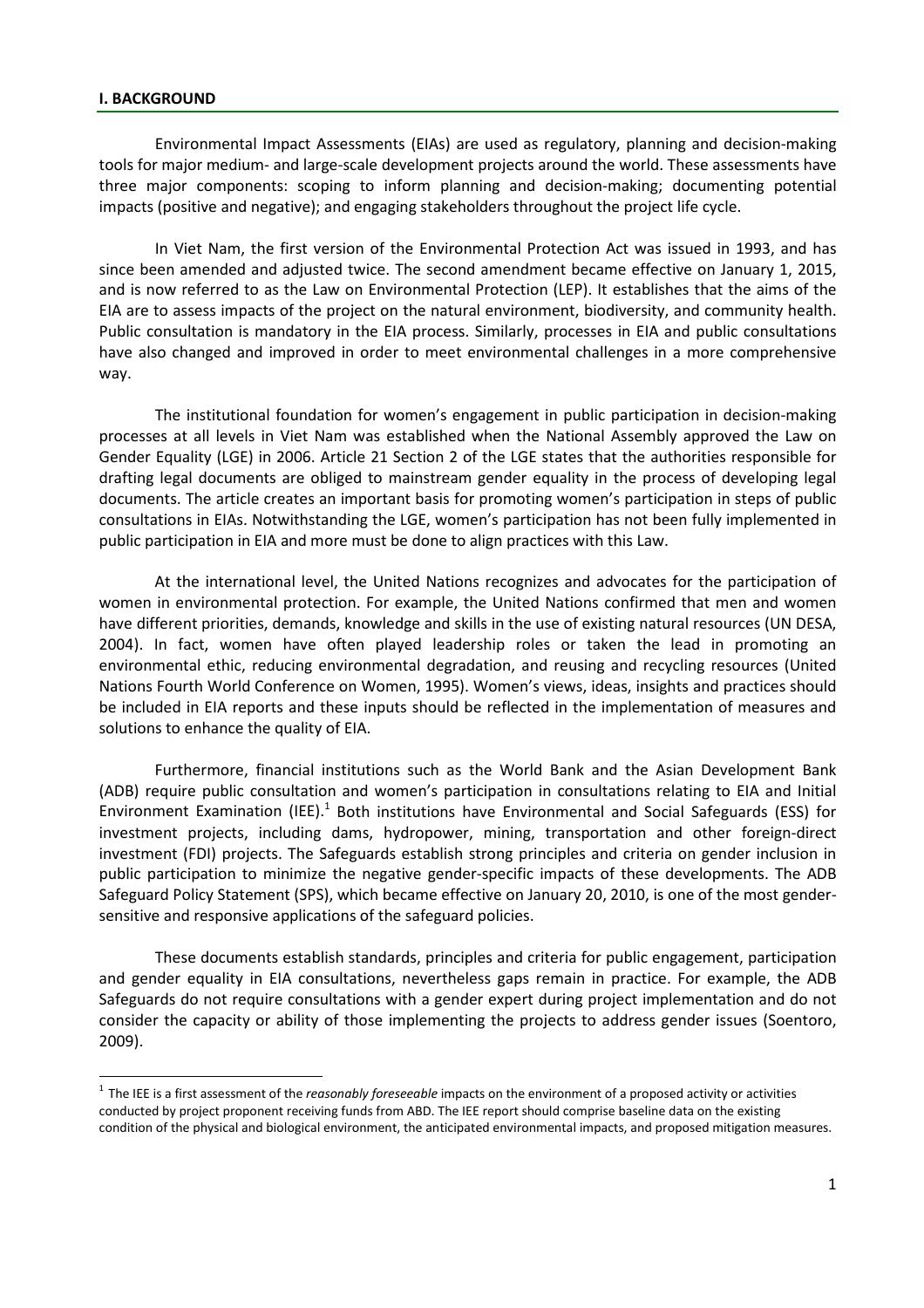In the Mekong region, economic growth and cooperation between countries has been accelerating through projects such as development of dams, mines, roads and industrial zones. Due to the magnitude of these projects, the impacts on the ecosystem, water, biodiversity, forests and the natural environment are adverse, as are the impacts on human life. Such environmental and social impacts worsen women's situation and increase inequality between men and women. To avoid these adverse impacts, there must be a strong consensus on safeguard principles.

These impacts can be minimized by reinforcing a transparent and inclusive EIA process that welcomes public participation. To support this, the Mekong Partnership for the Environment (MPE) is supporting a Regional Technical Working Group (RTWG) on Public Participation in EIA to formulate and promote guidelines for meaningful participation of women and other project-affected groups. The aim of the guidelines is to lead to more effective public engagement in EIA processes across the Lower Mekong Sub-region.

To provide inputs to the development of gender-sensitive technical guidelines on public participation in EIA for the Mekong region, MPE has supported the Centre for Environment and Community Research (CECR) to assess the progress of women's engagement in EIAs of infrastructure projects in Viet Nam, and to provide recommendations. The research focuses on the following questions:

- a) Are women involved in EIA deliberations at every step of the assessment?
- b) What are the constraints that women experience in participating in EIA deliberations?
- c) What are the benefits of women participating in EIA deliberations?

To answer these questions, the research team reviewed and analyzed women's engagement in EIA processes in the context of the LEP and safeguard policies of the World Bank and ADB. In addition, the team also studied the participation of women and men in EIA processes in two infrastructure projects i.e. (1) Trung Son Hydropower Plant, supported by the World Bank; and (2) Hoa Phu Landfill Project in Buon Ma Thuot supported by the Asian Development Bank. Based on the research findings, the team developed concrete recommendations for the RTWG on public participation in EIA on how the guidelines can promote women's participation in EIA.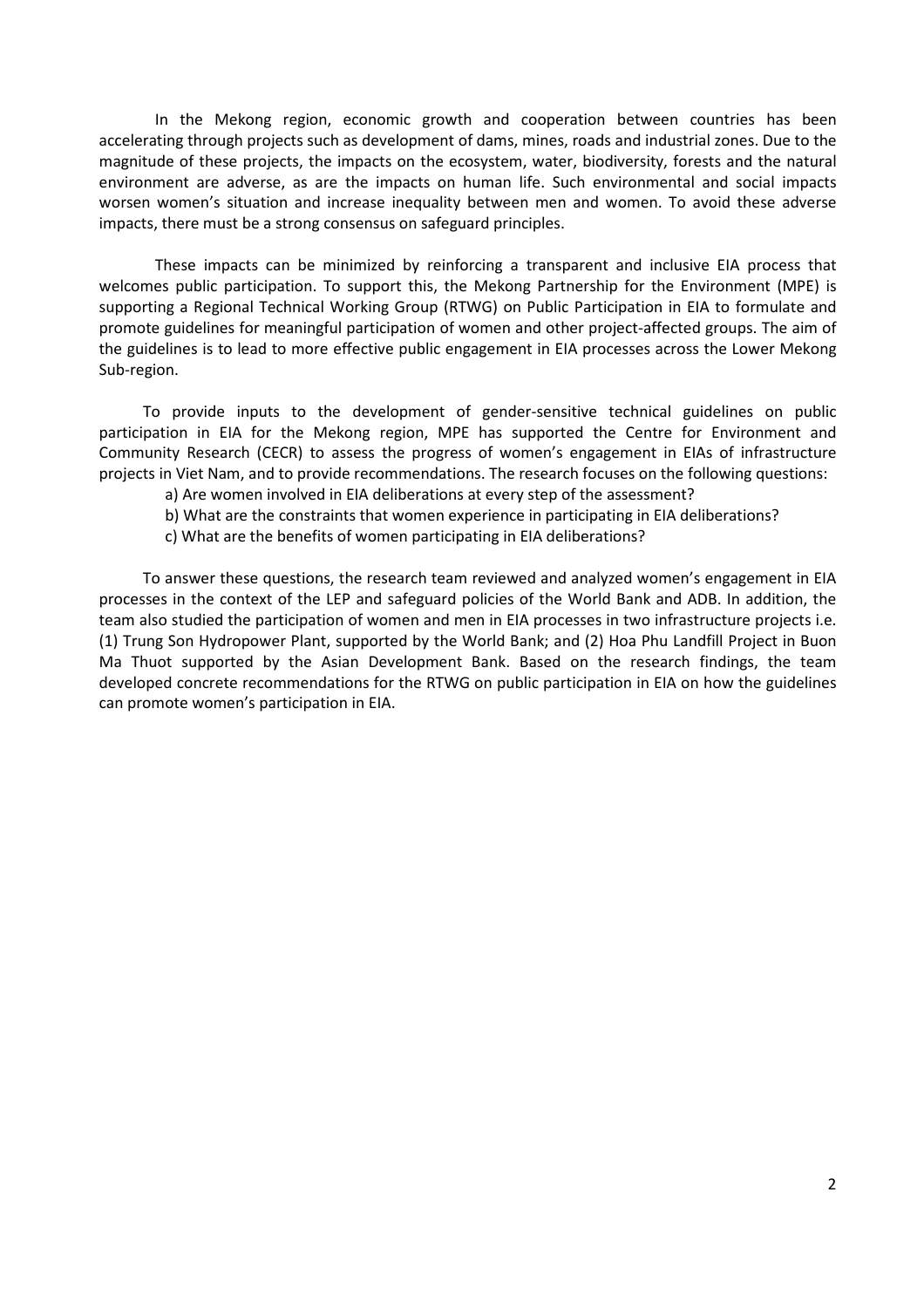<span id="page-9-0"></span>This section explains the three specific objectives of this research.

#### *1 To fully understand gender aspects of engagement in EIA processes through reviewing the current procedure of EIA of infrastructure projects and assessing the involvement of women groups (technical experts and impacted women) in steps of EIA deliberations.*

The research aims to understand what groups of women participated in any aspect of EIA processes, as proponents, experts, government representatives, and members of affected groups, and how they were involved. The research also aims to identify differences in the perceptions of men and women about different issues. Understanding these differences would contribute to answering research question c) on the benefits of women's participation in EIA deliberations.

Gaining a more complete understanding of gender aspects of engagement in EIA processes will help reveal why women were not involved in consultation processes, as well as what factors (procedural, social, cultural) influenced them. Further to this, the research aims to understand the procedures and steps in the EIA process for large-scale investment projects and identify the barriers that prevent or discourage women's involvement in EIA.

This objective will be achieved through: 1) reviewing available regulations related to the EIA process, reports and other documents of the Government of Viet Nam, ADB and the World Bank; and 2) discussing this topic with women experts working in the EIA field and gender specialists through a consultation workshop. The process will help to map out actors involved in EIA processes of infrastructure projects. It will also help in the designing of tools for interviews with EIA practitioners, women and other identified groups at the local level.

#### *2 To study constraints and benefits of women's leadership in engaging in EIA in the selected projects*

The aim of the second objective is to achieve a greater understanding of women's engagement in EIA at the local sites and of the obstacles that exist in women's engagement in EIA process. The research focuses on individuals who worked on the investments side of the projects, but also on women who contributed to the preparation of the EIA report in different stages, women at the local level who were affected by the project, and women in leadership positions.

This objective will be achieved through key informant interviews, focus group discussions, observation and process documentation of meetings. Informants include officials at both local and central institutional levels involved in different stages of the project and who play a role in implementing EIA and safeguard policies. Furthermore, the research will engage with women's agencies and people at the field level. This will help to identify constraints that women face in working on EIA and the benefits that women brought to projects by participating in different stages.

## *3 To provide recommendations for both national and regional EIA guidelines in the gender aspect in Lower Mekong countries*

The research findings are expected to expand the knowledge base on women's engagement in EIA processes, and the recommendations drawn from this research will serve as an input to the regional guidelines on public participation in EIA. With the acceleration of economic integration of the countries in the lower Mekong Sub-region, it is vital to ensure large-scale infrastructure projects in the region are environmentally sound and avoid adverse social and gender impacts. Including the voices of women has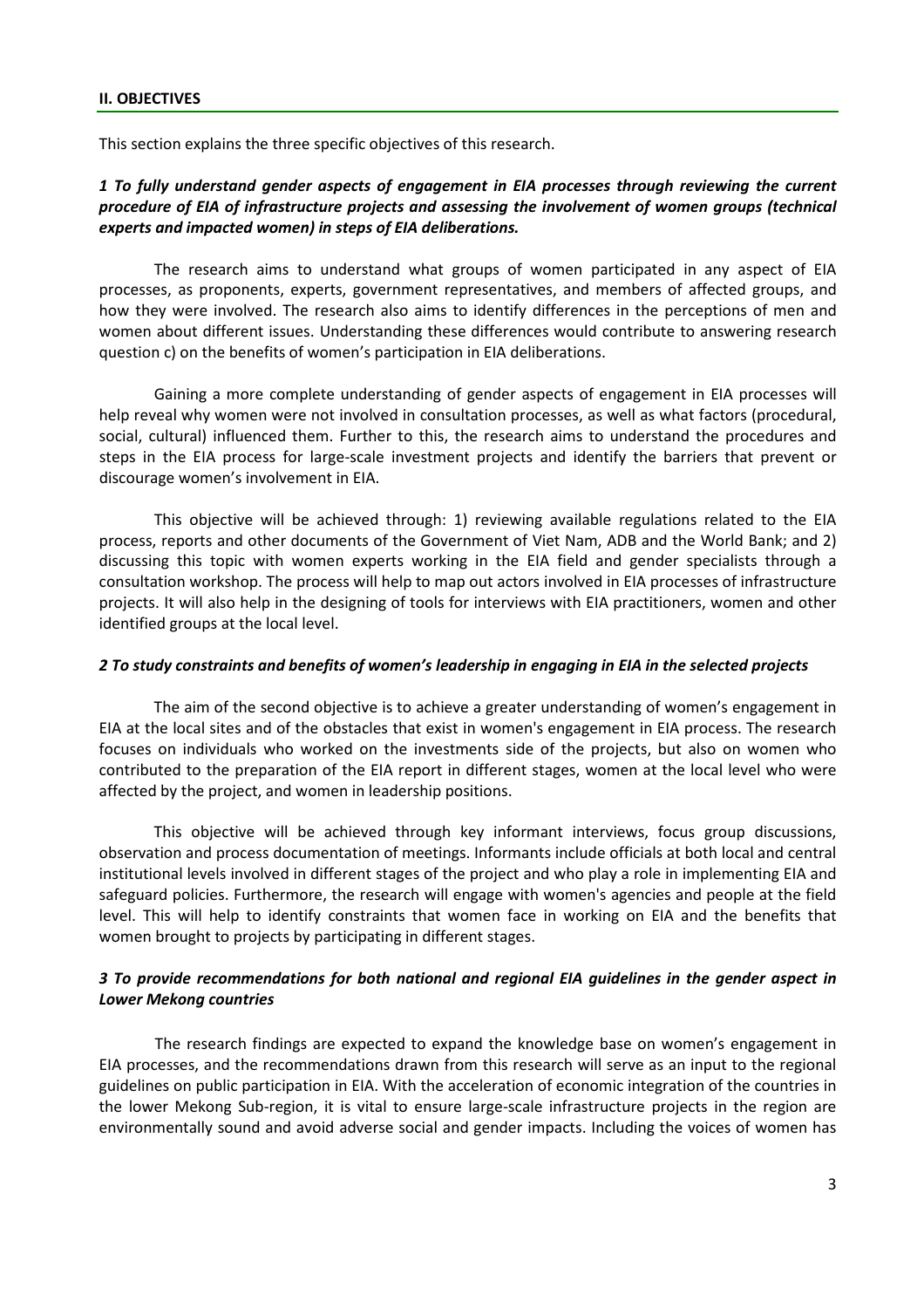the potential to enhance the quality of EIAs, and thus improve the quality of the project, specifically its environmental and gender-responsiveness.

This present report, inclusive of findings and recommendations, represents the fulfillment of this objective. Members of the team presented the draft report at the workshop of experts and incorporated their feedback into the final version. The recommendations of the final version were presented to the Regional Technical Working Group for their consideration as they develop guidelines on public participation in EIA for the Lower Mekong Sub-region.

<span id="page-10-0"></span>In addition, EIA practitioners, development banks, investors, and governmental officials in Viet Nam and in the region can use the recommendations presented in this report as references. The research can provide a foundation for women's participation in EIA for future infrastructure projects in the region, and the development of best practices based on regional experience.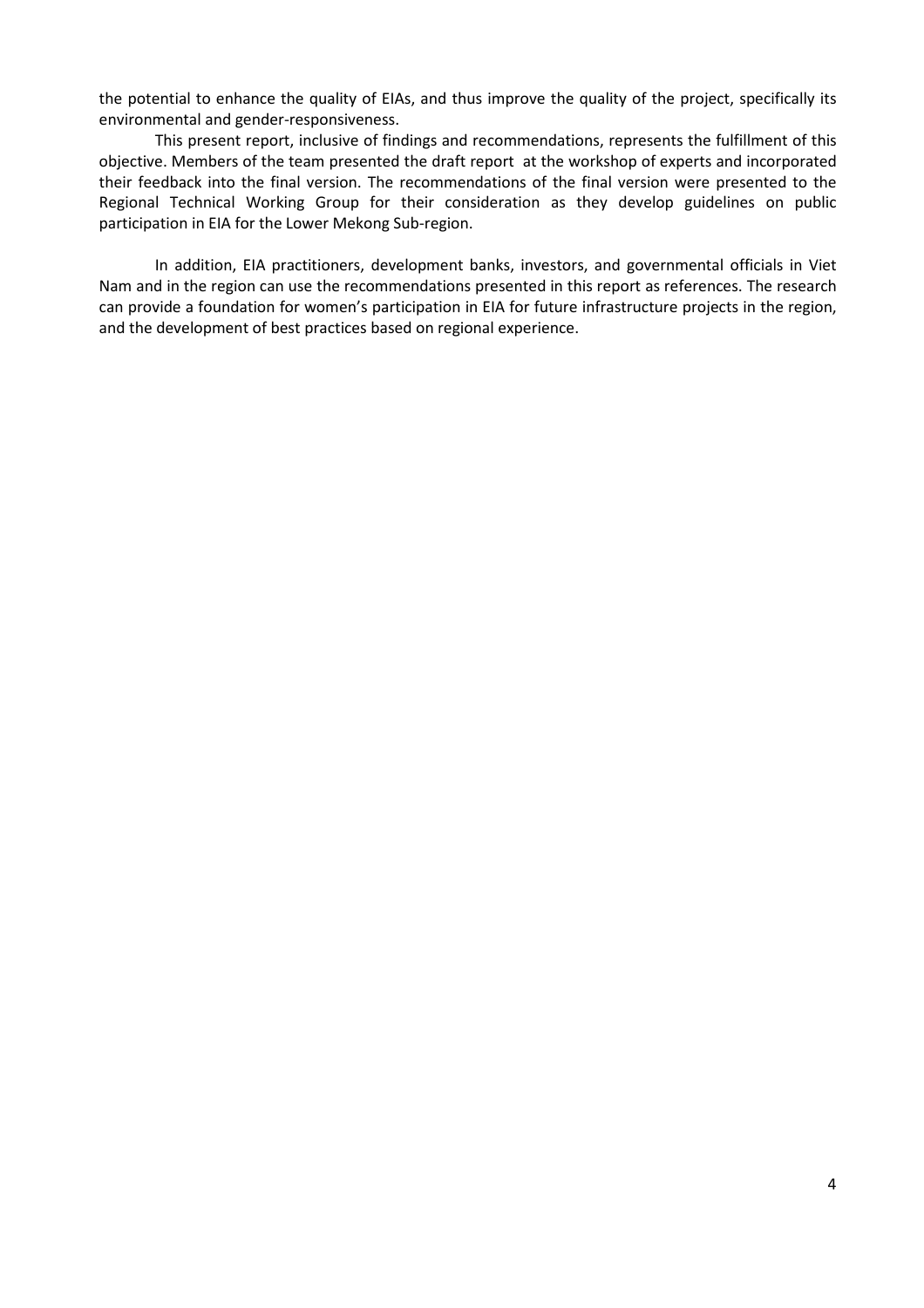#### **III. APPROACH AND METHODOLOGY**

The research questions require integrated approaches to analyze public participation in EIA in general and the women participation in particular. Public engagement on EIA is affected by several factors: institutional, organizational, technical, cultural, historical, and environmental conditions, and local contexts where projects are implemented. Each element contains many different aspects. Furthermore, EIA is a highly technical process which must follow national laws and regulations while also complying with the policies of the donors (i.e. the World Bank in the Trung Son Hydropower Project case, and ADB in the Hoa Phu Landfill project).

The research identified a full range of stakeholders involved in EIA processes to understand the interaction of these stakeholders in relation to women's participation in EIA. Stakeholders include people who are directly or indirectly impacted by the projects (both positively and negatively), people who have directly managed the projects, and people who are responsible for policy-making and monitoring policy compliance related to EIA. The research team organized a consultation workshop with female gender experts in EIA during the initial stage of the research in order to identify target groups for research.

The research included the following activities:

- Analysis of public participation in general and women participation in particular related to EIA policies, LGE and safeguards policies of World Bank and ADB.
- Analysis of the EIA reports of the two projects on the participation of women in every step of the EIA process and the opportunities for women participation, to assess the current level of participation of women in EIA.
- Use of a qualitative methods approach in data collection: in-depth interviews with key informants, focus group discussions and professional workshops.
- Desk review of the literature to analyze the available documents.

#### **3.1 Research Framework**

 $\overline{\phantom{a}}$ 

The research framework, developed with technical support from Stockholm Environment Institute (SEI), comprises three core elements of institutions, women's agency and women's participation. Institutions have two dimensions: 1) formal structures and processes; and 2) informal rules and norms. The formal structure and processes relate to legal frameworks on EIA, public participation and gender; formal decision-making processes; accountability mechanisms; and donors' safeguard policies and requirements. The informal rules and norms refer to cultural and social expectations of women and men that define gender roles, family headship, and access to information among social groups. Formal and informal factors contribute to physical and logical arrangements that constrain or enable participation in consultation processes. Women's agency refers to their ability to enact changes in their lives. At the individual level, women can choose to challenge patriarchal arrangements that exclude them, or to uphold the status-quo. Various factors influence the choice a woman makes, including: her awareness of the social and economic impacts of development projects on her wellbeing; her evaluation of the perceived risks associated with contesting gender norms versus the benefits of participation in a consultative process; and her self-confidence and assertiveness to raise their voice in a male dominated domain.

The researchers assessed women's participation at all steps of the EIA process according to Agarwal's topology of participation (2001). Using this scale, the researchers determined whether their participation was nominal, passive, consultative, active or empowered.<sup>2</sup>

 $2$  Nominal participation is membership or presence by default; passive participation is attending to listen and be informed of decisions without speaking up; consultative participation is to be asked about a specific matter without influencing power; active participation is expressing opinions or taking initiatives; empowered participation is having influence over decisions.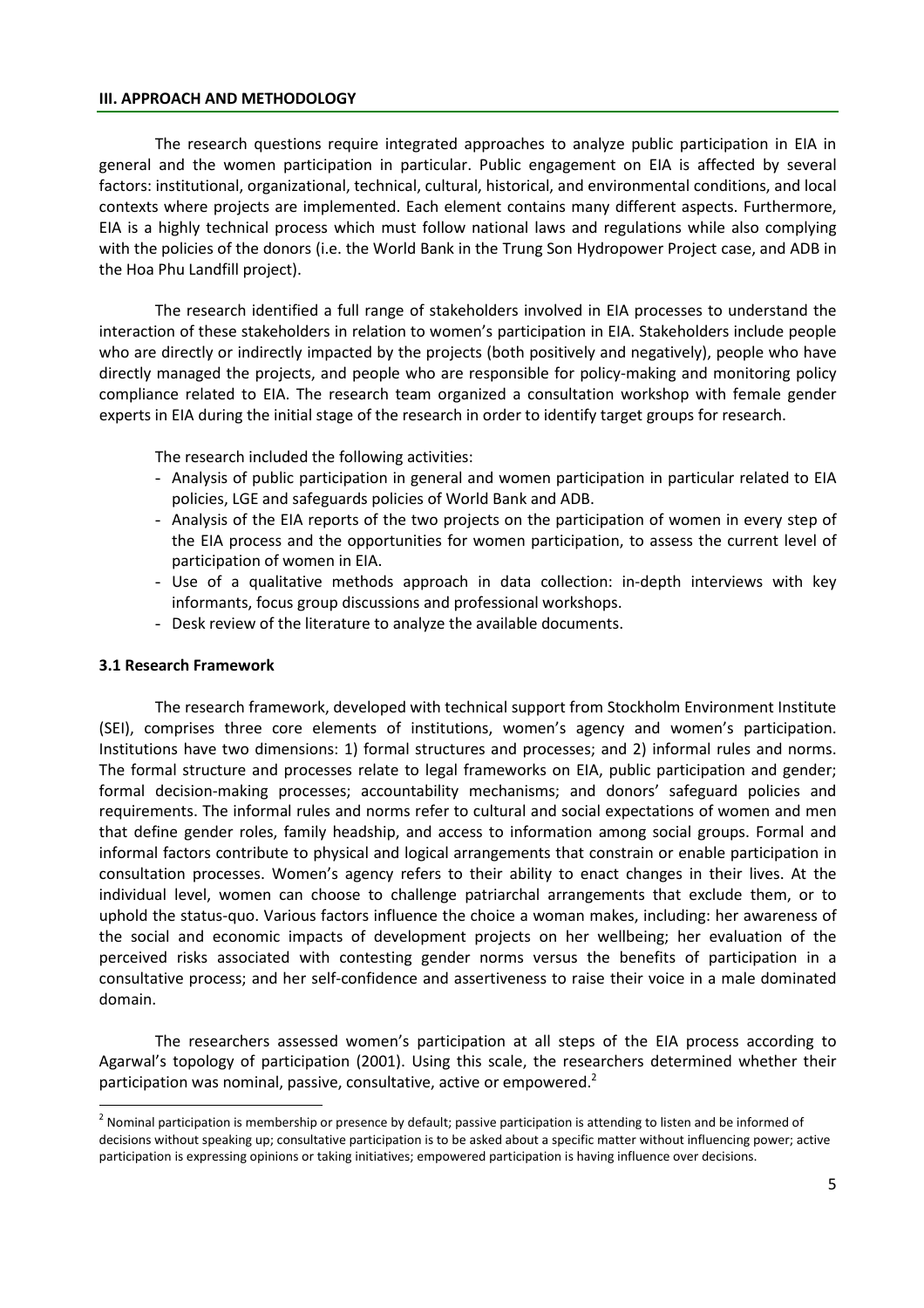

## **Figure 1:** The research framework on women's participation in EIA

#### **3.2 Methodology**

The research team pursued a qualitative approach in data collection in order to understand the extent, nature and outcomes of women's participation in EIA processes in two study sites. The research team prepared questions for in-depth interviews and focus group discussions (FGDs) with informants in Hanoi, Trung Son and Buon Ma Thuot, and carried out the interviews and discussions in teams of 2-3 researchers and a local facilitator. The team carefully recorded information and data from in-depth interviews and FGDs.

The key informants and FGD participants can be divided into two groups: A) policy makers, governance, practitioners of EIA and gender; and B) women who described and reconstructed the extent, nature and outcomes of women's participation in EIA processes at the two study sites. These groupings support the research framework and reflect the recommendations of EIA and gender experts who participated in a workshop held 4 June 2015

The participants in group A are as follows:

- Government Officials/authority, environmental managers
- Local authority: CPC, village leaders
- Project Management Unit (PMU)/project operators/ project proponent representatives
- Donors
- EIA Appraisal Committee members, EIA Consultant Team representatives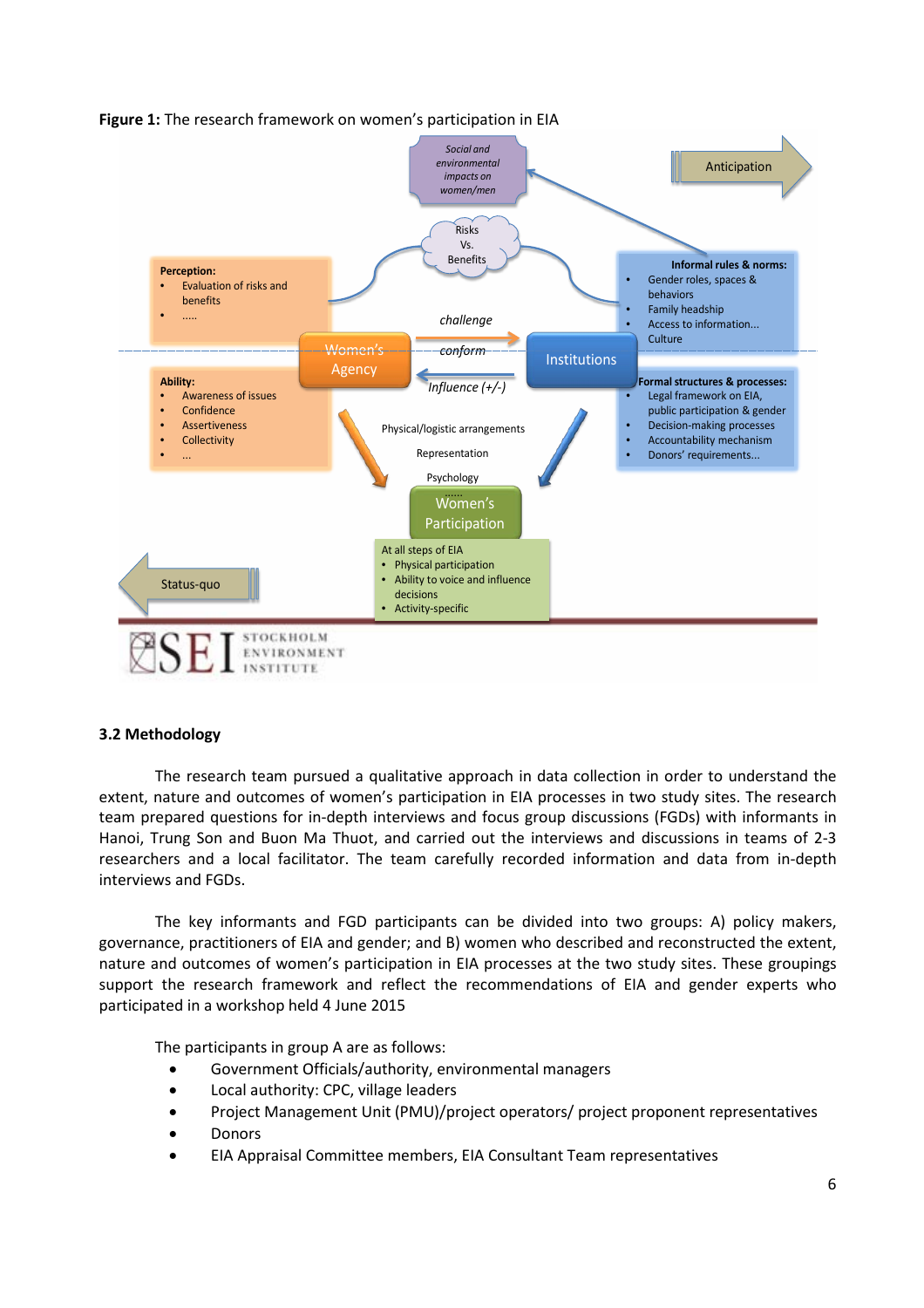- Social and gender experts in Viet Nam
- Women community leader/Women's Union

The participants in group B are women stakeholders as follows:

- 1) Project proponents: leaders of investment projects/organizations
- 2) Experts in different related technical fields including environmental experts who are members of EIA consultant teams
- 3) Social/gender experts, and members of EIA teams
- 4) Local people who are directly or indirectly impacted by projects
- 5) Leaders/members of local Women Unions at localities impacted by projects
- 6) Team leaders of EIA consultant teams
- 7) Leaders at provincial/district people's committees/DoNREs and members of EIA appraisal committees for inter-provincial projects
- 8) Governmental officials of the Department of EIA and Appraisal of Vietnam Environment Administration who participated in EIA appraisal committees of interprovincial /important projects at the national level
- 9) EIA experts or related technical experts or social experts who participate in EIA appraisal committees as member
- 10) Teachers of EIA subjects at universities
- 11) Leaders of national NGOs who are interested in EIA processes and participate in monitoring community consultations during EIA
- 12) Gender specialists or gender focal points working with international organizations or donors who are responsible for integrating and monitoring gender mainstreaming into investment project's environmental and social impact assessments and resettlement programs and plans
- 13) Experts who participate in formulation/preparation of EIA related regulations and guidelines

The researchers developed checklists (see Annex 1) to guide interviews in each target group. During the interviews, while the research team asked questions from the checklists, the interviewers responded to the flow of conversations with interviewees, and were also guided by the objectives of the research project.

## **3.3 Activities in Hanoi**

The research team conducted key informant interviews and group discussions in Hanoi from June to July 2015. A total of 16 people were interviewed in Hanoi (see Annex 2). Some of the key informants represented the Department of EIA Appraisal of the Ministry of Natural Resources and Environment and departments related to environmental and social safety, while others were gender experts of the World Bank and ADB who were directly involved in the implemented activities related to Trung Son Hydropower Project and Hoa Phu Landfill. Other key informants were experts who conducted public consultations in the two project sites and PMU staff members of Trung Son Hydropower of Viet Nam Power Corporation.

The team also held two consultations in Hanoi. The first took place in June 2015 with women experts on gender and EIA, to seek their input into the research design. The second consultation was organized in November 2015 to present the research findings and collect recommendations on the report. It involved female experts, government officials, academics and representatives of NGOs working on gender and EIA.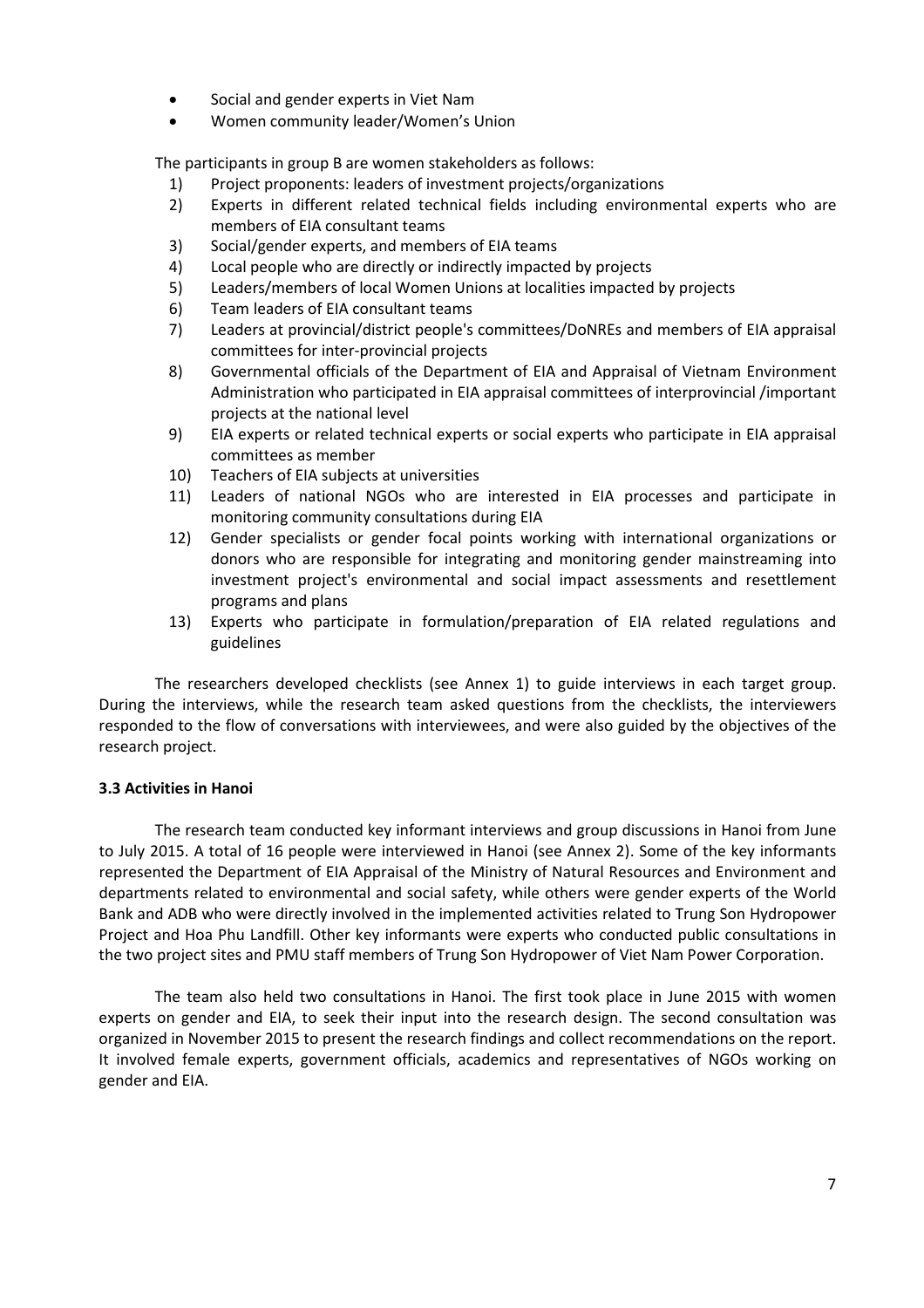#### **3.4 Data collection from two field sites**

The team conducted two site visits to Trung Son Hydropower Project and Hoa Phu Landfill in August 2015. Each team had a key researcher, a junior researcher and a local liaison. Before conducting the site visit, the teams reviewed and discussed the questions, basic interviewing rules, and recording method. <sup>3</sup> The team sent its program, discussions topics and questionnaires to the management boards of the two infrastructure projects for comments and suggestions, and incorporated their feedback into its approach.

#### *Data collection on Trung Son Hydropower Project*

The research team conducted 12 key informant interviews with representatives of local government agencies, political and social organizations (namely the Trung Son Project Management Broad, Community People Committee, Women's Union, Fatherland Front staff members of Ta Ban village, Co Me and To Xuoc villages). The team also conducted eight in-depth interviews with women and men who were directly or indirectly impacted by the project from Ta Ban, Co Me and To Xuoc villages in Trung Son. They also conducted one FGD with men and one with women in Ta Ban village (see the list of interviewees and FGDs in Annex 2).

| <b>Number of</b> | <b>Ethnic groups</b> | Livelihoods                                                       |
|------------------|----------------------|-------------------------------------------------------------------|
| households       |                      |                                                                   |
| 561              | Thai, Muong          | Agriculture (rice, cassava, maize), forestry (bamboo), livestock, |
|                  |                      | fisheries and handicraft.                                         |
| 183              | Thai, Muong          | Income mainly from bamboo, cassava and maize.                     |
| 112              | Thai, Muong          | Income mainly from planting bamboo plantations, cassava and rice. |
|                  |                      | Most Thai people are farmers.                                     |
| 30               | Thai, Muong          | Income mainly from bamboo, cassava, maize and livestock.          |
|                  |                      |                                                                   |

**Table 1:** Summary descriptors of study sites in Trung Son

#### *Data collection in Hoa Phu Landfill Project, Buon Ma Thuot City*

l

The team conducted three key information interviews with local representatives of government agencies and political and social organization i.e. DAKURENKO, DAKURENKO Project Management Unit, Division of Natural Resources and Environment of Buon Ma Thuot. Two in-depth interviews were conducted with women who live next to the landfill.

A total of four FGDs were organized (see Annex 2). The team conducted FGDs with local representatives of government agencies and political and social organization. This included the Project Management Board of the City People's Committee, DAKURENKO, DAKURENKO Project Management Unit, Division of Natural Resources and Environment of Buon Ma Thuot. The FGDs also included local leaders of Hoa Phu Commune, such as the Commune Chairman, Office of CPC, Commune Fatherland Front, and chairman of the commune women Representatives from Village 11, which is adjacent to the landfill: village chiefs, representatives of the Fatherland Front, representatives of farmers, and officials in charge of rural water. The team also conducted FGDs with local people who lost their land and had to resettle as well as people who live next to the landfill.

 $3$  Interviews were conducted by a team: key researcher leads the interview while junior researcher takes note and manages the recorder. Information in recorder will supplement to the notes when needed.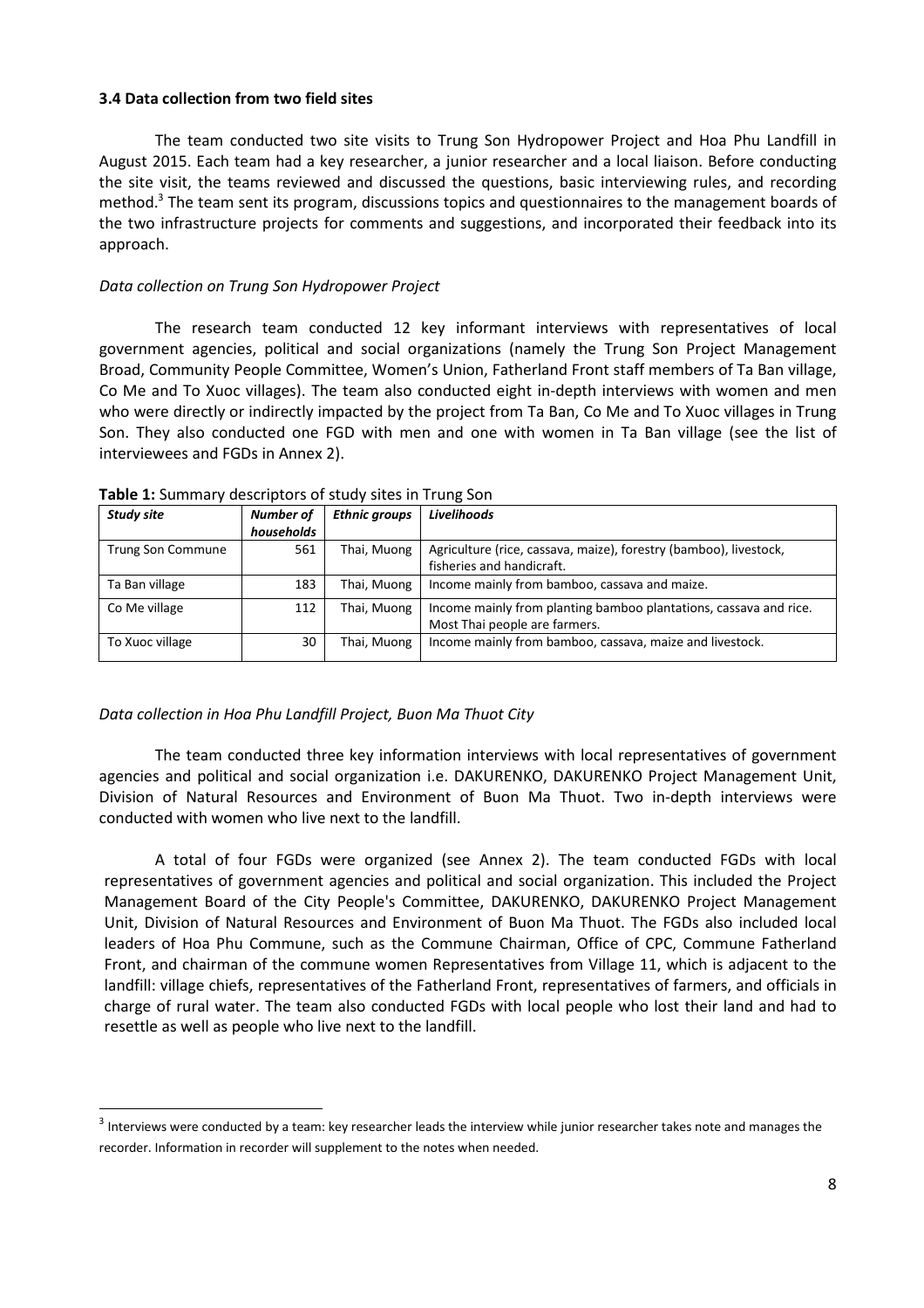#### *Limitations in data collection*

<span id="page-15-0"></span>At the time the research was conducted, more than five years had passed since the EIA consultations in the Trung Son case and more than one year in the Hoa Phu case. Therefore, informants' recollections were limited and did not generate sufficient insights on women's subjectivity and agency from their experiences with the public consultations on EIA. The people affected by and living near the Hoa Phu Landfill project were unwilling to meet with the research team because of their anxieties about the project. Thus, data on women's perspectives from this group are limited.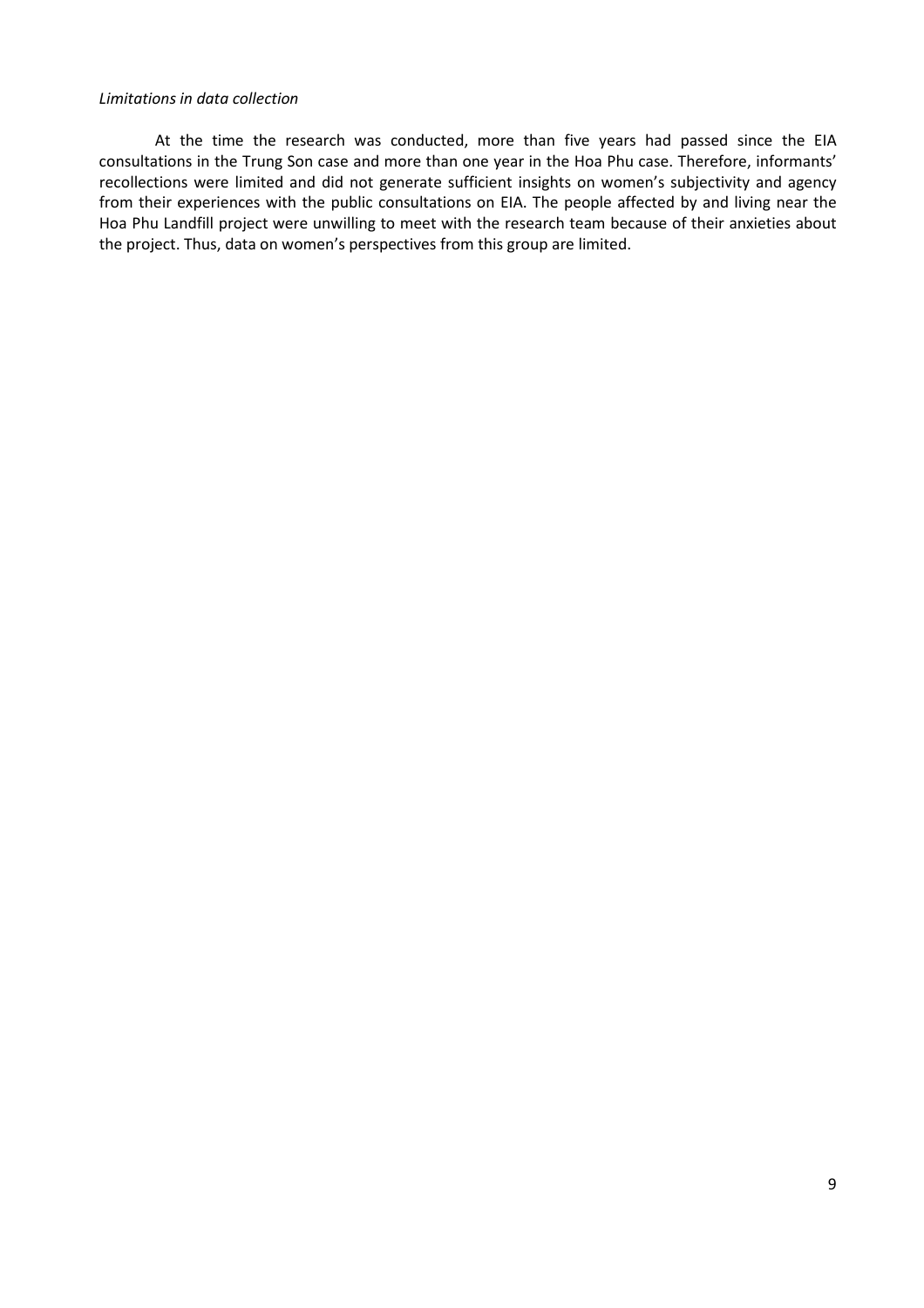This chapter presents a gender and discourse analysis of relevant policies and frameworks on gender equality, public participation and EIA. The analysis includes legal frameworks in Viet Nam, as well as policies from ADB and the World Bank. The intention of this chapter is to shed light on how and whether the policy environment has enabled women's participation in EIA processes.

#### **4.1 Legal framework for Environmental Impact Assessment and Community Participation**

One article in the first Law on Environment Protection (LEP), issued in 1993, addressed EIA, but today a full chapter in the revised LEP (2014) deals with EIA (Chapter II, Articles 18 to 28). More specific guidelines on the implementation of EIAs can be found in Decree No. 18/2015/ND-CP, Articles 12 to 17, and Circular 27/2015/TT-BTNMT, Articles 6 to 11. According to the LEP and guiding documents, public consultation must be a part of EIA. Specifically, the project proponent shall consult with communities and organizations that are directly impacted by the project while conducting the EIA and after drafting the EIA report. The consultation aims to collect and address "objective comments" and "reasonable recommendations" from the consulted parties in order to "minimize negative impacts to natural environment, biodiversity and community health". The guiding documents do not specify how to conduct the consultation during the assessment, but they do elaborate the consultation procedure on the EIA report. According to the guideline, the project proponent should send the draft EIA report to Commune People's Committee at the project site and to organizations that would be directly impacted by the project. The consultation shall be co-organized by the project proponent and the People's Committee, with the participation of representatives of formal mass organizations, professional organizations and residential clusters. Their feedback shall be documented and returned to the project proponent within 15 working days.

The LEP and guiding documents do not mention women's participation, though it can be assumed that mass organizations include the Vietnam Women's Union. In practice, however, the Women's Union is not involved in such consultations. The feedback is mainly provided by the People' Committees and Vietnamese Fatherland Front.

## **4.2 Policies on gender equality of the Government of Viet Nam**

The Law on Gender Equality was issued in 2006 and is the most important document for promoting and implementing gender equality in all fields including in EIAs. Article 4 of the Law defines that the goal of gender equality is *to* "eliminate of gender discrimination, creating equal opportunities for men and women in economic - social development and human resources development, towards real equality between men and women, supporting cooperation between men and women in all areas of social life and their family". Article 6 states six basic principles on gender equality which must be applied in all aspects, legal and socio-economic development (box 1)

|    | Box 1                                                                                       |
|----|---------------------------------------------------------------------------------------------|
|    | Six basic principles of gender equality                                                     |
|    |                                                                                             |
|    | Men, women are equal in all areas of life, society and family.                              |
|    | Men, women are not treated discriminately                                                   |
| 3. | Measures to promote gender equality will not be considered gender discrimination            |
| 4. | Policies to support and protect mothers will not be considered gender discrimination        |
| 5. | Ensuring integration of gender equality in preparation and implementation of the laws       |
| 6. | Implementation of gender equality is responsibility of organization, family and individuals |
|    |                                                                                             |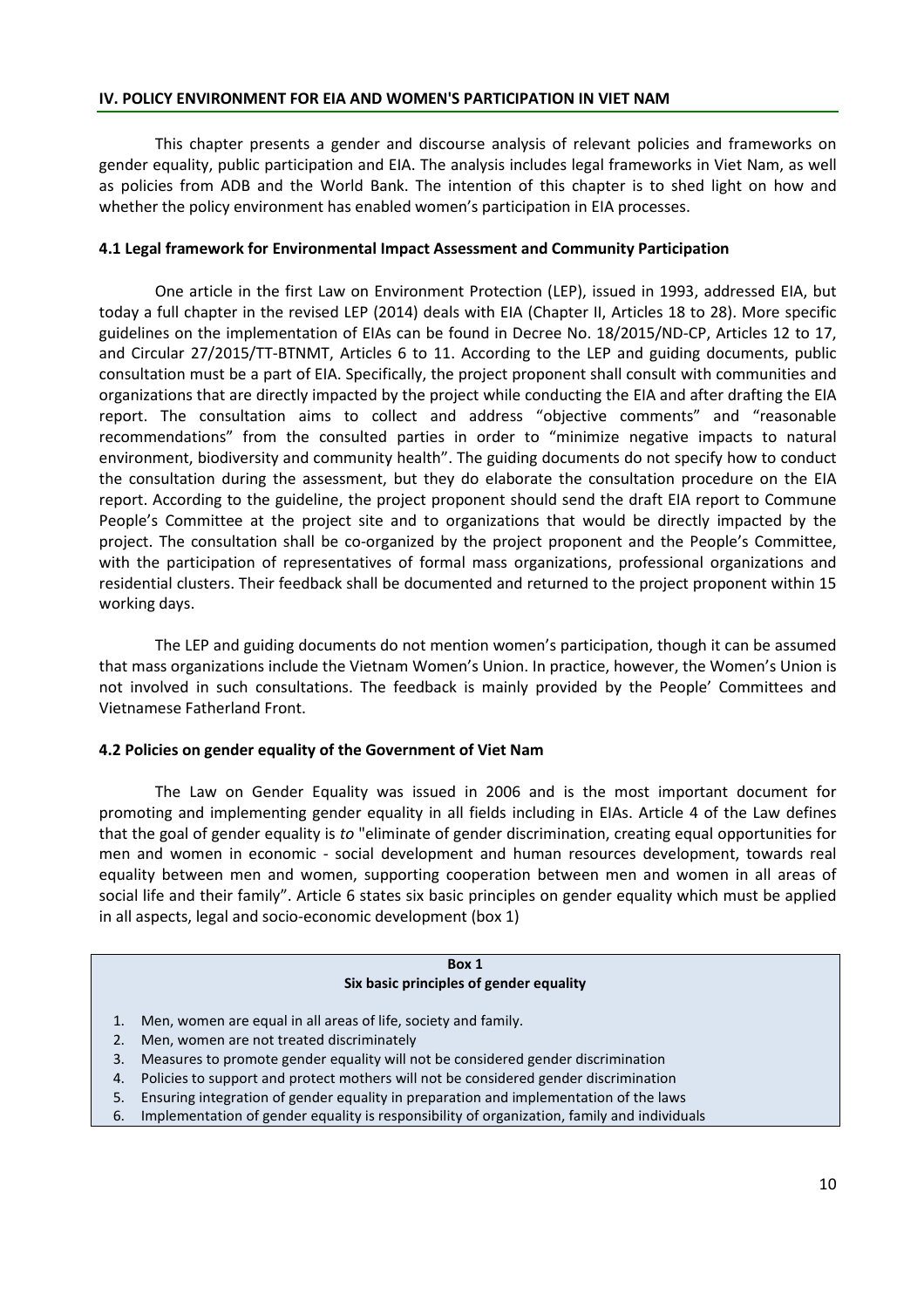Article 19 requires implementing measures that promote gender equality, including measures ensuring rational proportions of men and women or ensuring adequate proportion of women participants and beneficiaries. Article 20 requires the basic principles of gender equality applied in legal system development, specifically in developing, modifying, and amending legal documents.

The implementation of policies in different sectors has progressed at varying rates. More must be done to fully apply the LGE and mainstream gender into the LEP and regulations on EIA. The principles and requirements for measures to promoting gender equality are not considered and incorporated in new legislation on EIA, specifically Decree 18/2015/ND-CP and Circular 27/2015/TT-BTNMT.

#### **4.3 Policies on Environment and Social Safety of the World Bank**

The World Bank's Environment and Social Safeguards are described in its Operational Policies 4.00 and Bank Procedures 4.00. The Safeguards encompass environmental assessment and environmental action plans, performance standard for private sector activities, natural habitats, water resource management, pest control, indigenous people, physical cultural resources, involuntary resettlement, gender and development, forest and safety of dams. The Bank's Operational Policy on Gender and Development refers to gender assessments as silo exercises to feed into the Bank's country assistance strategy and inform the bank's policies and decisions on their supported projects. It does not articulate any specific preposition in to EIA processes.

Public consultation is a cross-cutting principle. The Operational Policy on Environmental Assessment (OP 4.01) classifies proposed projects into four categories based on the significance of their potential adverse impacts on the environment. For projects classified in category A (significant environmental impacts) and B (site-specific environmental impacts) the proponent must conduct EIAs and consult project-affected groups and local NGOs on environmental implications of the project, and take their views into account. For projects category A, the proponent must conduct at least two consultations: "(a) shortly after environmental screening and before the terms of reference for the EA [environment assessment] are finalized; and (b) once a draft EA report is prepared". *<sup>4</sup>* The Operational Policy on Natural Habitats requires consultation with "key stakeholders, including local nongovernmental organizations and local communities, and involve such people in design, implementation, monitoring, and evaluation of projects, including mitigation planning". In addition to provisions on public consultation in social and environmental assessments and throughout the project implementation process, the Operational Policies on Involuntary Resettlement and on Indigenous People require the project proponent to engage affected communities in the design, implementation and monitoring of the project resettlement or management plans.

Disclosure is another key principle in the Operational Policies to ensure meaningful participation of stakeholders in EIA. For instance, the Operational Policy on Environmental Assessment specifies that the project proponent shall provide "material in a timely manner prior to consultation and in a form and language that are understandable and accessible to the groups being consulted" before and after the EIA is conducted. The Operational Policy on Involuntary Resettlement requires further disclosure of the rights of displaced persons to, "technically and economically feasible resettlement alternatives". The Operational Policy on Indigenous People emphasizes the principles of free, prior and informed consent.

The Operational Policies are not sensitive to the gender differentiated impacts of proposed projects on women and men, not to gender issues that constrain women from participating in public consultations. The Operational Policy on Indigenous People (OP 4.10) vaguely suggests giving "special

l

<sup>4</sup> http://web.worldbank.org/WBSITE/EXTERNAL/PROJECTS/EXTPOLICIES/EXTOPMANUAL/0,,contentMDK:20403235~menuPK:456 4185~pagePK:64709096~piPK:64709108~theSitePK:502184,00.html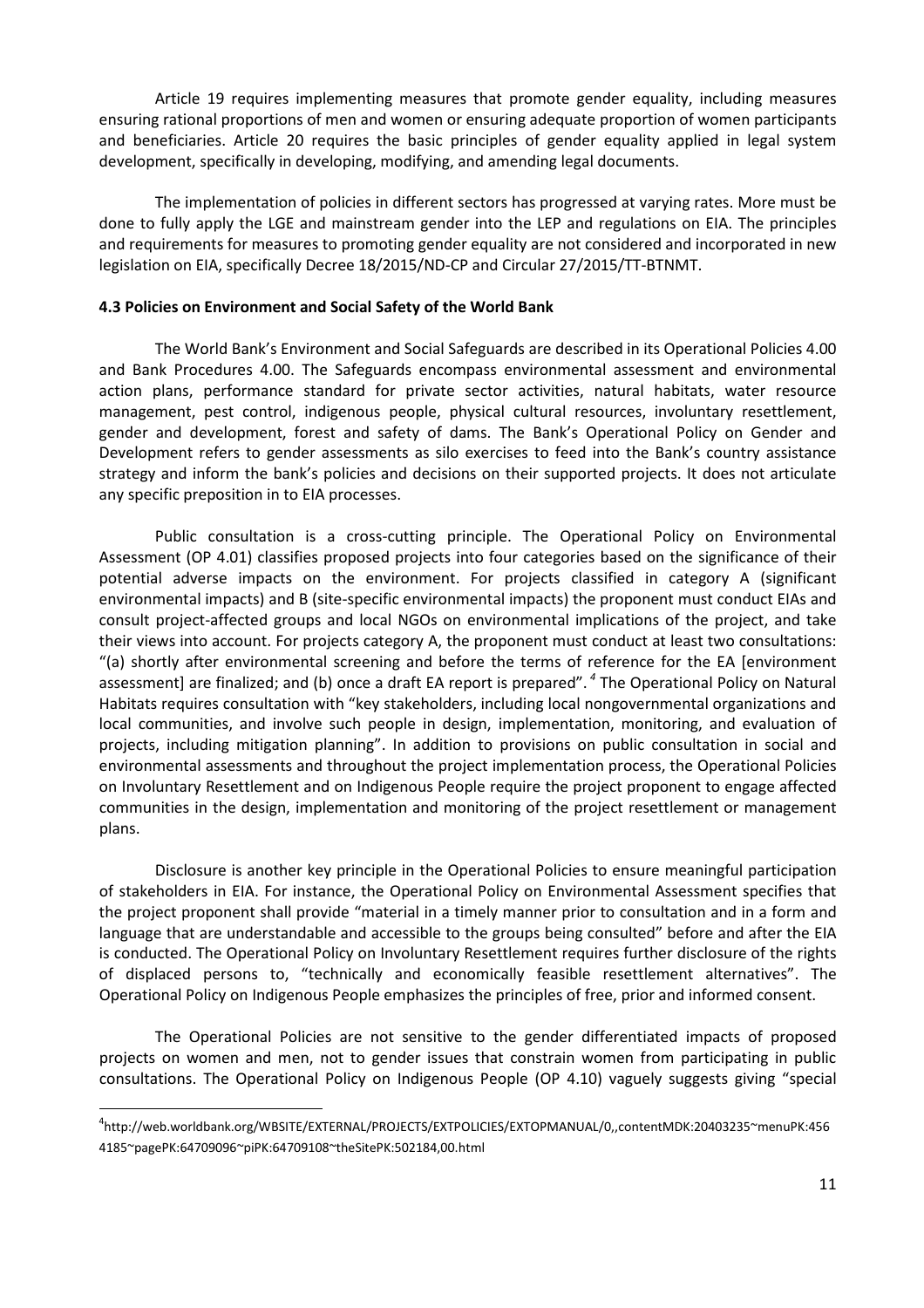attention to the concerns of Indigenous women, youth, and children and their access to development opportunities and benefits" but does not specify how to do so in a EIA public consultation. On a positive note, however, among the eight Performance Standards on Environment and Social Sustainability of the International Finance Corporation, a member of the World Bank Group, the performance standard on Indigenous People requires the assessment of land and natural resource to be gender inclusive and specifically considers women's role in the management and use of these resources. 5

#### **4.4 ADB Statement on Environmental and Social Safeguard Policies**

In 2009, ADB issued the Safeguard Policy Statement (SPS) which consolidated three safeguard policies on environment (Environmental Safeguards), resettlement (Involuntary Resettlement Safeguards), and ethnic minorities (Indigenous People Safeguards). The SPS describes policy principles and special safeguard requirements that their clients must fulfil under the three key safeguard areas. It also outlines processes their clients must carry out to implement the safeguard policy, as well as ADB's roles and the procedures for monitoring, supervision, and due diligence throughout the project life cycle.

#### The SPS defines meaningful consultation as

"a process that (i) begins early in the project preparation stage and is carried out on an ongoing basis throughout the project cycle; (ii) provides timely disclosure of relevant and adequate information that is understandable and readily accessible to affected people; (iii) is undertaken in an atmosphere free of intimidation or coercion; (iv) is gender inclusive and responsive, and tailored to the needs of disadvantaged and vulnerable groups; and (v) enables the incorporation of all relevant views of affected people and other stakeholders into decision making, such as project design, mitigation measures, the sharing of development benefits and opportunities, and implementation issues."

Meaningful consultation is a cross-cutting policy principle in all key Safeguard areas. The Environmental Safeguards spell out the requirement to ensure women's participation in consultation, to engage affected people and concerned NGOs as stakeholder groups in the project preparation and decision-making process, and to disclose information in timely manner, in an accessible location and in forms and languages understandable to stakeholders. In additional to meaningful consultation, the Involuntary Resettlement Safeguards require participation of affected people in planning, implementation, monitoring and evaluation of resettlement plans. The safeguards also draw attention to the needs of vulnerable groups such as the poor, the landless, women and children, elderly and indigenous people. The Indigenous People Safeguards require culturally appropriate and gender-sensitive social assessment, capacity development and grievance mechanisms.

Though there is an emphasis on women's participation in consultation, the SPS does not define women as a separate group of stakeholders but considers them as a part of the affected community or indigenous people. The SPS does not specifically deal with the fact that women and men do not have equal access to information in the community because of disparities in education, lack of proficiency in the national language, and gendered roles and norms. The principles on disclosure do not include provisions to overcome these obstacles to women's access to information.

The Indigenous People Safeguards require respect for customary rights to land and ancestral domain but do not address the conflict between customary laws and women's rights. In the absence of explicit support for women's rights, the Safeguards enable existing gender inequalities to persist and reinforce longstanding inequities in access to and control over resources.

 $\overline{\phantom{a}}$ 

<sup>5</sup> http://www.ifc.org/wps/wcm/connect/1ee7038049a79139b845faa8c6a8312a/PS7\_English\_2012.pdf?MOD=AJPERES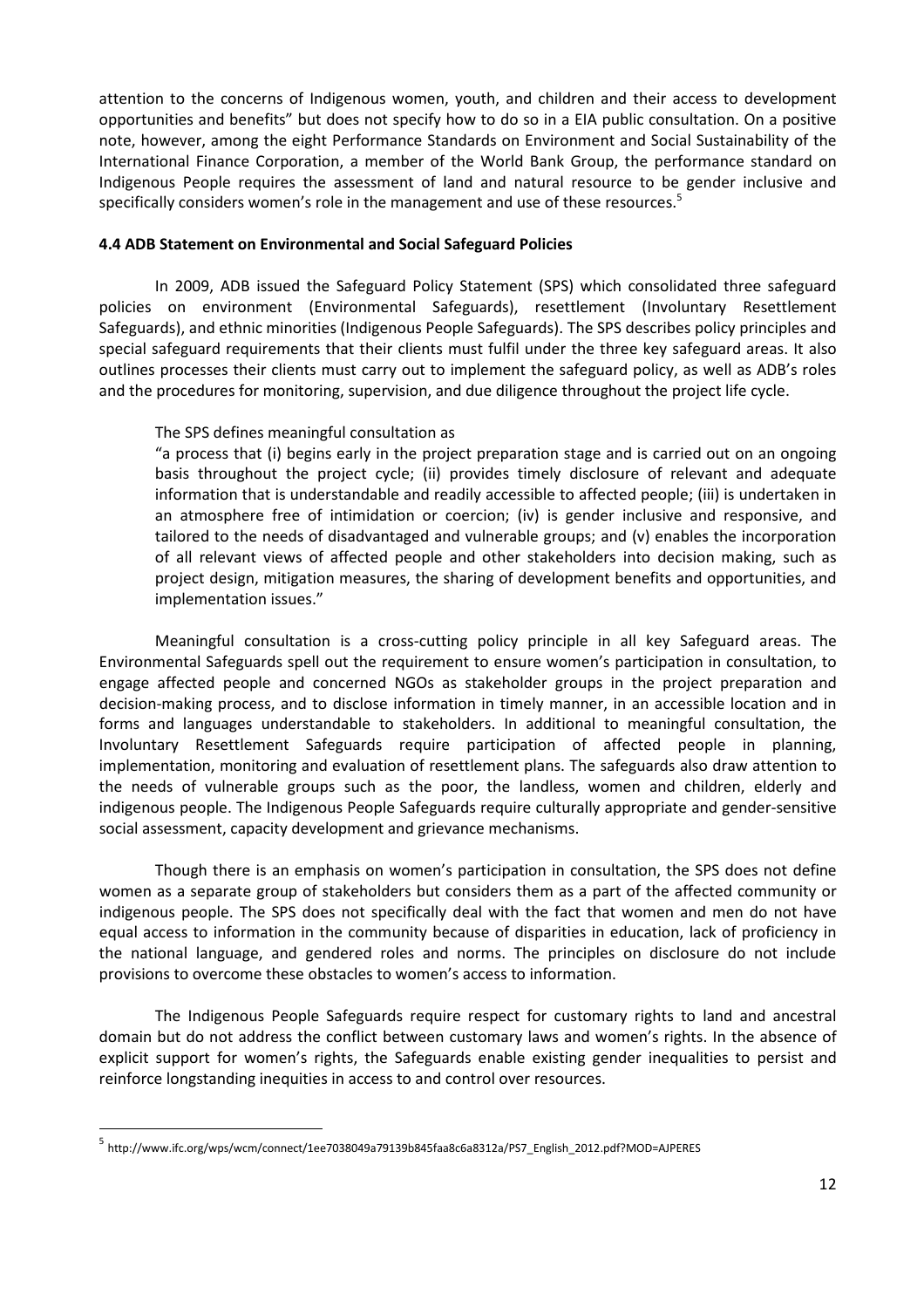<span id="page-19-0"></span>Overall the SPS strongly promotes women's participation in consultation, yet the lack of gender expertise weakens enforcement. There is no requirement to have gender experts' inputs in project preparation, implementation, monitoring and evaluation. The SPS also offers little guidance on gender mainstreaming.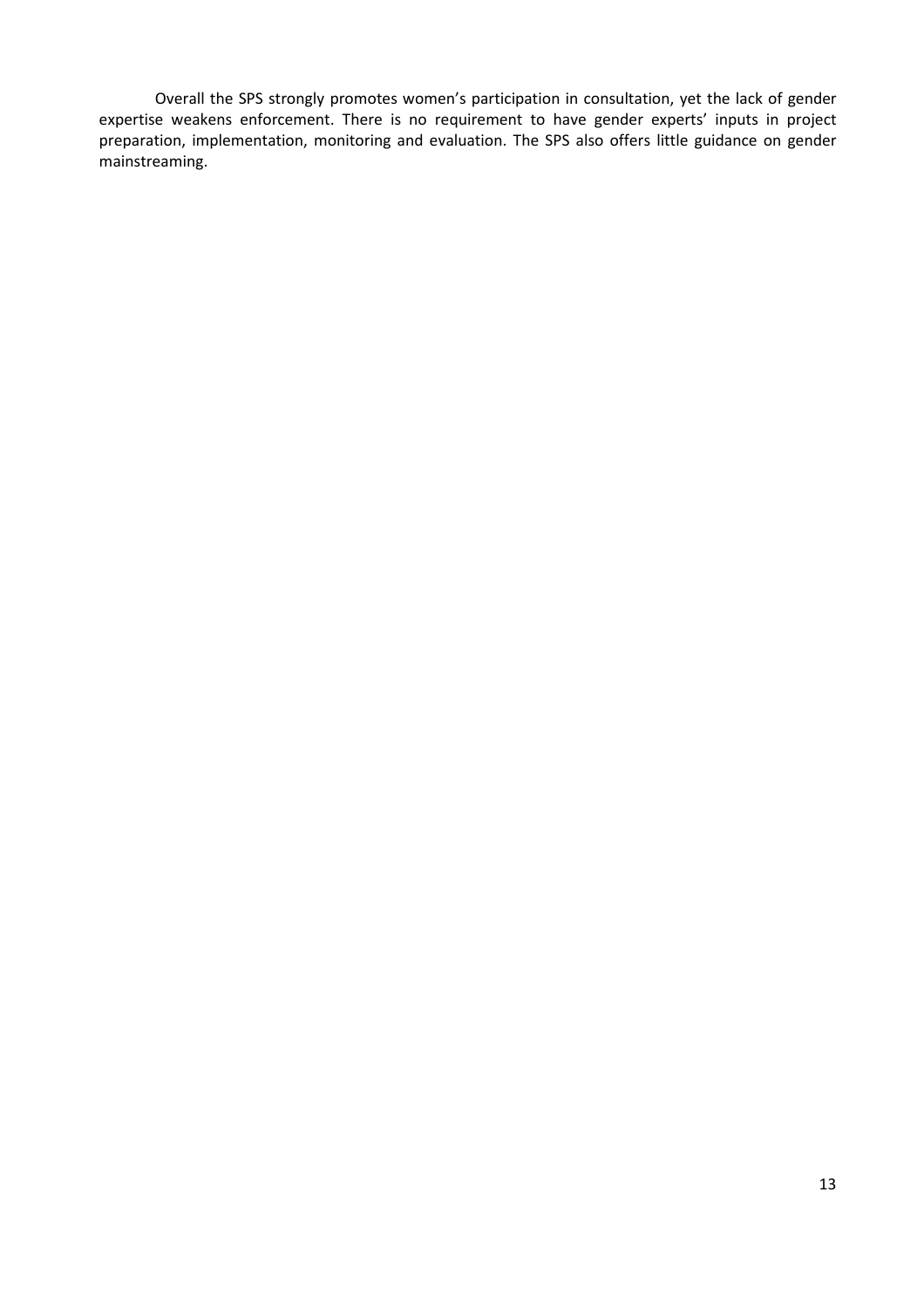#### **5.1 Trung Son Hydropower, Thanh Hoa province, Viet Nam**

Trung Son Hydropower Project (TSHPP) is a medium-scale government project with the designed capacity of 260 MW. The dam is located in Trung Son commune, Quan Hoa district. It is expected to generate an average of 1,018.6 GWh annually (PECC4, 2008). The total estimated cost of the project is \$412 million, of which \$330 million was provided through a loan from the World Bank. The project was built by the Vietnam Power Corporation.

The project's infrastructure includes a dam of 84.5m high with a crest length of 513m, a reservoir covering 13 km<sup>2</sup> with capacity of 348.5 million m<sup>3</sup>. It also includes a main road of 20 km connecting Mai Chau district (Hoa Binh province) to Trung Son district (Thanh Hoa province), a dormitory hosting 4,000 workers at peak periods, and 65 km transmission line (PECC4, 2008).

The project's headwork is 95 km southwest of the town of Hoa Binh and 195 km northwest of the Thanh Hoa city. The reservoir tail is approximately 9.5 km from the Lao border. The total project area is approximately 78,000 ha encompassing six communes and a township of three districts of two provinces (four communes in Quan Hoa and Muong Lat districts, Thanh Hoa province; two communes in Moc Chau district, Son La province; and Muong Lat township of Thanh Hoa province). Some 2,327 households and 10,591 people were directly impacted or resettled. Ninety per cent of them were from Thai, Muong, and H'mong ethnic minority groups (SESIA-TSHPP, 2011). Their main livelihoods were upland rice cultivation (70-80%), livestock raising (10%), collecting bamboo and other non-timber forest products and logging. The poverty rate in those impacted communities was high, particularly among the H'mong group (DRCC, 2008). The TSHPP also affected three national conservation areas i.e. Xuan Nha in Son La province, Pu Hu in Thanh Hoa province, and Hang Kia – Pa Co in Hoa Binh province.

The project EIAs and other assessment were conducted between 2008 and 2010. Construction commenced in 2011 and is still on-going. It is expected that the reservoir will be filled in 2016 and the hydropower plant will be completed in 2017.



**Figure 2:** Location of Trung Son Hydropower Project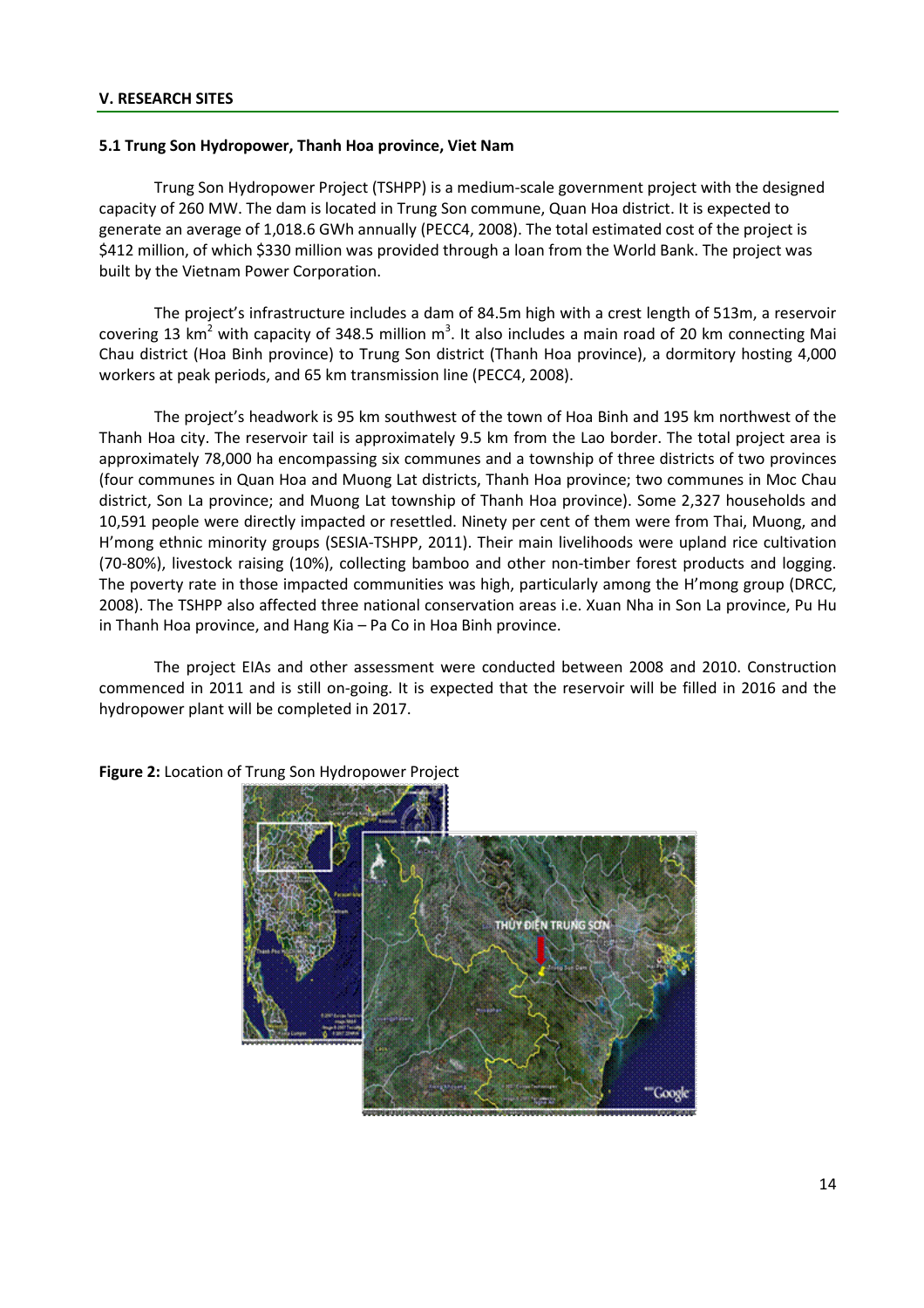#### *The EIA report of Trung Son Hydropower and public consultation with women*

The first EIA of Trung Son Hydropower was conducted in 2008 by the Power Engineering Consulting Joint-stock Company 4 (PECC4) – this is a state-own company offering consultancy services on energy development and investment. The affected communities were consulted after the EIA report was drafted. A summary of the draft EIA report was sent to commune People's Committees and the Fatherland Fronts, a quasi-governmental organization - propaganda hand of the party, in the nine affected communes. The results of public consultation were recorded in Chapter 8 of the EIA report. There was no objection to the content of the EIA report, neither was there a record on women's participation. This EIA report was approved by the Ministry of Natural Resources and Environment on 17 June 2008.

Since 80% of the project investment was a loan from WB, the project had to comply to WB's social and environmental safeguards. The project proponent had to conduct a Supplementary Environmental & Social Impact Assessment (SESIA), Environmental Management Plan (EMP), the Resettlement, Livelihoods and Development Planning (RLDP) of ethnic minorities based on the guidelines of World Bank. Those reports were approved by the World Bank in January 2011.

The public consultation for social and environmental impact assessment was held in three rounds and in conjunction with the resettlement program. The first round was conducted in July 2008 in 14 villages affected the reservoir area. The second round was conducted between December 2008 and January 2009 in 27 villages affected by the road construction. The third round was conducted in 12 villages in 2009 to 2010.The public consultation with directly affected villages includes 2 parts: the public consultation on environmental impact, and public consultation on compensation and resettlement. At the district level, public consultations were conducted in Muong Lat, Quan Hoa districts, Thanh Hoa province and Mai Chau district, Hoa Binh province, Moc Chau district, Son La province. The participants came from authorities, at least one representative from each of the affected villages in the district and the appropriate representatives from the provincial authorities. At the provincial level, public consultations were conducted in 3 provinces including Thanh Hoa, Hoa Binh and Son La with the involvement of the relevant departments, such as power office, minority office, agriculture and rural development office, resources and environment office, the labour and social affairs office. At the national level, public consultation with civil society organizations was held in Hanoi in March 2010 with the representatives from social organizations, NGOs, international agencies and individual others. (SESIA -TSHPP, 2011).

Representatives of Vietnam Rivers Network and PanNature were involved in the consultation as observers. The public consultation meeting at village level using various methods such as using local language, audio materials, art work to ensure ethnic minorities as H'Mong, Thai, Muong understood and communicated their thoughts on the project. The public consultation targeted ethnic minority women as a consulted group, therefore the number of women participated in consultation meetings was significantly high compared to those that invite household representatives. There were 2,324 people taking part in the consultations, of which women accounted for 40%. The participation of women from more mainstream ethnic groups such as Thai and Muong was higher than that of marginalized ethnic group such as H'Mong, 43% and 25% respectively.

#### **5.2 Solid waste landfill in Hoa Phu, Buon MaThuot**

Hoa Phu commune covers 5,104 hectares, located 14 km away from center of Buon Ma Thuot city. The commune has 3,413 households (16,419 people); of which, 808 households (5,115 people) are ethnic minority. Their livelihoods include cultivation of rubber, sugarcane and small farms. Hoa Phu commune was selected to host the solid waste treatment plant (SWTP) of Buon Ma Thuot city. The SWTP is a component of the Secondary Cities development project funded by ADB which aims to turn Buon Ma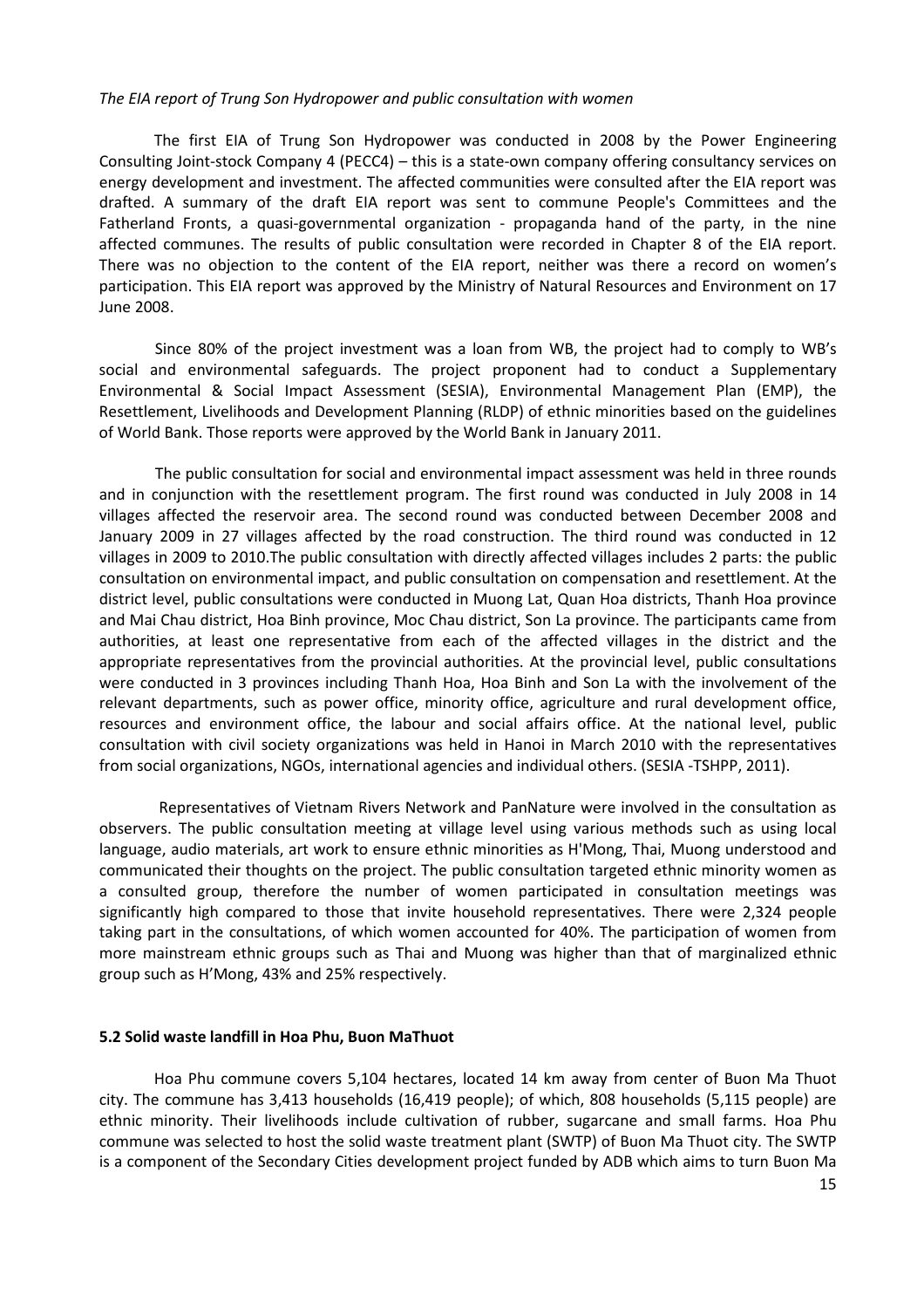Thuot, together with Ha Tinh and Tam Ky city (in Ha Tinh and Quang Nam province respectively) into regional economic development centers.

Decision No. 937/ QD-Committee of May 16, 2013 approved the SWTP construction plan. The SWTP is located in village No. 11, Hoa Phu commune, Buon Ma Thuot city, Dak Lak province. Total area of Phase I is of 10.8 hectares for construction works. Solid waste landfill is semi-submersible and floating half scale. The expired period is 7 years (from 2016 to 2022). The solid waste landfill serves the area inside and outside of Buon Ma Thuot city.

The project main activities include building the 813 m long line to transfer garbage from industrial zones, constructions of operating buildings, two cells of sanitary landfill, and central drainage ditches. Total investment is of 13 million US dollars. Dak Lak Urban and Environment Company manages and operates the project.

<span id="page-22-0"></span>This project has prepared an EIA report in compliance with the LEP 2005, Decree 29/2011 and the Government approved the EIA report in May 2014. To comply with ADB's regulation, the Initial Environmental Examination (IEE) has been prepared for this landfill following the Safeguard Policy Statement (June 2009) of the Asian Development Bank. Consultation meetings on IEE were held with representatives of nine organizations and two communities with the participation of 112 people (including 34 women). The Provincial People Committee and consultant team organized the consultation meetings and invited people potentially impacted by the landfill project.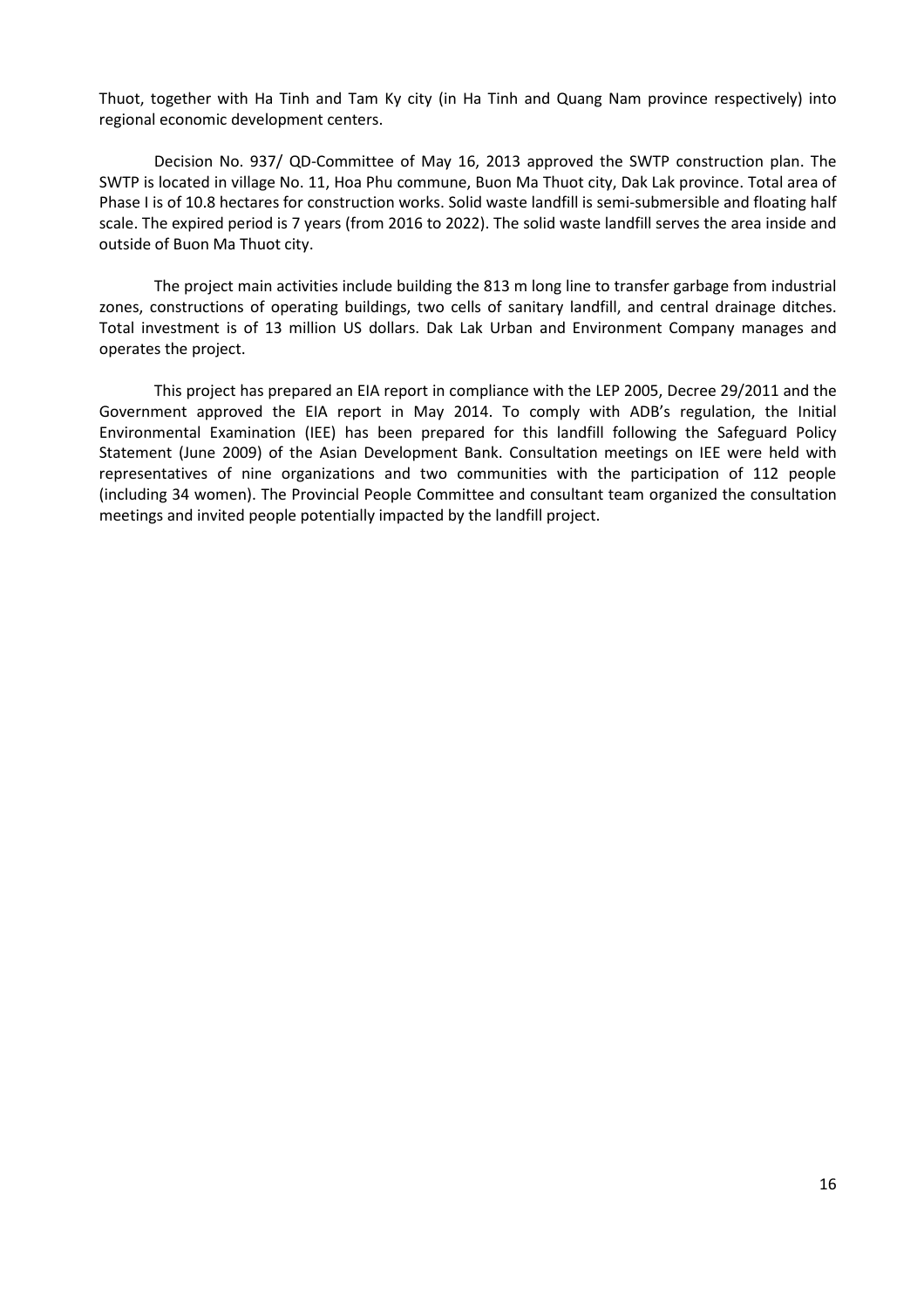#### **VI. WOMEN'S PARTICIPATION IN EIA IN TRUNG SON HYDROPOWER AND BUON MA THUOT SOLID WASTE LANDFILL**

Both projects conducted social and environmental impact assessments in compliance with the safeguard policies and procedures of WB and ADB. As discussed in the above section, public consultation, disclosure, participatory planning, implementation, monitoring and evaluation of environmental management and resettlement plans are mandatory in EIA processes that should create an enabling environment for women to participate. This section discusses the quality and outcomes of women's participation in the consultations, and explores factors that influence their participation in the two case studies.

#### *Equality by number does not guarantee equal voice*

The percentage of women involved in consultative meetings on Trung Son Hydropower Project was 40% of the participants. Despite the relatively large representation of women, most of them did not speak out, especially in the presence of largely male village leaders. In one third of the total 53 village consultations, "the speakers were mostly men and household heads. Most women did not contribute any opinion during the consultation process" (Village Consultation Report, Trung Son Hydropower PMU, 2010). In many Northern mountainous communities such as those affected by Trung Son Hydropower plant, attending meetings is an important job of men. Therefore, women are not confident to speak out in such platforms that are supposed to be for men. When the invitation was sent to the representative of the household, men generally responded. A woman only participates if her husband is busy or the invitation addresses her directly.

The dominance of men in consultations was observed in the consultative meeting on IEE report of the Solid Waste Landfill Project and mitigation measures. There were 112 participants in that meeting, including representatives of Provincial People's Committee, social-political organizations such as Fatherland Front, Women Union, and other organizations. Some 30 per cent of them were women. Women participants did not voice any opinions, hence had little influence in the final agreements.

#### *Issues raised during consultations*

The interviews with the impacted communities showed that women had very specific concerns on livelihood and environmental issues such as drinking water, pollution of rivers, fields, gardens and air, and their health impacts. These are issues that directly affect the performance of their reproductive and caring roles. Meanwhile men had different concerns i.e. traffic, compensation and housing – as these related to their socially assigned role. Subsequently, the participation of men in meetings on land and compensation was higher than women's. As a result of these male-dominated consultations, environmental concerns were largely overlooked. Women from communities impacted by the solid waste project in Buon Ma Thuot city are now complaining about dust, water pollution, and bad odors released from the landfill site. They are worried that their children's health and their small businesses will be affected. 6

In Trung Son Hydropower Project, on the other hand, the active participation of women made significant outcomes. Women in Ta Ban village, Trung Son commune (Thanh Hoa province), with their knowledge on the local environment and ecology, plants, soil and water resources, have meaningfully participated in community consultations and importantly contributed to identification of more suitable

 $\overline{a}$ 

 $<sup>6</sup>$  Results from the women group discussion in Buon Ma Thuot.</sup>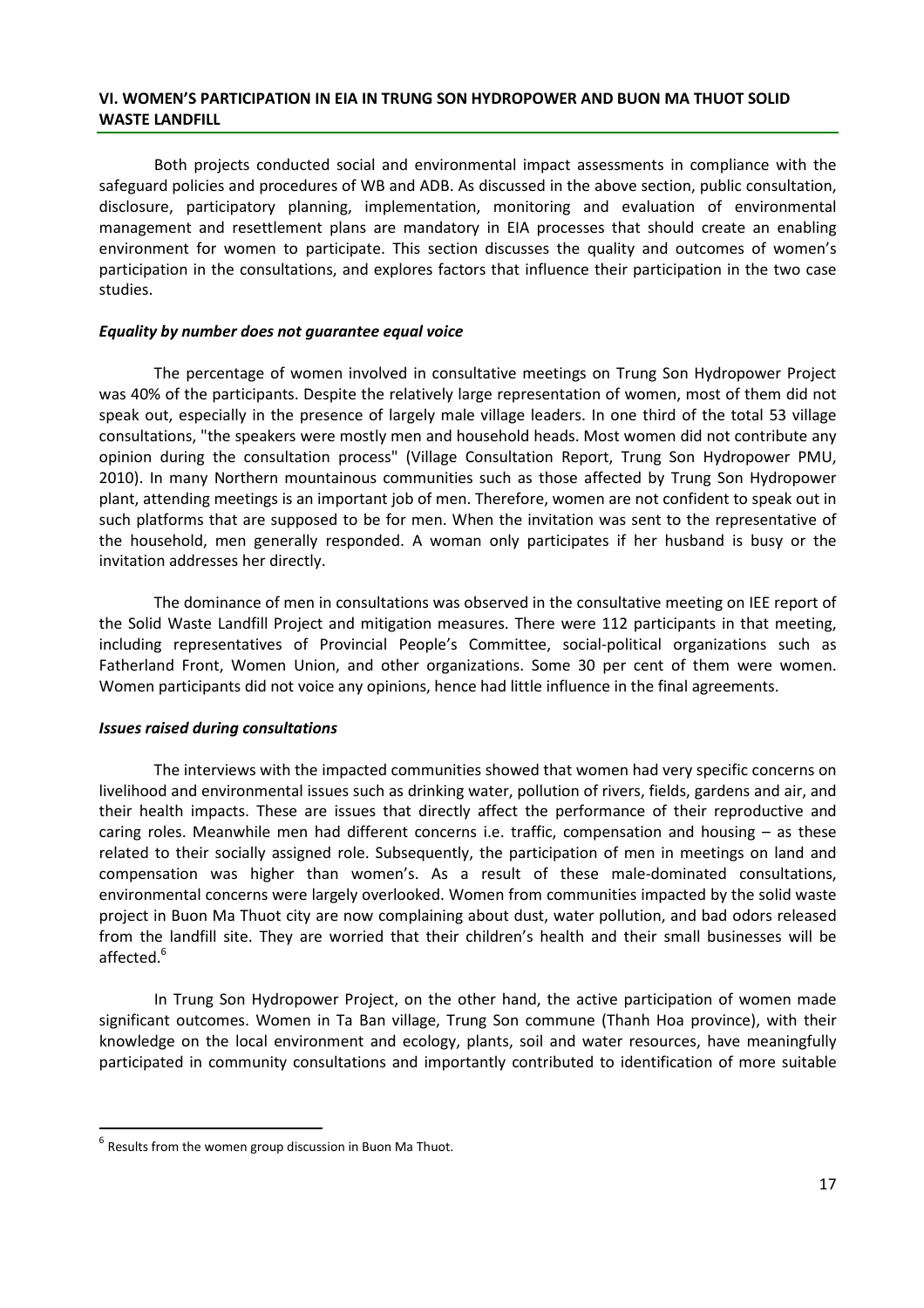resettlement areas than the ones initially suggested by the project proponents. This resulted in changing the location of two resettlement areas.<sup>7</sup>

Mrs. Ngan Thi Tien, 54 years old and Muong ethnic group, has actively participated in community consultations organized by the project proponent. She said with confidence: "*I am married to a Thai husband and it is tradition that we take care of housework and men should be in important events. But we know some better places for resettlements than men regarding clean water resources. We were involved in resettlement consultations where we helped to choose new locations better than original one*."

*Photo: Mrs. Ngan Thi Tien, Ta Ban village, Trung Son Commune, Thanh Hoa province*



# **6.1 Elements of meaningful participation**

 $\overline{\phantom{a}}$ 

Serious commitment: Trung Son Hydropower Project is an unprecedented project in Viet Nam where extensive public consultation was conducted on environmental and social impacts and resettlement planning with 53 impacted communities and concerned non-governmental organizations. The whole process took three years (2008–2010), organized by social experts and monitored by local NGOs such as the Rivers Network, PanNature, and Green ID. This created a climate of trust between people and the project's proponents. Social and gender experts were also allowed to engage with the proponents and learn more about the proposed project and its impacts on villages.

Disclosure: The Trung Son Hydropower Project made deliberate efforts to inform affected communities about the project and its implications. Assessment reports such as EIA, Environment Management Plan (EMP) and Resettlement Livelihoods and Ethnic Minorities Development Program (RLDP) were made available at the commune level. Each affected village received a summary report of the EIA, EMP and RLDP that highlighted key potential impacts of the project on the environment, livelihoods and the communities. The project information was also presented in posters, calendars and audio tapes in local languages i.e. H'Mong, Thai, and Muong. However, there was no consideration on gendered differences in accessing information, hence no attempt made to cater to different communication channels for women. The Project's officials communicate with communities mainly through village leaders, and most of village leaders are men. According to Mr. Ngan Van Quan, Head of To Xuoc Village, he can talk directly with officials from the project management unit whenever he has difficulties concerning the resettlement and cultivation. Thus, women did not have their own communication channel.

The consultation becomes ineffective if the consulted parties are not provided sufficient information. In the solid waste landfill project in Buon Ma Thuot city, neither impacted people nor local authority were properly informed about the project. The project information was posted in commune offices. The information was mainly about the project construction plan, complaint and grievance mechanisms. Mr Nguyen Dang Huy from Hoa Phu Commune People's Committee (CPC) complained that

 $<sup>7</sup>$  Result from interviews of PMU and women groups in Trung Son and from interview with social expert in Hanoi..</sup>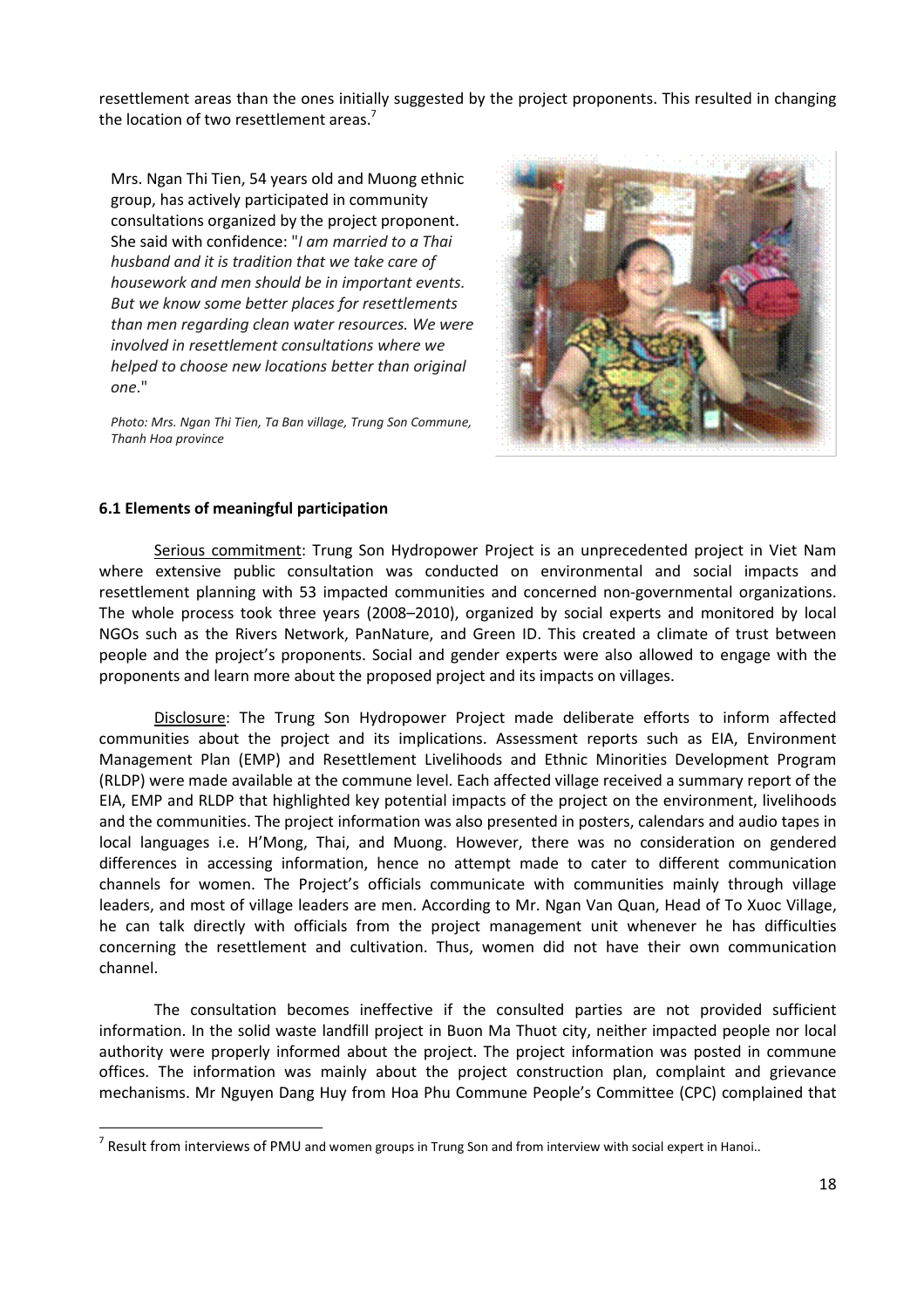ADB had conducted two impact assessments on the resettled communities but there was no feedback since then. Mr. Nguyen Dang Huy added that the CPC was not engaged in the impact assessment as their envisaged role was to coordinate the land acquisition and resettlement. The lack of information and clarity on the project resulted in either blind consensus or the absence of feedback in the consultation because people hesitated to discuss when they did not have sufficient information. Many interviewed people expressed their concerns over its anticipated impacts on health and the environment such as the deterioration of roads, bad odor, waste water leakage to underground water. Ms. Vo Le Quynh Nhu, Hoa Phu Commune, said: "We are very worried that the landfill [project] will contaminate river water, fields and gardens, especially causes dust. We are already affected by a mining project, and the road has been degraded. This solid waste landfill project will worsen the road condition, and create more dust and more garbage."

Language and a "safe" space: Ethnic minority women were reluctant to speak up in public consultation because of their lack of confidence in speaking in public and using the mainstream language. Consultation meetings on Trung Son hydropower project were organized with mixed groups of women and men. Though there was an attempt to separate women and men for group discussion in some communities, the meetings took place in one place, normally the village head's house, and discussions were largely done in the plenary. It was observed that when ethnic minority women talked among themselves in their own language, their discussions were lively. Most of them resigned to silence in the plenary session especially when they were asked to speak directly to the "outsiders" i.e. consultant groups in the mainstream language. Women in Tan Huong village, Thanh Son commune (Thanh Hoa province) explained that they understood the discussion but they were "too shy" to speak up (Trung Son Hydropower PMU, 2011). The report on public consultation of Trung Son Hydropower noted that ethnic minority women were less fluent in Vietnamese compared to men. This is one of the key reasons behind women's lack of confidence in expressing their views.

During the consultation on the Solid Waste Landfill project, women did have things to say and have their own way of expressing themselves by using keeping their voices down, whispering and offering unsolicited random comments (Ms. Vo Le Quynh Nhu, agriculture staff from Hoa Phu Commune People's Committee). Their voices were largely ignored because they did not present in the men's style i.e. using mainstream language, standing and loud, particularly in male-dominated forums. Women's speaking style should be recognized and accommodated such as creating space that women feel comfortable to express their views. Ms. Khuc Thi Thanh Van, a social expert suggested to use interactive and participatory tools in discussions with women.

Creating platforms for women to feel confident and respected to express their views is crucial for their meaningful participation.

#### **6.2 Institutional constraints to meaningful participation of women**

Table 2 shows how gender has been incorporated into stages of EIA deliberations of the two studied projects. In both projects, gender analysis was absent in most stages of EIA. The only window of opportunity for women to raise their voices was through public consultation where the quality of consultation and norms on women's public behavior, as discussed in the previous section, determined the ability of women to speak up and contribute their ideas. Out of 53 village consultations in the Trung Son hydropower project, there was only one evidence showing that women's opinions influenced the decision on resettlement sites. There was no record of women's concerns in the solid waste landfill in Buon Ma Thuot. Despite an extensive public consultation process, there is no record of gender implications and how gender-differentiated concerns would be addressed in the EIA report of Trung Son hydropower project. Why were gender issues not properly identified and addressed? Why were women's concerns not properly registered or fell within the cracks in the consultation process?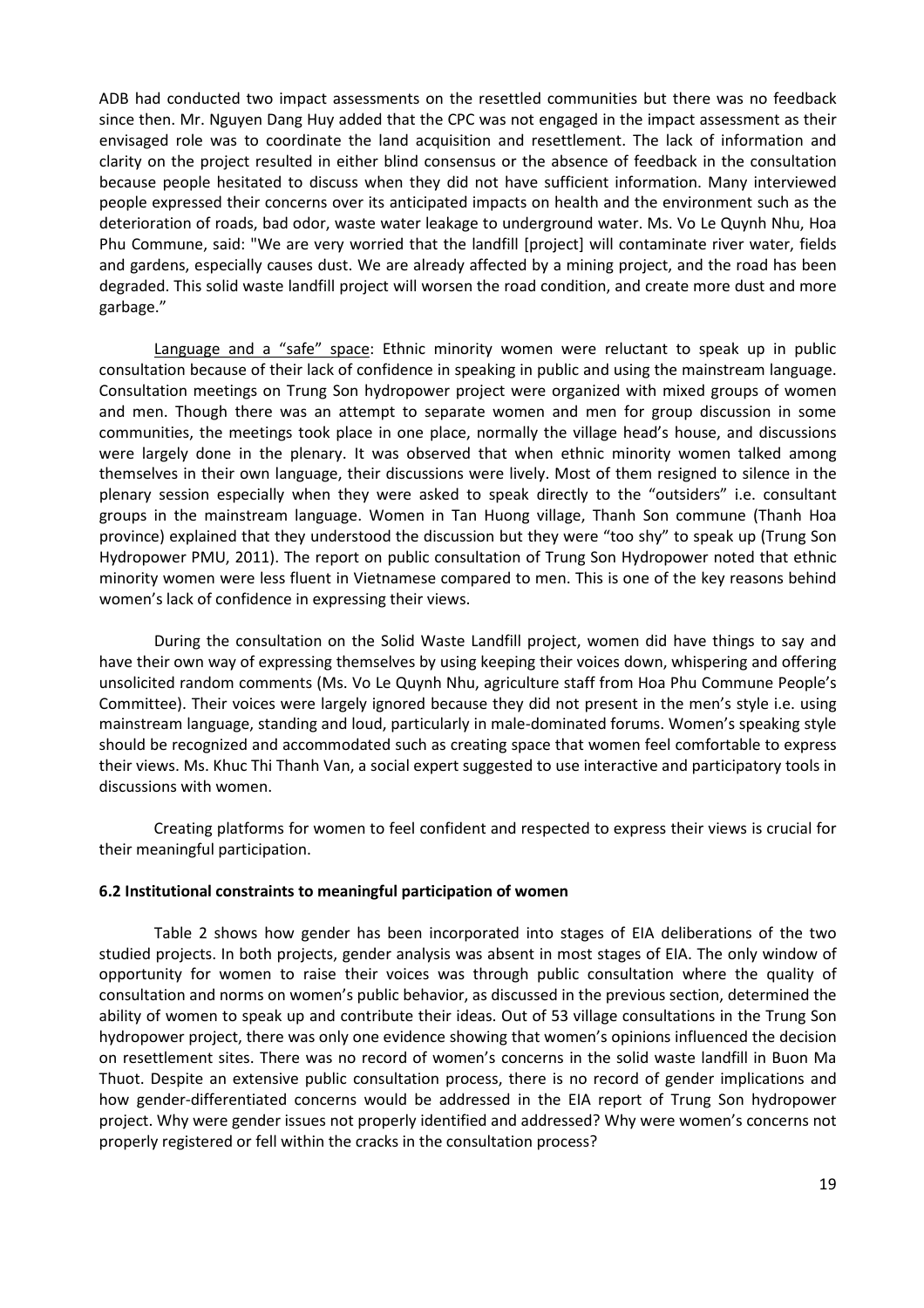#### **Table 2.** Women's participation in EIA stages in Trung Son and Buon Ma Thuot Projects

| <b>Stage</b>             | <b>EIA process</b>                                                                                                                                                                | Women's engagement in EIA of Trung Son<br>Hydropower                                                                                                                                                                                                                                         | Women's engagement in EIA of Buon Ma<br><b>Thuot Solid Waste Landfill</b>                                                                                                                                                                                                                                                                   |
|--------------------------|-----------------------------------------------------------------------------------------------------------------------------------------------------------------------------------|----------------------------------------------------------------------------------------------------------------------------------------------------------------------------------------------------------------------------------------------------------------------------------------------|---------------------------------------------------------------------------------------------------------------------------------------------------------------------------------------------------------------------------------------------------------------------------------------------------------------------------------------------|
| 1                        | <b>Screening</b><br>(consider dependency<br>level of the community<br>to the impacted<br>environment in order to<br>determine if EIA is<br>needed)                                | No analysis on gender implications of the<br>impacted environment.                                                                                                                                                                                                                           | No analysis on gender implications of the<br>impacted environment.                                                                                                                                                                                                                                                                          |
| $\overline{2}$           | <b>Scoping</b><br>(which impacts and<br>issues should be<br>considered)                                                                                                           | Potential gender-specific impacts and<br>issues were not proposed for further<br>exploration.                                                                                                                                                                                                | Potential gender-specific impacts and<br>issues were not proposed for further<br>exploration.                                                                                                                                                                                                                                               |
| 3                        | <b>Baseline study</b><br>(e.g. population,<br>location, water<br>management,<br>agriculture, energy)                                                                              | No gender disaggregated data, or any<br>gender analysis.                                                                                                                                                                                                                                     | No gender disaggregated data, or any<br>gender analysis.                                                                                                                                                                                                                                                                                    |
| 4                        | <b>Prediction and impact</b><br>assessment                                                                                                                                        | No prediction on gender-specific impacts                                                                                                                                                                                                                                                     | No prediction on gender-specific impacts                                                                                                                                                                                                                                                                                                    |
| 5                        | <b>Public consultation</b><br>(reporting and<br>presenting findings in<br>environmental & social<br>impact studies;<br>identification of key<br>impacts; discussing<br>solutions) | Women's attendance in public consultation<br>was 40%*<br>Concerns of women and men were<br>captured, but not systematically presented<br>in the public consultation report.<br>No gender disaggregated data and gender<br>analysis in environmental and social impact<br>assessments reports | Women's attendance in public consultation<br>was 30%**<br>There was no record on the results of<br>public consultation.<br>No gender disaggregated data and gender<br>analysis in environmental and social impact<br>assessments reports.<br>Project proponent informed local Women's<br>Union about employment opportunities for<br>women. |
| 6                        | <b>Decision to approve</b><br>project                                                                                                                                             | Public consultation led to the change of<br>two resettlement locations. Women played<br>an important role in recommending the<br>new sites.***                                                                                                                                               | Gender specialist and a local gender<br>coordinator provided inputs to the<br>preparation of the IEE.                                                                                                                                                                                                                                       |
| $\overline{\phantom{a}}$ | <b>EIA reports and</b><br>monitoring plans                                                                                                                                        | No report and recommendation on how<br>Women's concerns should be addressed.                                                                                                                                                                                                                 | No report and recommendation on how<br>Women's concerns should be addressed.                                                                                                                                                                                                                                                                |

Source: Key informant interviews in both study sites.

(\*) Public consultation report, 2010.

(\*\*) IEE report.

(\*\*\*)TSHPP PMU, 2010, Environmental Assessment, p. 34; Interview with the World Bank social expert - Ms. Khuc Thi Thanh Van.

#### **6.3 Research findings on gender-inclusive participation**

This section presents analytical findings of the research, grouped into three thematic clusters: guidelines to operationalize gender-inclusive principles; awareness, attitudes and sensitivity to gender and culture; and language, cultural and norm-related barriers.

#### **1. Guidelines and required capacity in operationalizing gender-inclusive principles**

a. *Lack of guidelines on the conduct of public consultations*. WB's Operational Policies on Environmental Assessment (EA), Natural Habitats and Indigenous People require consultations with affected people and concerned NGOs on the terms of reference for the EA on the draft EA report, and throughout the design, implementation, monitoring and evaluation of project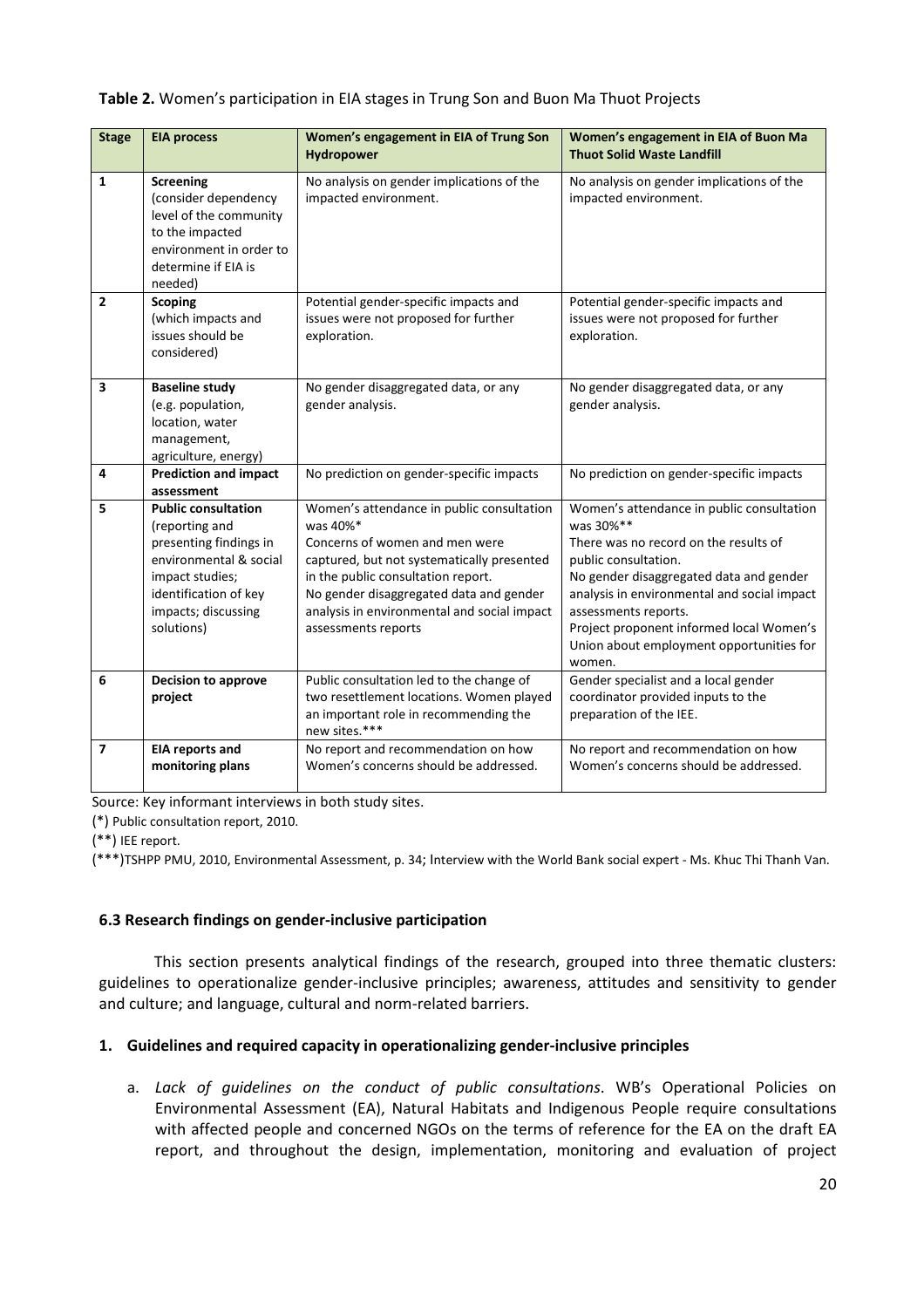interventions. There is no further elaboration or guidelines on how to operationalize this requirement. ADB's "meaningful participation" has not evolved beyond a statement of principle.

- *b. Lack of capacity in integrating gender in the safeguard policies.* WB's Operational Policy on gender and development provides only a general statement on the need to conduct a gender assessment to inform country and sectoral development strategies. ABD's policy on gender and development and guidelines for gender mainstreaming do not specify how to mainstream gender into ADBfunded projects. The ADB gender specialist admitted that operationalizing the gender policy is challenging. Subsequently, women's participation was mainly a matter of their numbers in attendance, not in terms of facilitating women's voices and addressing their concerns*.*
- c. *Gender expertise is not required in an EIA consultancy team.* The assessment of environmental and social impacts is undertaken by consultants. Consultants often conduct their work under contracts and very specific job descriptions. It was found that EIA consultant groups very rarely engage with gender specialists and the consideration of gender issues is not included in the terms of reference of consultant group leaders or members. In addition, EIA consultant team leaders are often men. Therefore, content on the promotion of women's role in the consultation should be included into consultant contracts and terms of reference. Promoting gender mainstreaming in the EIA processes requires both a change in contracting arrangements supporting gender mainstreaming and a raising of awareness on its importance. For example, project staff should be able to provide convincing evidence about the benefits and effectiveness of women's participation in the EIA and mandatory policies (e.g. ensuring the inclusion of gender or social experts as members of EIA consultant groups) should be proposed and implemented."<sup>8</sup>
- d. *Lack of full institutionalization of women's participation in EIA and public consultation.* The integration of gender in EIA is still new in Viet Nam and is mainly due to requirements of international financially supported projects. There are currently no requirements from Viet Nam.<sup>9</sup>. As a result, EIA reports generally do not have gender considerations. "Currently, in EIA reports (prepared by government funded projects in accordance with Vietnam EIA regulations) there is often little or completely no gender considerations.<sup>"10</sup> There is also almost no role for the Vietnam Women's Union in the EIA process.
- e. *Lack of an accountability mechanism on public consultation and disclosure.* Public consultation is stipulated unevenly in Viet Nam's Environmental Protection Law and the safeguard policies of the WB and ADB. What made the consultation process of Trung Son hydropower project outstanding is the close monitoring of WB officials and NGOs. The lack of monitoring such as in the case of ABD-funded project in Ban Ma Thuot, resulted in poor consultation and caused frustration among affected communities. Engaging NGOs in monitoring and facilitating public consultation potentially improves the quality of public consultation.

#### **2. Levels of awareness, attitudes and sensitivity to gender and culture issues**

a. *Limited awareness and skills of project proponents, investors and local officials on public consultation and the importance of women's participation.* It is viewed that community consultations are time-consuming, and can slow the project's progress, cause major changes, and even have the potential to stop the project altogether. Public consultations are often held in a conventional way, where project proponents inform rather than solicit the views of their audiences. Interviews with officials reveal that there is an assumption that the community is

 $\overline{\phantom{a}}$ 

<sup>&</sup>lt;sup>8</sup>Interview with the environmental Officer at ADB Viet Nam

<sup>&</sup>lt;sup>9</sup> Iinterview with DAKURENCO expert group discussions, Buon Ma Thuot. <sup>10</sup> DKURENCO expert group discussions, Buon Ma Thuot.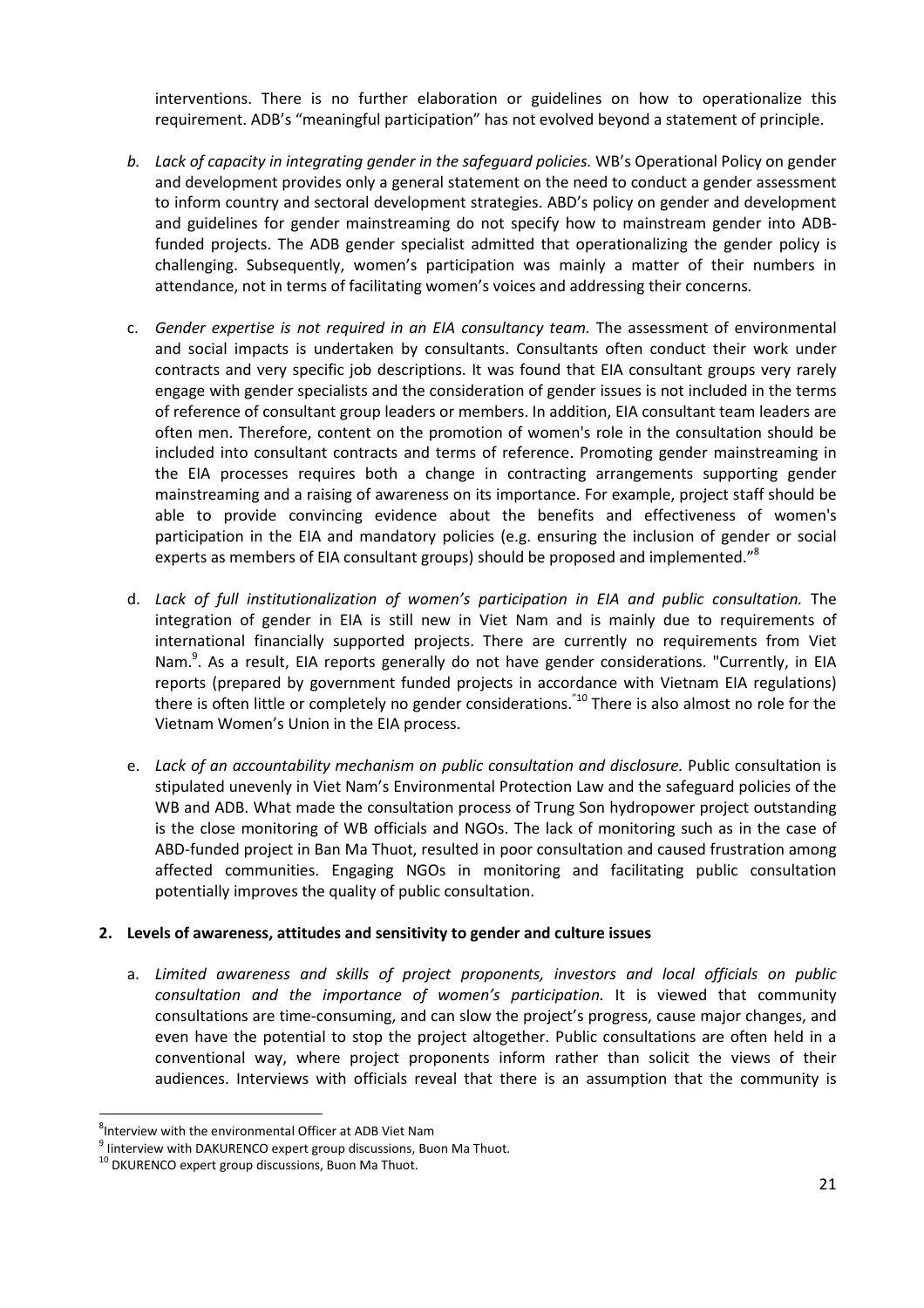generally ignorant of technical issues, hence under-value the knowledge and opinions of the community. Consulting women was seen as an extra task, repetitive and an unnecessary required step<sup>11</sup>. "The awareness on gender equality of technical experts in general, and PMU in particular, is relatively low and uneven. Promoting the participation of women in processes of EIA depends on the PMU."<sup>12</sup>

- *b. Lack of knowledge and sensitivity to local culture by consulting groups and project proponents.*  Understanding the cultural elements of each ethnic group is also very important to ensure the effective participation of women. There are ethnic groups where the inequality between men and women is greater, and as a result, in some ethnic groups women are viewed as more inferior to men (e.g. H'Mong, Kinh, Hoa) than in some other groups (e.g. Thai, Tay). For example, "for White Thai ethnic (West Thanh Hoa, close to Son La), women feel able to express themselves in meetings. So they join the consultations more comfortably. Although, their education level is not high, they do not hesitate to take part in consultations. Meanwhile in H'Mong ethnic groups, most women do not participate and they communicate less13." In addition, in some ethnic groups, men and women often hesitate to communicate and share opinions with strangers from outside of their communities, especially when trust has not yet been built. More knowledge and sensitivity to local culture will enable proponents and consultants to tap and solicit people's views more effectively, in a way that does not threaten or intimidate.
- c. *Access to information.* Women and men have different channels of accessing information due to gendered roles and social spaces, that is the locations where women often visit and comfortably interact with others. If information is disseminated through men's channels such as public meetings, it is unlikely that women will be fully informed, thus constraining them from participating meaningfully in the consultation.
- d. *Fear of opposition from the affected community.* Neither local officials nor project investor/proponents are motivated to conduct meaningful public consultation and full disclosure for different reasons. Local officials found it difficult to react and handle critical comments, questions and objections from the consulted groups because they do not have capacity to respond, and sometimes perceive the critical comments as discrediting their authority<sup>14</sup>. The investor/project proponent simply avoids being challenged by critical questions from the affected groups.

## **3. Language, cultural and norm-related barriers**

- *a. Vietnamese language barrier*. Despite efforts to disseminate information in local languages and accommodating women's group discussions in the consultations of Trung Son hydropower project, the consolidation of opinions and the conversation between the community and the consulting group during the meetings were conducted in Vietnamese (Kinh). Ethnic minority men have better language skills because they have better access to formal education and have more mobility. Therefore comments were mainly from men. Women almost exclusively talked to each other in local languages, and had to expressed their opinions, if at all, through the men.
- *b. Male-dominated space.* The domination of men in public space is manifested in not only their higher attendance rate (compared to women's), their influence over the discussion, but also the well accepted male manner in public speaking and presentation (vs. woman's style as discussed in

 $\overline{a}$ 

<sup>&</sup>lt;sup>11</sup> Interview with PMU staff, solid waste landfill project in BMT.<br><sup>12</sup> Interview with Ms. Khuc Thi Thanh Van, social expert, Trung Son Hydropower Project.<br><sup>13</sup> Ms. Khuc Thi Thanh Van, social expert.<br><sup>14</sup> Interview with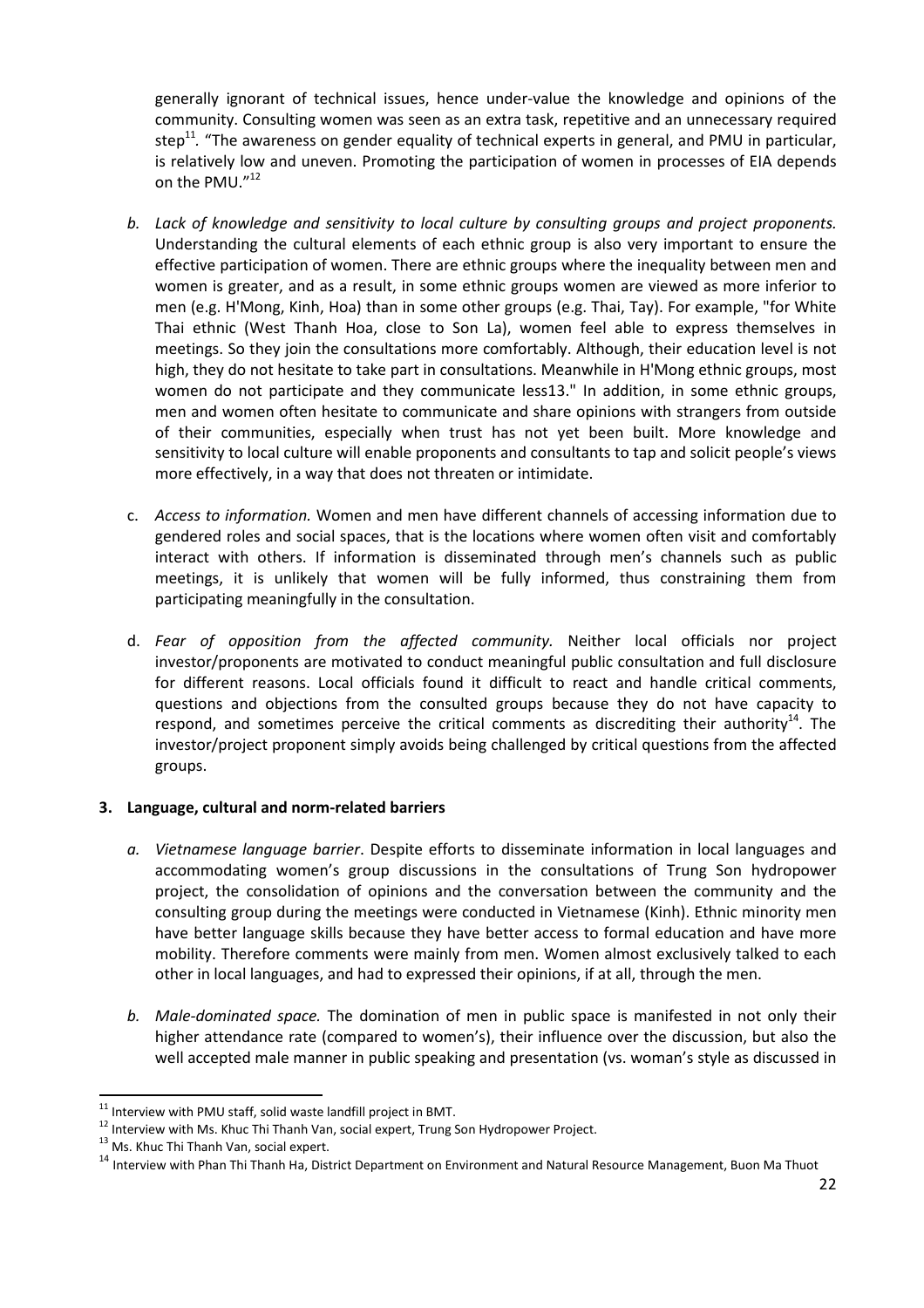the previous section). Participants in consultation with Hmong villages affected by the Trung Son Hydropower Project were mainly male and the number of female participants was not high. Even when women participated and were physically present in meetings, they often waited for men to express their opinions.

- *c. Prejudice against women's status and knowledge.* The prejudices linked to the subordinate position of women in family and society are a major barrier to the participation of women. They are often afraid to speak up and share their ideas at consultations due to the view that they are in a lower social position than men. One woman affected by the hydropower project observes that "when participating in meetings, often men express their opinions. Women are timid, and afraid to speak in public<sup>15</sup>". In addition to the barriers of the traditional role and status of women, prejudices of local authorities linked to women's education levels, and priorities, concerns and interests is also one of the reasons why women were not invited to participate in community decision making processes. According to Mr. Pham Ba Sac, a Trung Son Commune Fatherland Front (CFF) representative, women are less knowledgeable, so they are reluctant to participate. He believed there was a "lack of learning opportunities and conditions as there is no time, as almost all the day time they spend farming field, on production of handicraft products, planting cassava, and bamboo shoots. They have to earn a living and have no time for learning and studying about women's rights." Moreover, it was found that women from ethnic minority groups often thought that after they married, there is no need to continue to participate in formal learning activities. With such a prejudice, women are often neglected during consultations.
- *d. Social norms on family headship*. One of the main reasons why women were not invited to take part in consultations is due to traditional practices which dictate that men are the heads of households. In Vietnamese families, most husbands are named heads of household, despite the current laws and regulations which define that both husband and wife have the equal right to act as heads of household. When inviting representatives of households or families to a meeting, it is common that household heads are invited, and this tends to be men. If a meeting requires that participation of women, they must be invited directly. "When there are invitations to meetings, men often go. If invitations are directed to women, then they will go.

 $\overline{\phantom{a}}$ 

<sup>&</sup>lt;sup>15</sup> Interview with a woman, 33 years old, Buon Ma Thuot.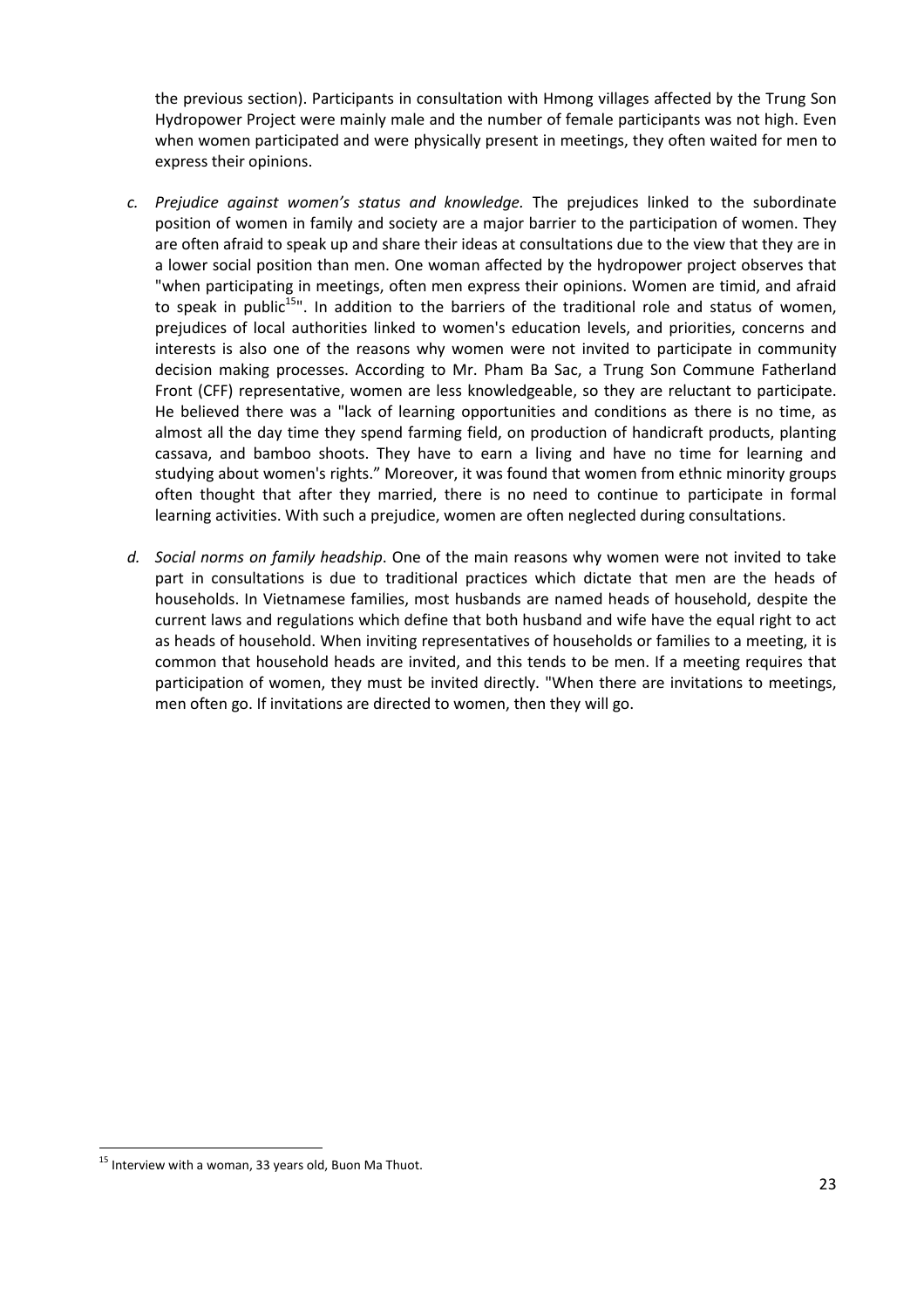#### <span id="page-30-0"></span>**VII. CONCLUSIONS**

The research found that despite the inclusion in existing policies for public participation and social equality, gender issues and women's voices were not sufficiently incorporated and addressed in the EIAs of the two researched projects. In a very limited way, it was only through public consultation that women were able to express their views in the EIA process.

To get a closer look at the quality of women's participation, we refer to Agawal's typology of participation (2001) and conclude that women's participation in the consultations of the two researched projects was largely nominal (i.e. they were invited to attend the meetings) and passive (i.e. they did not speak up and assert their views). In the case of Trung Son hydropower plant, women's participation was consultative i.e., their opinions were recorded but there was no evidence that they had been followed up or addressed.

There are many institutional constraints to women's meaningful participation such weak access to information, gender norms and male-dominated social practices, cultural insensitivity and the pervasive stereotypes towards women's status, and weak capacity particularly of government officials, project holders, and EIA consultation team to enable gender-inclusive consultation processes. However, those constraints have not been properly recognized and addressed by donor agencies, investors and local authorities. Those interviewed explained that the lack of detailed guidelines on gender mainstreaming constrains their knowledge and awareness on gender inclusion.

A comparative analysis of the consultation processes of the two projects shows that despite the lack of gender mainstreaming guidelines in the safeguard policies of both donor agencies, a strong commitment for public participation is a key prerequisite for the inclusion of women's voices and interests in EIA processes. In Trung Son hydropower project, the consultation process was executed with the monitoring of the donor agency and NGOs. Where a serious effort towards public consultation takes place, the chance for women to share their knowledge and assert their opinions is higher. Unfortunately, the absence of gender expertise reduced the opportunity for meaningfully integrating women in the consultations in Trung Son hydropower project. Meanwhile in Buon Ma Thuot, while the ADB has strong safeguard policies, which include gender inclusion, the participation did not result in tangible result. There seems that little or no significant efforts in making information about the project and its potential impacts adequately available. The lack of information and clarity on the project resulted in either blind consensus or the absence of feedback in the consultation in Buon Ma Thuot, because people hesitated to discuss when they did not have sufficient information. The chance for women to express their opinion is therefore very limited.

The research shows that the potential benefits of women's participation in EIA deliberations lie in their knowledge of environment and livelihood resources, and how these are being affected by infrastructure development in these two study sites. If women's voices were adequately heard and sufficiently allowed to influence decision making, resettlement plans might have been re-configured to prevent and reduce livelihood losses and threats to natural resources, such as air and water quality.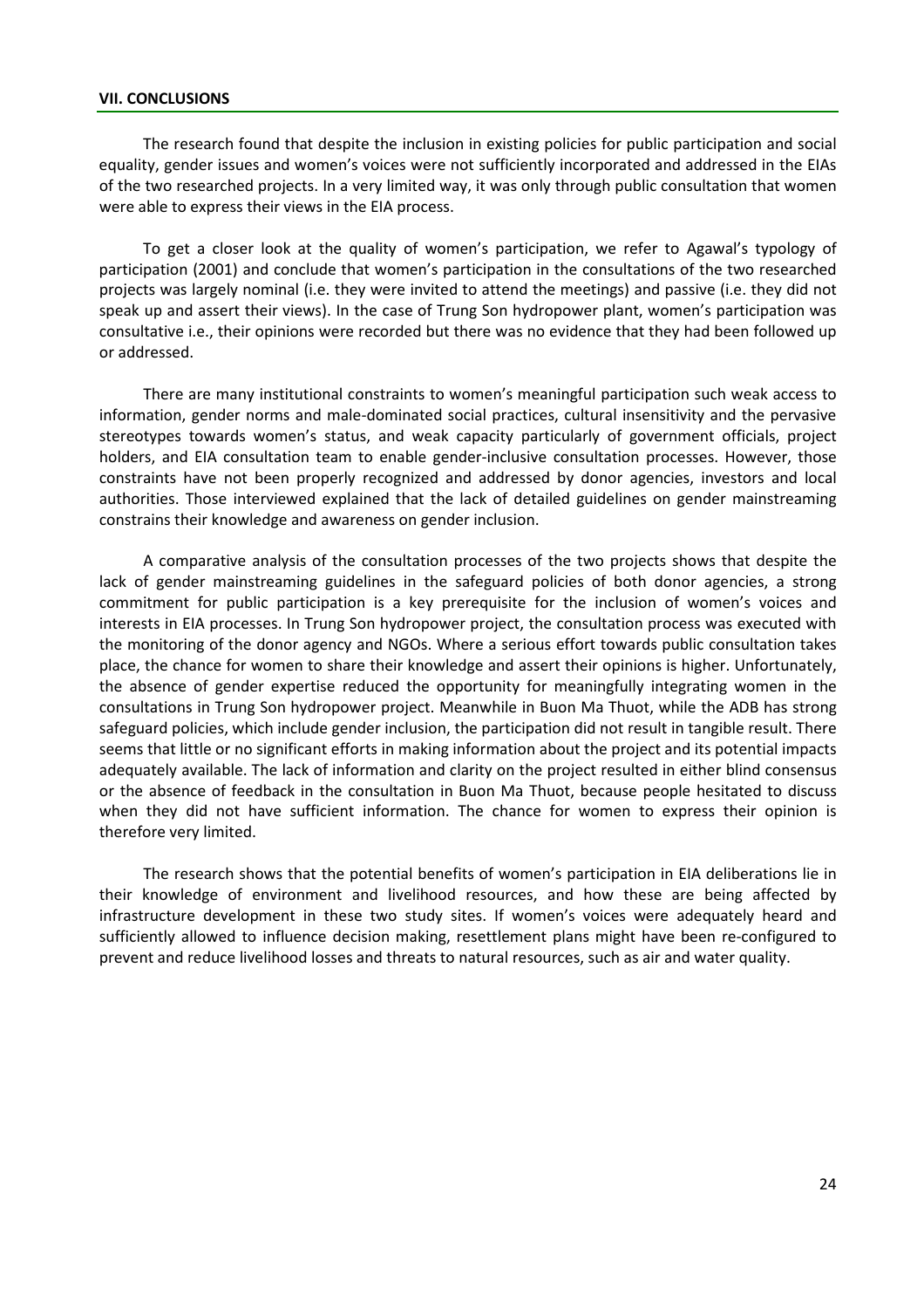#### <span id="page-31-0"></span>**VIII. RECOMMENDATIONS**

The recommendations are proposed based on the discussions of the expert meetings organized before conducting the field trips, the findings of this research project, and the consultative workshop on the research findings. These recommendations are applicable to specific areas, such as institutions, participation process of women, and measures to improve the capacity and position of women in environmental and social impact assessments. Furthermore, there are some specific recommendations for the Regional Technical Working Group on EIA that is currently preparing guidelines for EIA consultations within the MPE Program.

#### **1. Amend the national legal framework on EIA and public participation based on the Gender Equality Law**

- a. The Environmental Protection Law and its guiding documents (the Law) should incorporate conducting a social and gender impact assessment in the scope of EIA and strategic environmental assessment. Currently, the Law only focuses on assessing the project's impacts on the natural environment, bio-diversity and community health. This overlooks the impacts of the changing environment on the well-being, culture and livelihoods of the affected communities. Subsequently, the Law should stipulate the need to attend to gender-specific impacts in EIA and the Environmental Management Plan as well as measures to address such impacts.
- b. Gender specialists, affected communities, marginalized social groups (i.e. women, ethnic minorities) and other concerned organizations should be consulted from the project scoping phase (step 2) onward to ensure potential impacts of the project are foreseen and properly studied (see Figure 3 below). This will enable affected women and their communities to actively participate in the EIA process, subsequently improve the quality of EIAs.

**Figure 3.** The inclusion of women and gender specialists in Social and Environmental Impact Assessment stages



Source: Adapted from Le Trinh, 2015. *Environmental impact assessment and social aspects of investment projects in the country.*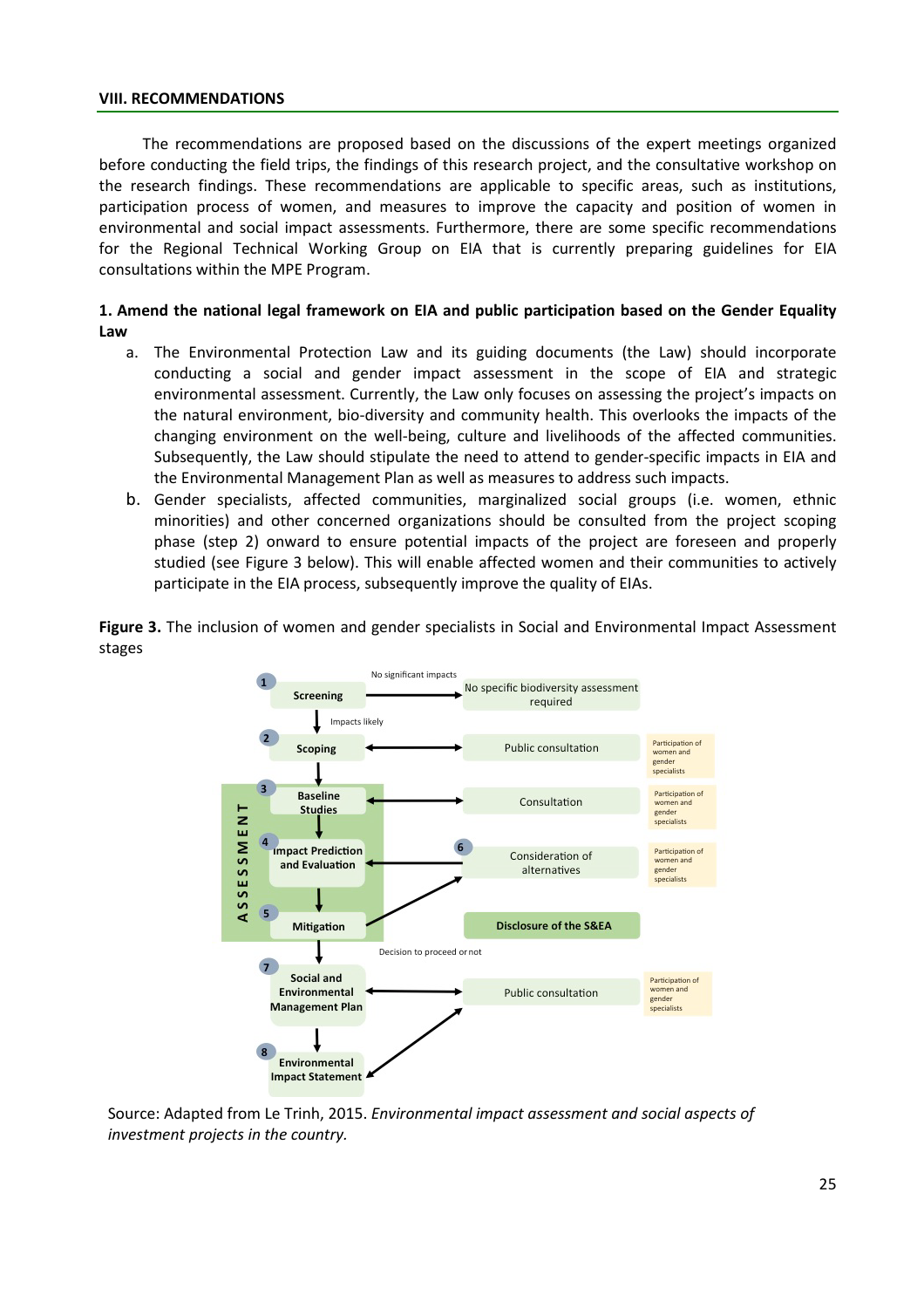- c. More detailed guidance on the EIA process should be developed to ensure women and ethnic minorities access and fully understand project information and its potential impacts on their communities and wellbeing; and to enable them to effectively discuss and negotiate their concerns and interests. The guidance should state a minimum requirement for a percentage of women's participation; culturally-sensitive methods for consulting women and ethnic minorities; templates for reporting quantitative and qualitative gender-disaggregated data.
- d. Gender and social impact assessment should be part of capacity requirement and specified in the terms of reference for the for EIA consultation team.
- e. The EIA appraisal team should include a social and gender specialist.

## **2. Reinforce accountability mechanisms in national legislation, donor's safeguard policies and in practices**

- a. The Environmental Management Plan should spell out measures addressing gender-specific concerns and interests based on clear and accessible information on the effects of the project on well-being, livelihoods and environment.
- b. An independent party such as NGOs/CSOs and National Women's Machineries such as the Vietnam Women's Union should be given a monitoring role with a clear mandate and guidelines for reporting in EIA processes and throughout project implementation.

## **3. Enhance the role of Vietnam Women's Union in EIA and Public participation**

- a. The Vietnam Women's Union, as a representative body of women, should have an equal role to the Fatherland Fronts in reviewing and providing feedback on EIA draft reports as well as monitoring the implementation of EMPs. Their role should be spelled out in the legislation.
- b. The Vietnam Women's Union should be assigned a proactive role in ensuring women's access to full project information, soliciting and representing women's voices in consultation platforms.

## **4. Use the capacity of NGOs and CSOs in facilitation, capacity building and joint monitoring throughout the EIA process**

- a. Institutionalization of NGO's and CBO's in monitoring of public consultation in government's and donor's policies and guidance.
- b. Capacity of NGOs and CBOs should be strengthened to better engage in EIA process

## **5. Demonstrate best practices on gender-inclusive EIA to further enhance guidelines for gender mainstreaming in EIA**

- a. Guidelines for gender inclusion in public participation in EIA for Viet Nam and other Lower Mekong countries should be developed and implemented.
- b. Best practices on how to engage women in public participation should be developed and shared among countries.

## **6. Contribute to the development of the Regional Guidelines for Public Participation in EIA**

- a. Share the findings of this research with the Regional Technical Working Group (RTWG) on EIA.
- b. Enhance the awareness on the participation of women within the RTWG in order to promote the participation of women in community consultations during EIA processes as part of a regional EIA standard.
- a. The regional EIA guidelines should refer to and invoke existing regulations and legal frameworks on public participation, and advocate to amend them to include the explicit need for the participation of women in EIA processes.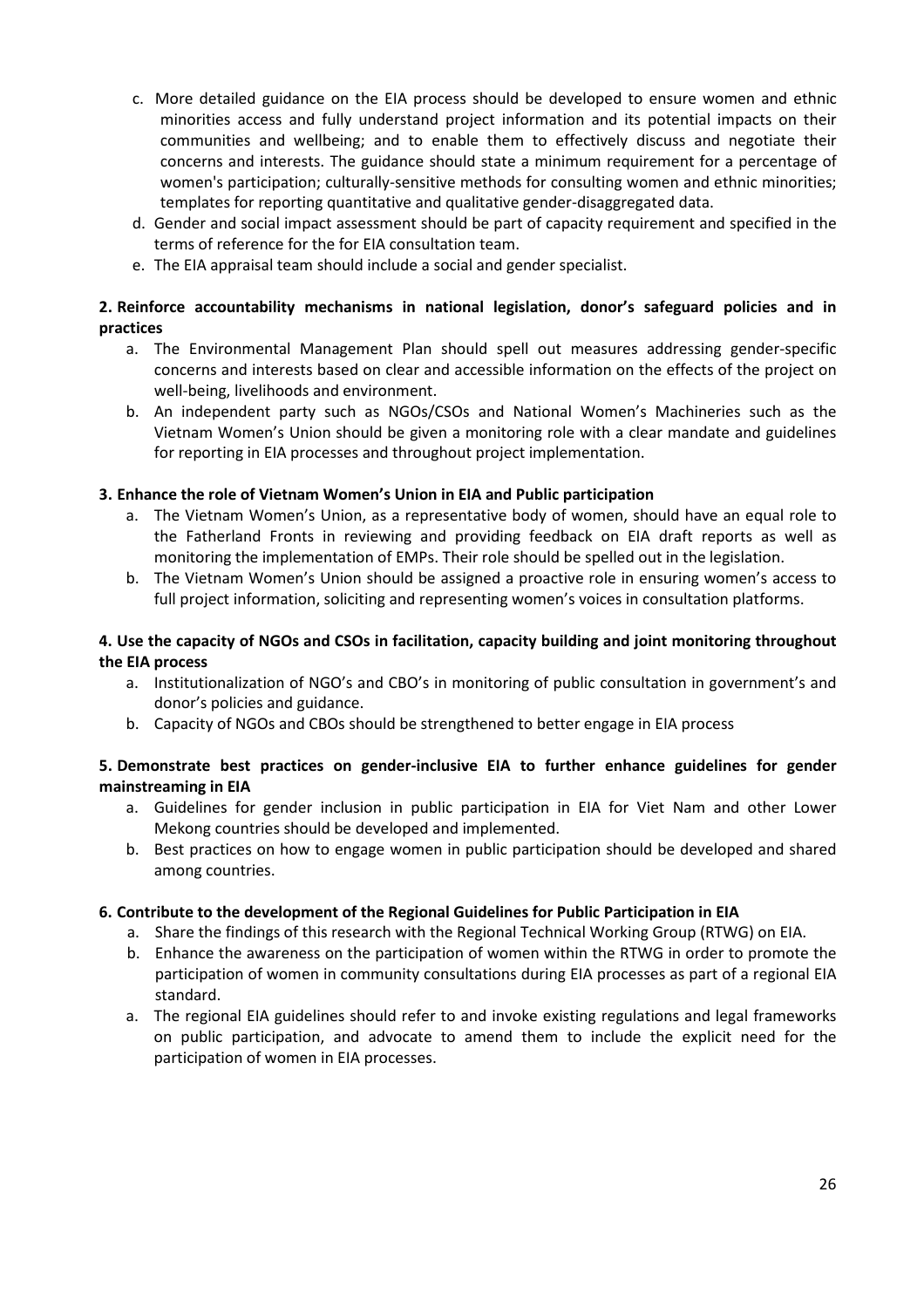- <span id="page-33-0"></span>Asian Development Bank (ADB) Lao PRD, 2014*. Making Life Easier for Women through Improved Access to Water and Sanitation.*
- ADB Philippines, 2014. *Building Women's Knowledge and Skills Contribute to Better Homes and Communities.*
- ADB Viet Nam, 2014*. Making Science and Technology Work for Women in Agriculture*.
- ADB Cambodia, 2014*. Improving Food Security for Women and Poor Households*.
- ADB, 2009*. Safeguard Policy Statement.*
- Asia Pacific Forum on Women, Law and Development (APWLD), 2014. *Feminist Participatory Action research - Our Journey from Personal Change to Structural Change*.
- Bernadette P. Resurreccion, 2015. *Gender in EIA: Prospects for a regional standard*.
- Center for Environment and Community Research (CECR), 2015. *The participation of women in environmental impact assessment of infrastructure projects in Vietnam*.
- CECR, 2015. *Recommendations from the discussion of the female experts group discussion organized on July 13.*
- CECR, 2015. *Conclusions of the in-depth interviews of experts.*

CECR, 2015. *Case study - Vo Le Quynh Nhu*.

- CECR, 2015. *Minutes of the Workshop* "Women and environmental impact assessment", June 4.
- CECR, 2015. *Minutes of the Consultative Workshop* "Women and environmental impact assessment", November 6.
- Defne Gencer and Richard Spencer, 2012. *New Approaches for Medium-Scale hydropower Development in Vietnam - Lessons from Preparation of the Trung Son Hydropower Project.* Washington D.C.: World Bank.
- Donna Hovsepian, 2014. *Role of Alberta's aboriginal women in EIA.*

Duong Thanh An, 2015. *LEP 2014 and the documents guiding the implementation*.

- DAKURENCO.,Ltd, 2014. *Report on environmental impact assessment of the environmental management project: solid wast management and construction of landfills at Hoa Phu commune, Buon Ma Thuot City, Dak Lak Province*.
- Frances Cleaver and Anna Toner, 2006. *ESRC Final Report – 'How Participation Evolves*': An exploration of participation in community-based water management in Tanzania.
- Garrett Pratt, 2001. *Practitioners' Critical Reflections on PRA and Participation in Nepal.* Working paper 122, Institute of Development Studies. Available at https://www.ids.ac.uk/files/Wp122.pdf.
- Government of Vietnam (GOV)., 2009. *Decree No. 55/2009/ND-CP of June 10, 2009, on sanctioning of administrative violations of gender equality*.
- GOV., 2009. *Decree No. 48/2009/ND-CP of providing of May 19, 2009, measures to assure gender equality*.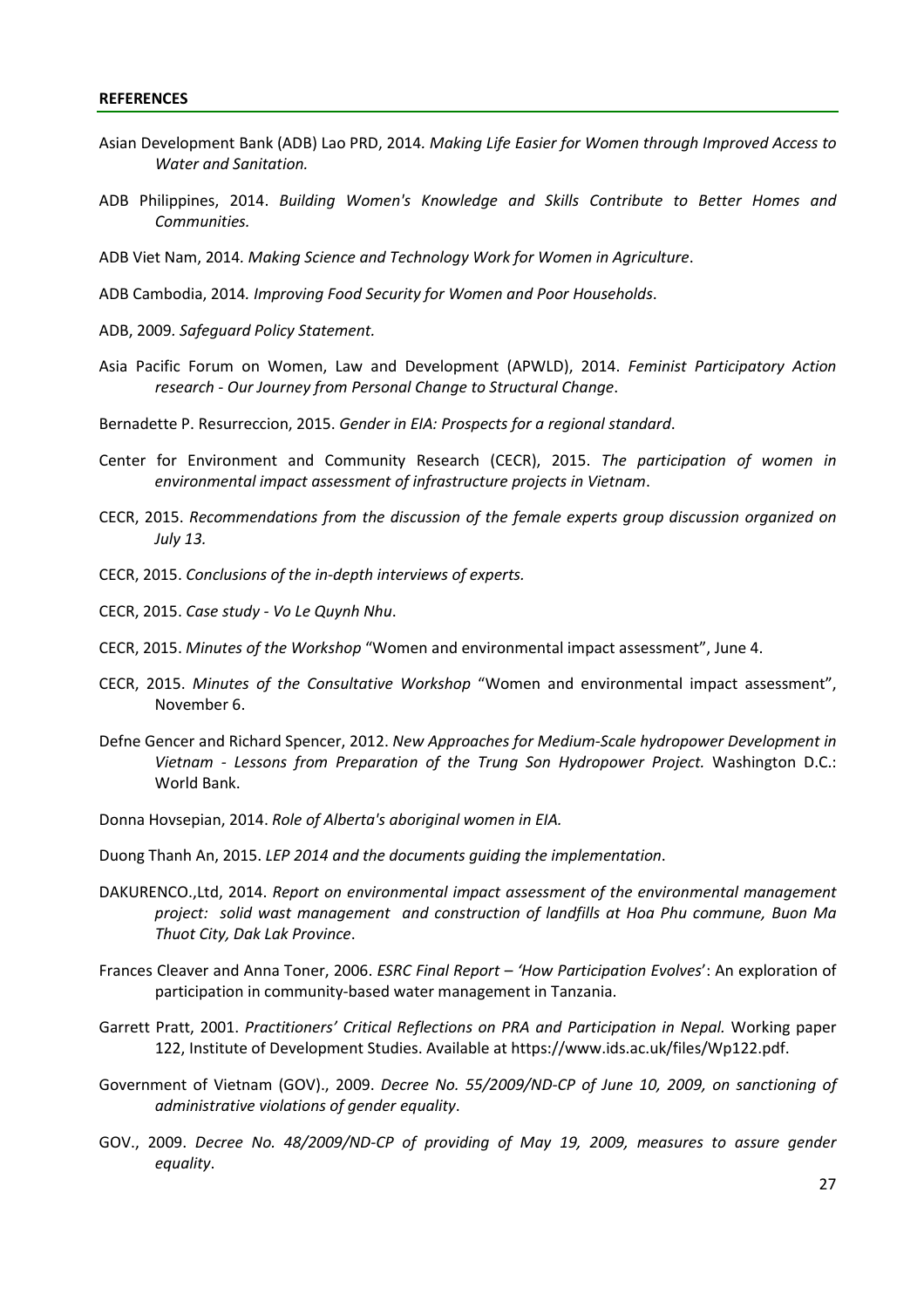- GOV., 2008. *Decree No. 70/2008/ND-CP of June 4, 2008, detailing the implementation of a number of articles of the Law on Gender Equality*.
- GOV., 2015. *Decree No. 18/2015/ND-CP dated February 14, 2015, on environmental protection planning, strategic environmental assessment, environmental impact assessment and environmental protection plans*.
- Jesse C. Ribot, 2002. *Democratic Decentralization of Natural Resources: Institutionalizing popular participation*. World Resources Institute. Available at https://commdev.org/files/1076\_file\_ 13.pdf.
- Jessica Rosien, 2010. *Understanding the Asian Development Bank's Safeguard Policy*. Oxfam Australia. Available at www.oxfam.org.au.
- Laxmikoiralapandit, 2014. *Requirements of gender friendly public participation in Environmental Impact Assessments*.
- Le Trinh, 2015. *Environmental impact assessment and social aspects of investment projects in the country* (in Vietnamese).
- Mai The Toan, 2015. *Strategic environmental assessment, environmental impact assessment in Vietnam.*
- Michael Simon, 2013. Balancing the Scales: Using *gender impact assessment in hydropower development*. Oxfam Australia and CGIAR Challenge Program on Water and Food.
- Ministry of Natural Resources and Environment (MONRE), 2015. *Circular No. 26/2015/TT-BTNMT Date May 28, Regulating Detailed Environmental Protection Project, Simple Environmental Protection Project*.
- MONRE, 2015. *Circular No. 27/2015/TT-BTNMT Date May 29, on Strategic Environmental Assessment, Environmental Impact Assessment and Environmental Protection Plans*.
- National Assembly, 2006. *Law No: 73/2006/QH11 Law on Gender Equality*.

National Assembly, 2014. *Law No: 55/2014/QH13 Law on Environmental Protection*.

- Nguyen Hoang Phuong, 2015. *Some Recommendations to ensure the right policy environment in EIA*.
- Pact, Inc., 2015. *Prospects for Regional Cooperation on Environmental Impact Assessment in the Mekong Region: Summary Recommendation and Finding*.
- PanNature, 2015. *Institutionalized consultation process in environmental impact assessment*.
- Peter King, 2015. *Case study - Public Participation in EIA in Countries outside the Mekong Region*. First meeting of the Regional Technical Working Group on Environmental Impact Assessment.
- Peter King, 2015. *Case study - Public Participation in Various Domains*. First meeting of the Regional Technical Working Group on Environmental Impact Assessment.
- Petr Sauer et al., 2013. *Visegrad Countries: Environmental Problems and Policies*.

Prime Minister, 2012. *Decision No.1393/QĐ-TTg Approval of the National Green Growth Strategy*.

T. D. C. Luu and J. Von Meding, 2014. *Hydropower development and environmental impact assessments in*  Vietnam: current practice and shortcomings. Briefing paper 1985 presented at the 37<sup>th</sup> WEDC International Conference, Hanoi.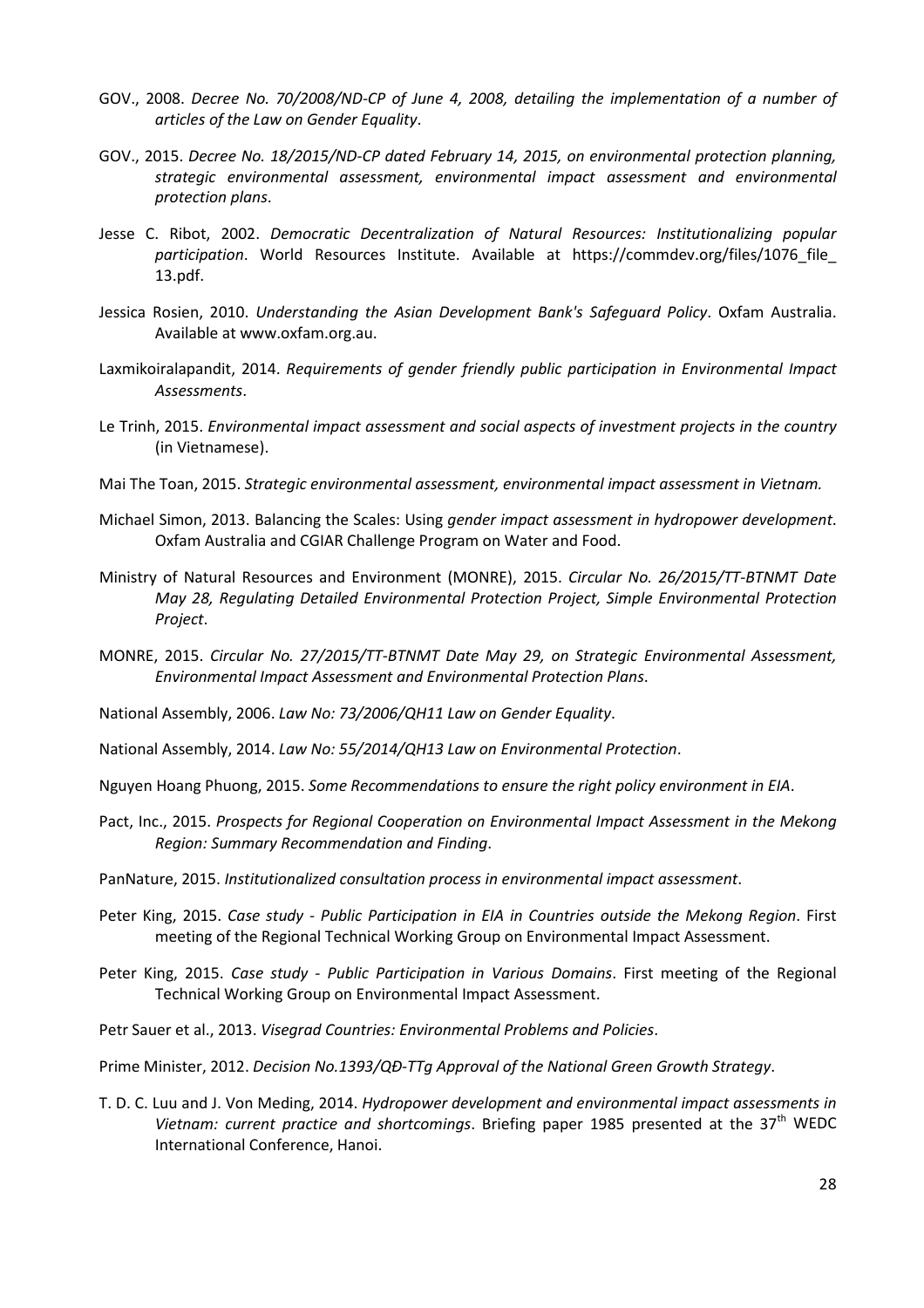- Tea Soentoro, 2009. "Making ADB accountable and responsible to Women, women and gender issues in the Safeguard Policy Update", *Bank Watch* vol. VIII, no. 4, fourth quarter. Available at http://media.wix.com/ugd/898604\_5a02f29533a3411f9110f567a30abb97.pdf.
- Tari Ebimo Dadiowe, 2003. *Niger Delta Fund Initiative -. Women, Environmental Impact Assessment (EIA) and Conflict Issues in the Niger Delta: A Case study of Gbaran Oil Field Communities In Bayelsa State*. Paper presented at the National Workshop On Gender, Politics and Power: Overcoming the Barriers to the Emergence of Women Political Leaders in Nigeria. Lagos, July 28–30. Available at http://www.earthrights.net/nigeria/news/women.html.

Trung Son Hydropower Project, 2010. *Environmental Assessment Executive Summary*.

- Vietnam Electricity, Trungson Hydropower Management Board, 2011. *Supplementary Environmental and Social Impact Assessment (SESIA), Trung Son Hydropower Project*
- Trung Son Hydropower Project Management Unit, 2011: Public consultation report (in Vietnamese).

United Nations Fourth World Conference on Women, 1995. *Women and the Environment.*

Vietnam Environment and Sustainable Development Institute (VESDI), 2010. *Report on the provisions on public consultation during the environmental impact assessment of projects of economic development - economic development of international organizations operating in Vietnam*.

VRN, 2013. *Practical Handbook on Policy oversight of ADB Social Protection*.

Wikipedia, 2015. *Women and the Environment*.

United Nations Department of Economic and Social Affairs (UN DESA), 2005. *A Gender Perspective on Water Resources and Sanitation. Interagency Task Force on Gender and Water, DESA/DSD/2005/2.*

#### **Websites:**

*http://web.worldbank.org/WBSITE/EXTERNAL/PROJECTS/EXTPOLICIES/EXTOPMANUAL/0,,contentMDK:20403235~menuPK:45641 85~pagePK:64709096~piPK:64709108~theSitePK:502184,00.html*

*http://www.ifc.org/wps/wcm/connect/1ee7038049a79139b845faa8c6a8312a/PS7\_English\_2012.pdf?MOD=AJPERES*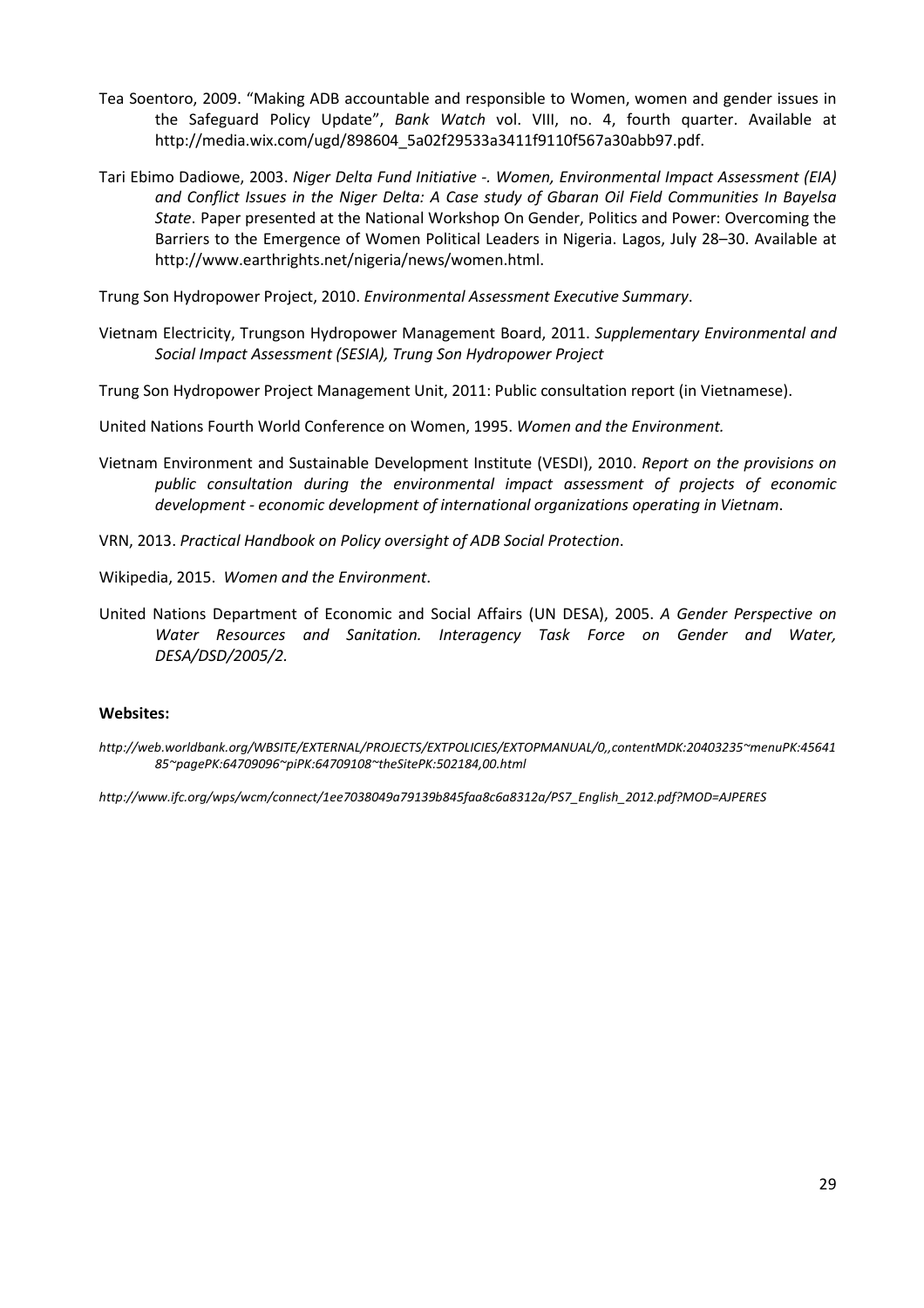#### <span id="page-36-0"></span>**ANNEX 1**

#### **Checklists of questions for key informant interviews, in-depth interviews (seven target groups), and group discussions**

#### **Target group 1: Government Officials/authority - Local authority: CPC, village leader**

- What are the public participation clauses in the legal framework in EIA?
- Are there explicit clauses that constrain the participation of women? Or is the report genderblind?
- What are the steps involved public participation in EIA, as provided by the legal framework?
- Are there issues of gender equity integrated in the EIA policy framework?
- Decision making steps in EIA
- Incorporation or not of gender in decision-making
- Reasons for not including women in decision-making
- What are the leadership roles of women and men in EIA?
- What are benefits and constraints of engaging women in EIA process?
- Were they invited to meetings related to the project? Why/why not?
- Did they express their opinions in the meetings? Why/why not? Were their opinions taken into account by decision makers?
- What are risks for women in participating and expressing their opinions?
- What are environment social impacts on women and men?

#### **Target group 2: PMU/project operators/ project opponent representatives**

- Incorporation or not of gender in decision-making?
	- \* What are steps in decision making process regarding environment measure of EIA?
	- \* Are there gender issues incorporation into this decision making steps?
- Reasons for not including women in decision-making?
- What are the leadership roles of women and men in EIA?
	- \* Who are leader of EMP and measure?
	- \* Who are working on supplementary and EIA?
	- \* Are there women in leadership and management?
	- \* What is the proportion of man and women implementation of EMP and measure?
	- \* Who?
- Can women have access to EIA-related information?
- How well were women informed about the project? Is the information understandable and meaningful to women?
	- \* Project information have informed to women and men or not? What are differences in information transfer to women?

#### **Target group 3: Donors**

- Who were involved in each step of EIA process
- Were their needs reflected in EIA process
- Are there gender-related requirements? Yes: what are they? Whether these requirements are addressed – no/yes and why not?
	- \* Do donors have any documents related to EIA process? What are they?
	- \* How these documents require women's participation?
	- What are benefits and constraints of engaging women in EIA process?
		- \* Do donors have any practises to ensure effective implementation?
		- \* Does EIA process have regulations require women's participation?
		- \* How does incorporation gender requirement policy of donors conduct in EIA process?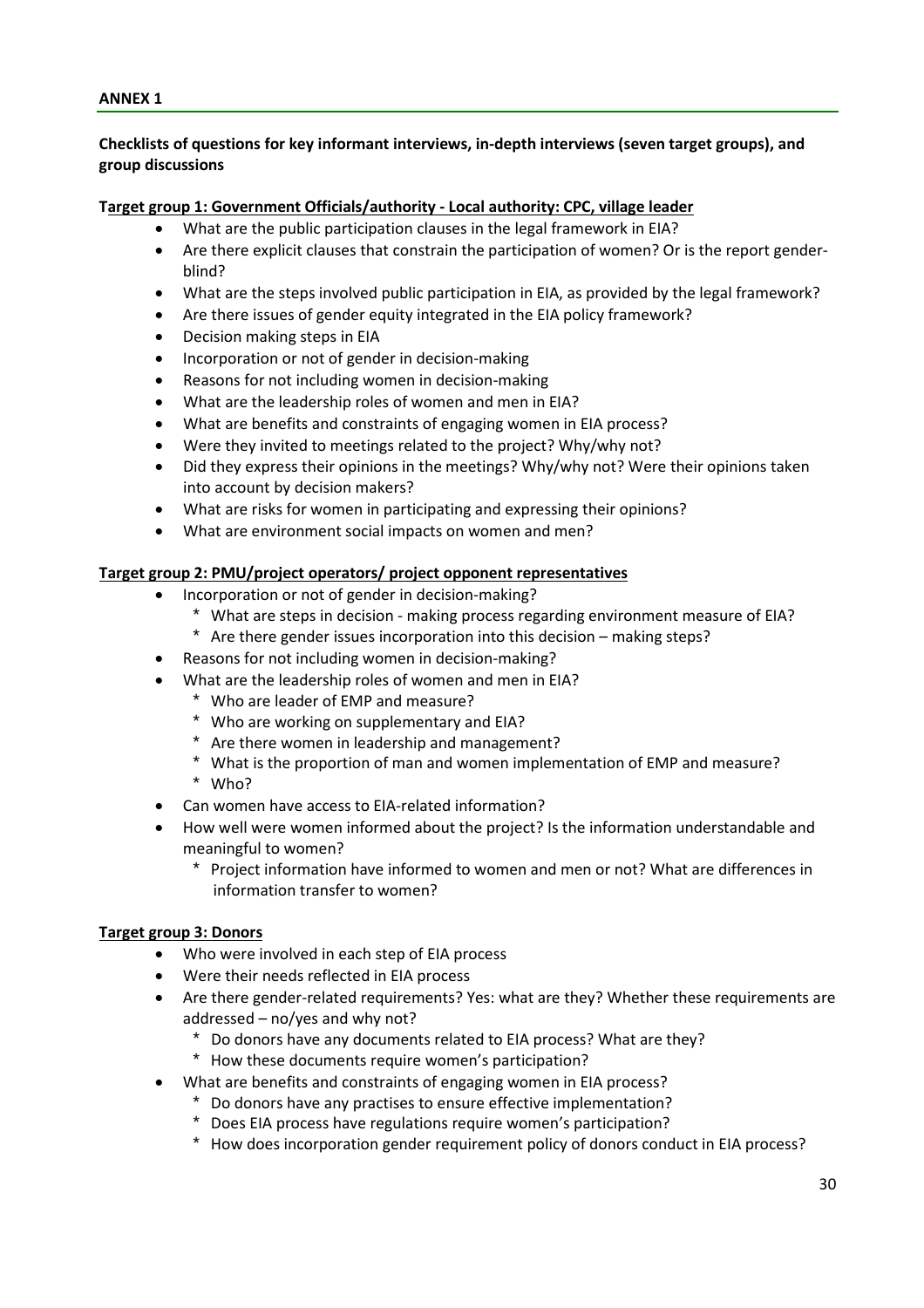- \* Are there documents decide to approve regarding women's participation?
- \* What are risks that the donor and project opponent face? What are solutions?

## **Target group 4: EIA Appraisal Committee Member/s**

- Incorporation or not of gender in decision-making
	- \* Are women's aspects have been considered during the EIA appraisal process or not?
	- \* Are members of EIA appraisal committee are women or not?
- Who were involved in each step of EIA process
- Reasons for not including women in decision-making
	- \* What are reasons that women's aspects have not bring into evaluation process?
- What are the leadership roles of women and men in EIA? \* What are their position (president , secretary , member)
- Were they invited to meetings related to the project? Why/why not?
- Did they express their opinions in the meetings? Why/why not? Were their opinions taken into account by decision makers?
- What are risks for women in participating and expressing their opinions?

## **Target group 5: EIA Consultant Team representative/s**

- What are the leadership roles of women and men in EIA?
	- \* What are the steps in the EIA process?
	- \* Who were involved in each step of EIA process?
	- \* Are there comparison proportion between men and women for participation in EIA process?
- Incorporation or not of gender in decision-making
	- \* Are there any clauses about EIA implementation or consideration of incorporation of gender in EIA on women?
- Reasons for not including women in decision-making
- Can women have access to EIA-related information?
- Do EIA actors and women themselves expect women to participate in EIA processes?
- What are benefits and constraints of engaging women in EIA process?
- Were they invited to meetings related to the project? Why/why not?
- Did they express their opinions in the meetings? Why/why not? Were their opinions taken into account by decision makers?
- What are risks for women in participating and expressing their opinions?
- What are differences of environmental impacts on men and women?

## **Target group 6: Environmental managers and Gender experts in Viet Nam**

How the impacts of water pollution, air pollution, noise pollution components to women, children than men? More specific?

- Who is considered the head of household?
- How do you understand gender incorporation and implementation?
- Which steps need to be done to incorporate gender or women's role into EIA?
- What is the social perception of women's position in society, and their role in environmental decision-making?
- What is the traditional role of women and men in housework and family decision-making process?

## **Target group 7: Women Community leader/Women's Union**

- Who were involved in each step of EIA process?
- What type of participation of women and each step of EIA?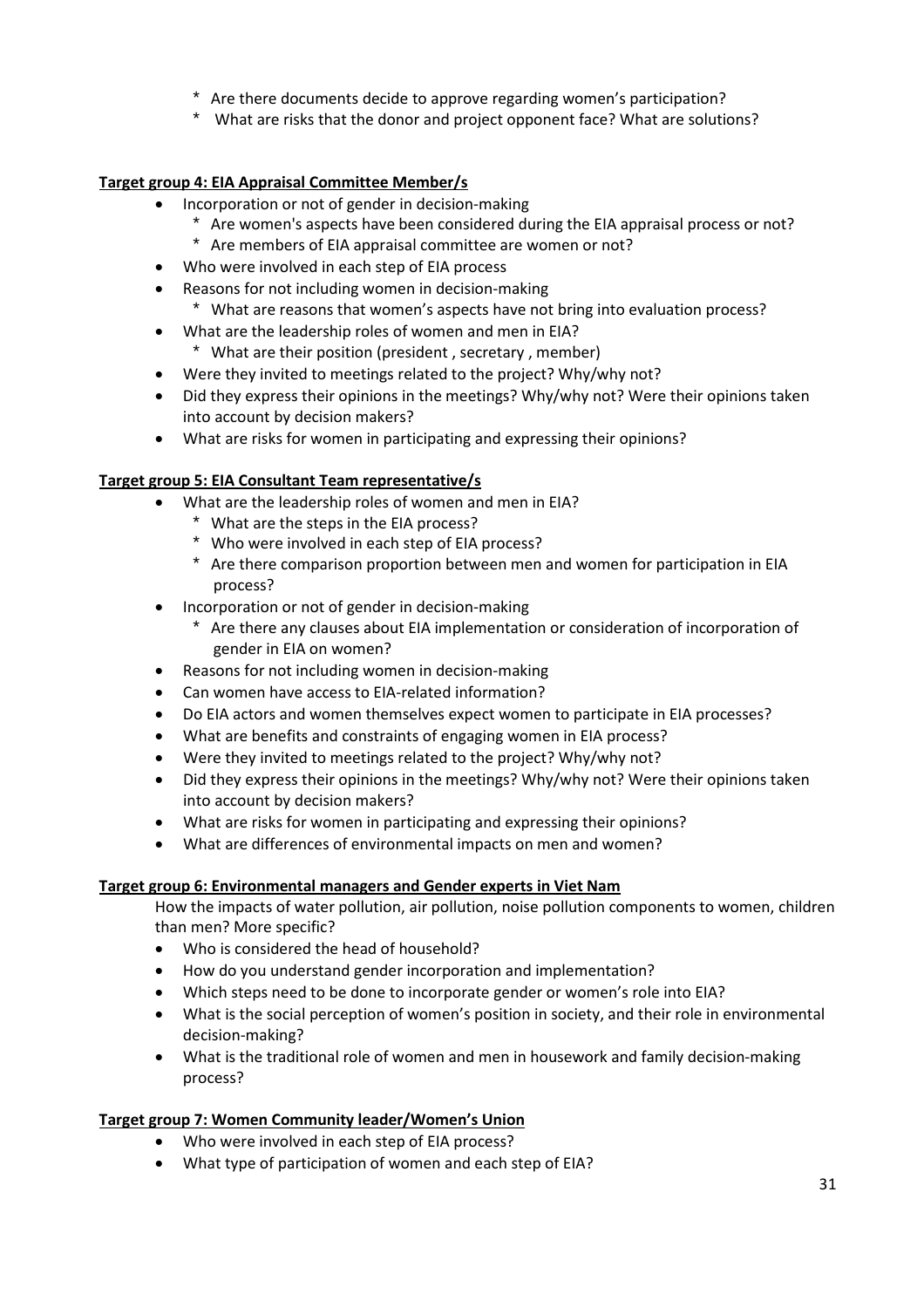## **Check List of questions for in-depth interviews of affected women and men**

- **1. How do women see project's impacts on their lives and livelihoods (benefits, social and environmental impacts, compensation)?**
	- \* How are the advantages of project affect to your life? More specific?
	- \* How are the disadvantages of project affect to your life? More specific?
	- \* How are the components of water, air, land affect to your life, agriculture, economic, social? More specific? disadvantages of project affect to your life? More specific?
- **2. Were they invited to meetings related to the project? Why/why not?**
	- \* Was the project information informed to community? Through meetings of Women's Union or community? Who informed (village leader, women leader, Committee leader)
	- \* Are information understandable women?
	- \* When were you inform about project and EIA?
- **3. Did they express their opinions in the meetings? Why/why not? Were their opinions taken into account by decision makers?**
	- \* Do you express your individual opinions or through Women's union?
- **4. Do women want to be consulted in EIA process? Why/why not?**
- **5. What are risks for women in participating and expressing their opinions?**
	- \* Do you feel shy when you express your opinions at meetings? Why?
		- \* Which are components in water pollution, air pollution; noise pollution,… affect to women and children than men?

## **Questions for group discussions of affected women and men**

- 1. Who is considered the head of household?
- 2. What is the social perception of women's position in society, and their role in environmental decision-making?
- 3. What is the traditional role of women and men in housework and family decision-making process?
- 4. How well were women informed about the project? Is the information understandable and meaningful to women
	- \* Do you feel shy when you express your opinions at meetings? Why?
- 5. What do they think are effective ways to influence decision making? (collectively)
	- \* Do you know any effective ways for collectively process?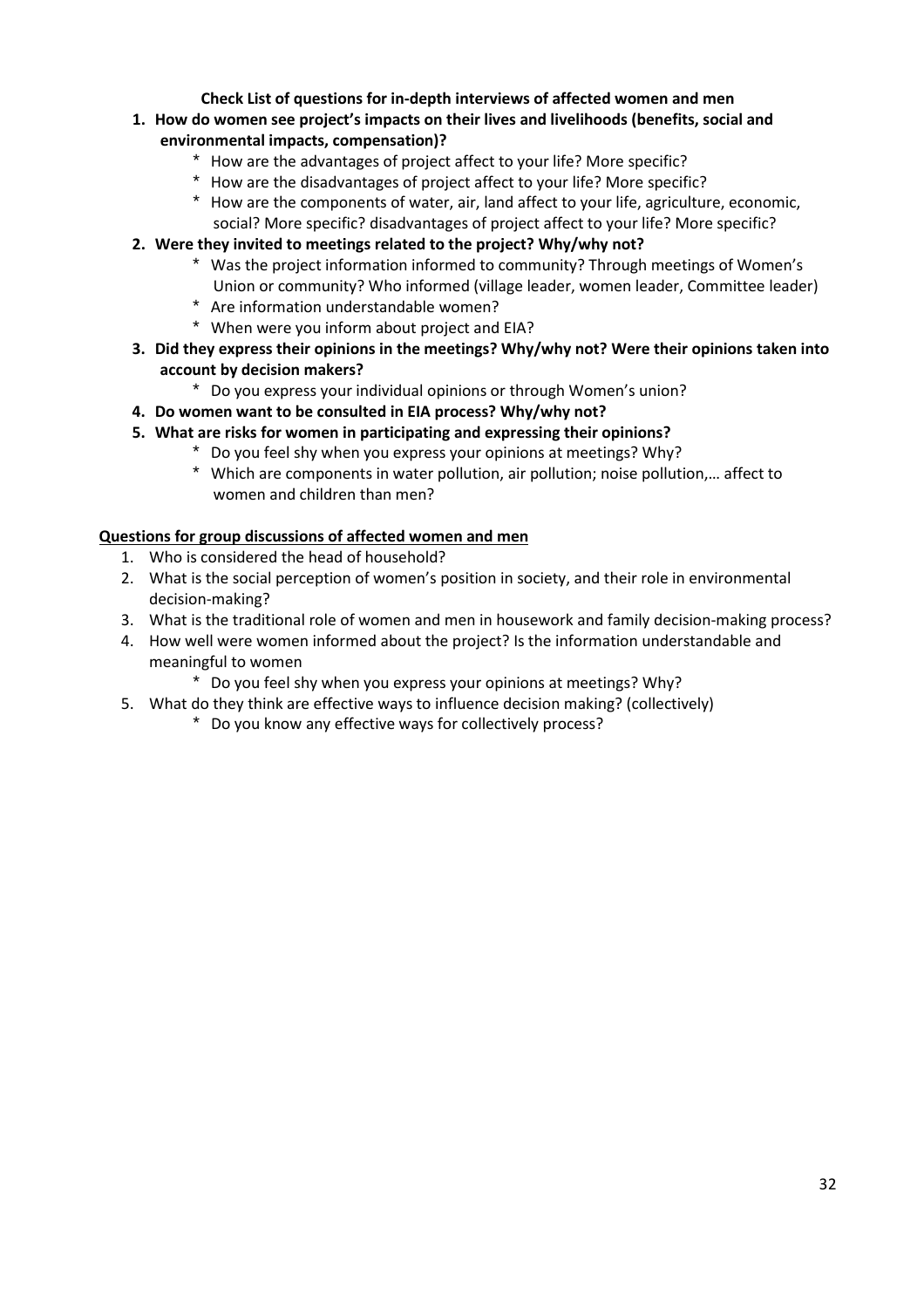#### <span id="page-39-0"></span>**Interviewees and their affiliation**

| <b>No</b>        | <b>Name</b>        | <b>Sex</b> | <b>Position - Organizations</b>                                                                                                                |
|------------------|--------------------|------------|------------------------------------------------------------------------------------------------------------------------------------------------|
| <b>HANOI</b>     |                    |            |                                                                                                                                                |
| $\mathbf{1}$     | Phan Anh Dũng      | M          | Deputy Director General of EIA department,<br><b>MONRE</b>                                                                                     |
| $\overline{2}$   | Nguyễn Văn Sơn     | M          | Environmental Specialist of World Bank Hanoi.                                                                                                  |
| 3                | Mộng Hoa           | F          | Staff of World Bank Hanoi                                                                                                                      |
| 4                | Khúc Thị Thanh Vân | F          | Women social expert/ member of EIA and<br>settlement program of Trung Son/member of<br>World Bank Environmental and Social Panel of<br>Experts |
| 5                | Lê Hoàng Lan       | F          | EIA specialist, member of EIA Appraisal<br>Committee/women leader                                                                              |
| 6                | Phạm Văn Phúc      | М          | EIA expert of ADB Hanoi                                                                                                                        |
| $\overline{7}$   | Nguyễn Thu Giang   | F          | Gender Specialist of ADB Hanoi                                                                                                                 |
| 8                | Bồ Thị Hồng Mai    | F          | Staff of World Bank Hanoi                                                                                                                      |
| 9                | Nguyễn Văn Nghị    | M          | Staff of World Bank Hanoi                                                                                                                      |
| 10               | Nguyễn Thu Nga     | F          | EIA expert                                                                                                                                     |
| 11               | Đàm Ngọc Anh       | F          | Project Coordinator, PMU Trung Son<br>In Hanoi.                                                                                                |
| 12               | Nguyễn Hồng Phượng | F          | Policy Division Coordinator, PanNature                                                                                                         |
| 13               | Nguyễn Đức Tùng    | M          | Vice Director, VESDI                                                                                                                           |
| 14               | Nguyễn Thị Hiền    | F          | EIA expert, a member of Appraisal Committee of<br>Trung Son Hydropower EIA report.                                                             |
| 15               | Nguyễn Thi Vân Huệ | F          | <b>EIA</b> expert                                                                                                                              |
| 16               | Ánh Tuyết          | F          | EIA lecturer/expert, Hanoi Poly-technique<br>University                                                                                        |
| <b>TRUNG SON</b> |                    |            |                                                                                                                                                |
| 17               | Trần Quốc Hùng     | M          | Staff of Trung Son Hydropower PMU                                                                                                              |
| 18               | Nguyễn Hồng Phương | М          | Staff of Trung Son Hydropower PMU                                                                                                              |
| 19               | Trần Minh Thông    | M          | Staff of Trung Son Hydropower PMU                                                                                                              |
| 20               | Nguyễn Văn Quàn    | М          | Tổ Xước village                                                                                                                                |
| 21               | Chị Lương Thị Thắm | F          | Tổ Xước village                                                                                                                                |
| 22               | Đinh Xuân Diện     | M          | Chair, Trung Sơn Commune People Committee                                                                                                      |
| 23               | Lương Thanh Xuân   | M          | Deputy Chair, Trung Sơn Commune People<br>Committee                                                                                            |
| 24               | Vy thị Ký          | F          | Trung Sơn Commune                                                                                                                              |
| 25               | Phạm Bá Sắc        | M          | Trung Sơn Commune                                                                                                                              |
| 26               | Ngân thị Quần      | F          | Cò Me Village                                                                                                                                  |
| 27               | Ngân Văn Chiến     | M          | Tà bán Village                                                                                                                                 |
| 28               | Nguyễn Văn Phước   | M          | Tà bán Village                                                                                                                                 |
| 29               | Ngân Văn Phận      | M          | Tà bán Village                                                                                                                                 |
| 30               | Lương Thanh Dồng   | Μ          | Tà bán Village                                                                                                                                 |
| 31               | Ngân Thị Tiền      | F          | Tà bán Village                                                                                                                                 |
| 32               | Phạm Thị Lợi       | F          | Tà bán Village                                                                                                                                 |
| 33               | Phạm Thị Dựa       | F          | Tà bán Village                                                                                                                                 |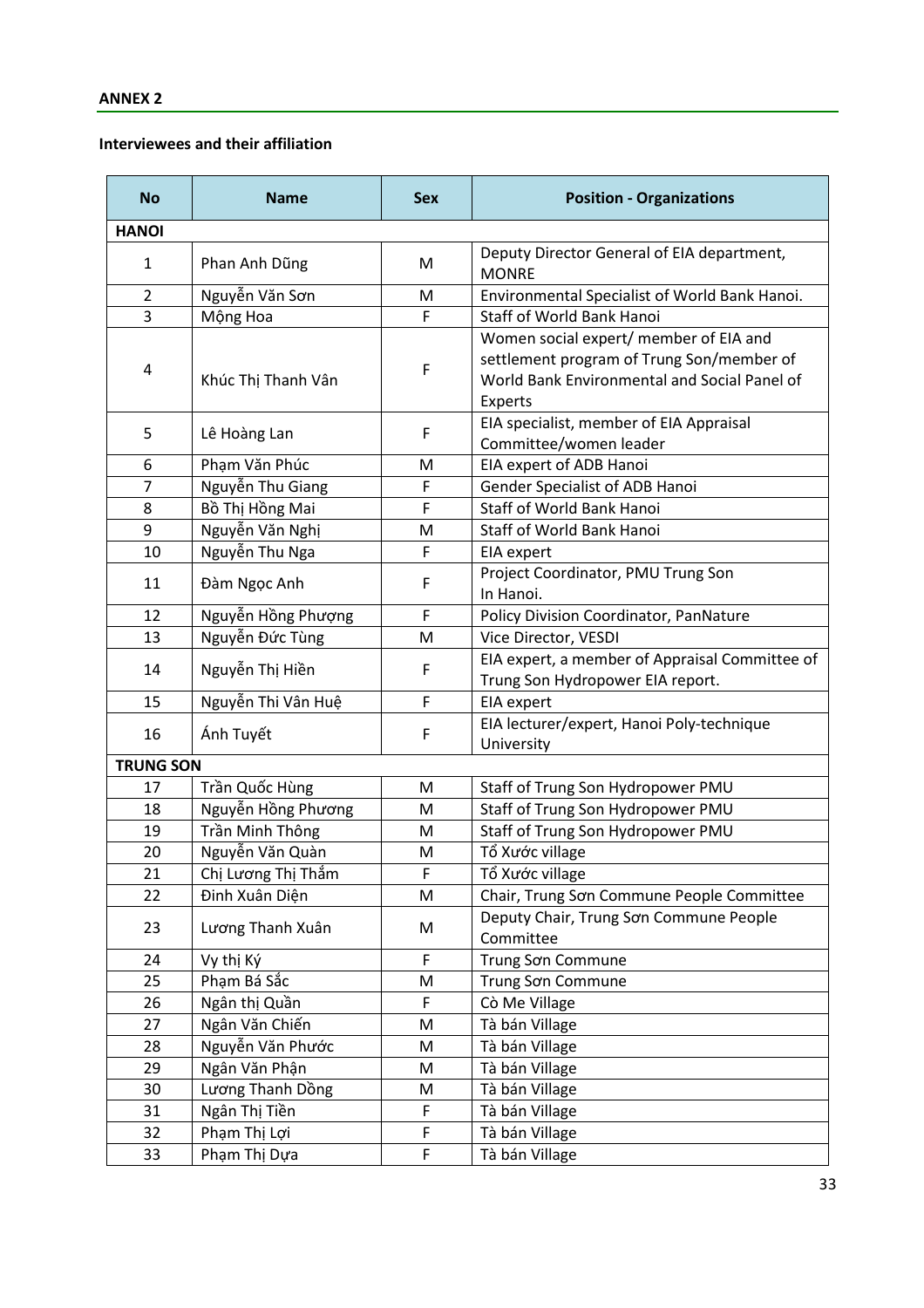| 34                   | Phạm Thị Xới          |   | Tà bán Village                                |
|----------------------|-----------------------|---|-----------------------------------------------|
| 35                   | Phạm Mạnh Hưng        |   | Head of Co Me Village                         |
| 36                   | Lương thị Quyền       |   | Tổ Xước Village                               |
| <b>BUON MA THUOT</b> |                       |   |                                               |
| 37                   | Nguyễn Thị Thái Thanh | F | Dakurenco                                     |
| 38                   | Phan Thị thanh Hà     | F | <b>Buon Ma Thuot Environment and Resource</b> |
|                      |                       |   | Department                                    |
| 39                   | Nguyễn Văn Cảnh       | M | E Bur-Dakurenco Landfill                      |
| 40                   | Nguyễn Ngọc Đông      | M | Village No. 8, Hòa Phú commune                |
|                      | Quỳnh                 |   |                                               |
| 41                   | Võ Lê Quỳnh Như       |   | Hòa Phú commune                               |